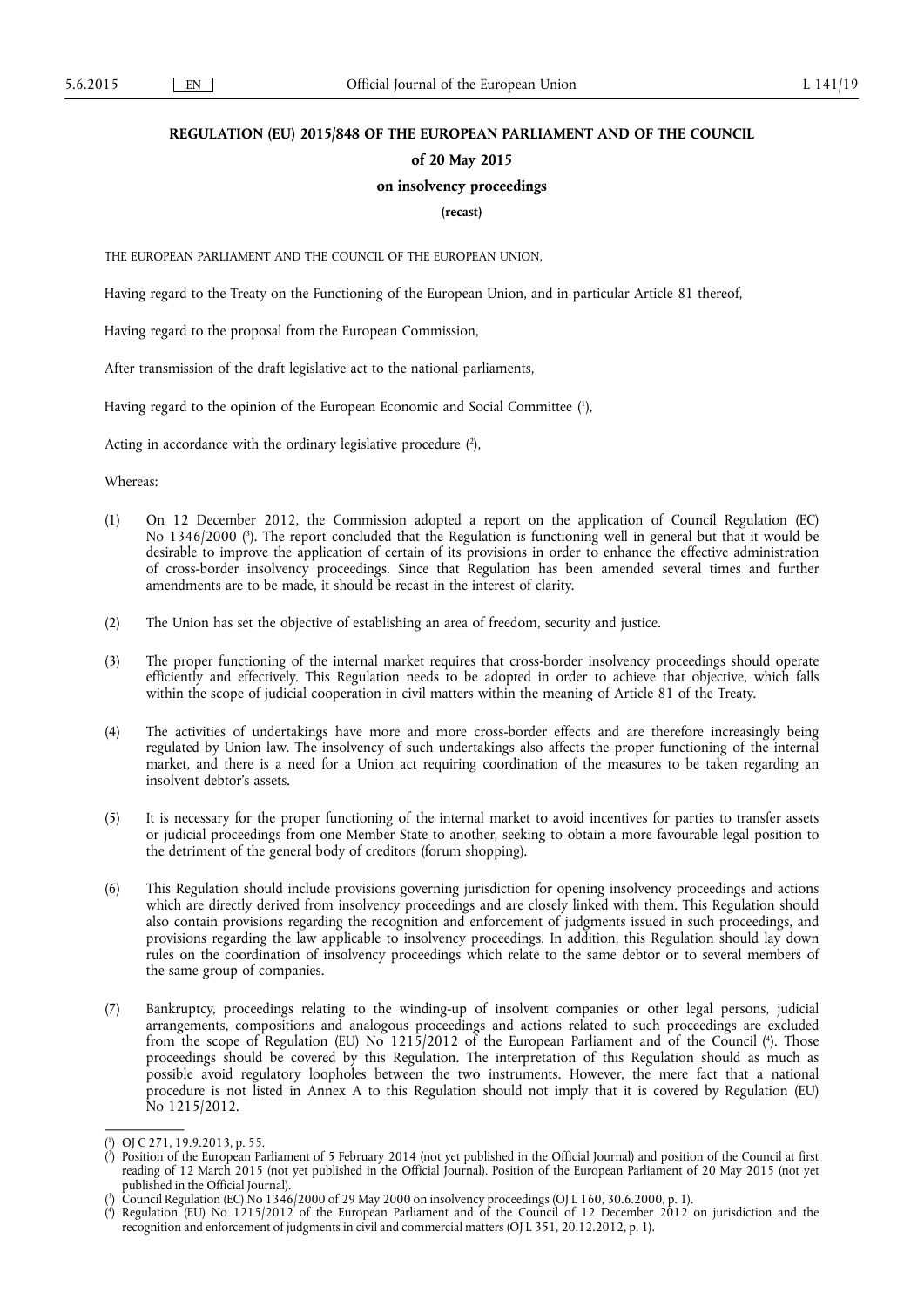- (8) In order to achieve the aim of improving the efficiency and effectiveness of insolvency proceedings having crossborder effects, it is necessary, and appropriate, that the provisions on jurisdiction, recognition and applicable law in this area should be contained in a Union measure which is binding and directly applicable in Member States.
- (9) This Regulation should apply to insolvency proceedings which meet the conditions set out in it, irrespective of whether the debtor is a natural person or a legal person, a trader or an individual. Those insolvency proceedings are listed exhaustively in Annex A. In respect of the national procedures contained in Annex A, this Regulation should apply without any further examination by the courts of another Member State as to whether the conditions set out in this Regulation are met. National insolvency procedures not listed in Annex A should not be covered by this Regulation.
- (10) The scope of this Regulation should extend to proceedings which promote the rescue of economically viable but distressed businesses and which give a second chance to entrepreneurs. It should, in particular, extend to proceedings which provide for restructuring of a debtor at a stage where there is only a likelihood of insolvency, and to proceedings which leave the debtor fully or partially in control of its assets and affairs. It should also extend to proceedings providing for a debt discharge or a debt adjustment in relation to consumers and selfemployed persons, for example by reducing the amount to be paid by the debtor or by extending the payment period granted to the debtor. Since such proceedings do not necessarily entail the appointment of an insolvency practitioner, they should be covered by this Regulation if they take place under the control or supervision of a court. In this context, the term 'control' should include situations where the court only intervenes on appeal by a creditor or other interested parties.
- (11) This Regulation should also apply to procedures which grant a temporary stay on enforcement actions brought by individual creditors where such actions could adversely affect negotiations and hamper the prospects of a restructuring of the debtor's business. Such procedures should not be detrimental to the general body of creditors and, if no agreement on a restructuring plan can be reached, should be preliminary to other procedures covered by this Regulation.
- (12) This Regulation should apply to proceedings the opening of which is subject to publicity in order to allow creditors to become aware of the proceedings and to lodge their claims, thereby ensuring the collective nature of the proceedings, and in order to give creditors the opportunity to challenge the jurisdiction of the court which has opened the proceedings.
- (13) Accordingly, insolvency proceedings which are confidential should be excluded from the scope of this Regulation. While such proceedings may play an important role in some Member States, their confidential nature makes it impossible for a creditor or a court located in another Member State to know that such proceedings have been opened, thereby making it difficult to provide for the recognition of their effects throughout the Union.
- (14) The collective proceedings which are covered by this Regulation should include all or a significant part of the creditors to whom a debtor owes all or a substantial proportion of the debtor's outstanding debts provided that the claims of those creditors who are not involved in such proceedings remain unaffected. Proceedings which involve only the financial creditors of a debtor should also be covered. Proceedings which do not include all the creditors of a debtor should be proceedings aimed at rescuing the debtor. Proceedings that lead to a definitive cessation of the debtor's activities or the liquidation of the debtor's assets should include all the debtor's creditors. Moreover, the fact that some insolvency proceedings for natural persons exclude specific categories of claims, such as maintenance claims, from the possibility of a debt-discharge should not mean that such proceedings are not collective.
- (15) This Regulation should also apply to proceedings that, under the law of some Member States, are opened and conducted for a certain period of time on an interim or provisional basis before a court issues an order confirming the continuation of the proceedings on a non-interim basis. Although labelled as 'interim', such proceedings should meet all other requirements of this Regulation.
- (16) This Regulation should apply to proceedings which are based on laws relating to insolvency. However, proceedings that are based on general company law not designed exclusively for insolvency situations should not be considered to be based on laws relating to insolvency. Similarly, the purpose of adjustment of debt should not include specific proceedings in which debts of a natural person of very low income and very low asset value are written off, provided that this type of proceedings never makes provision for payment to creditors.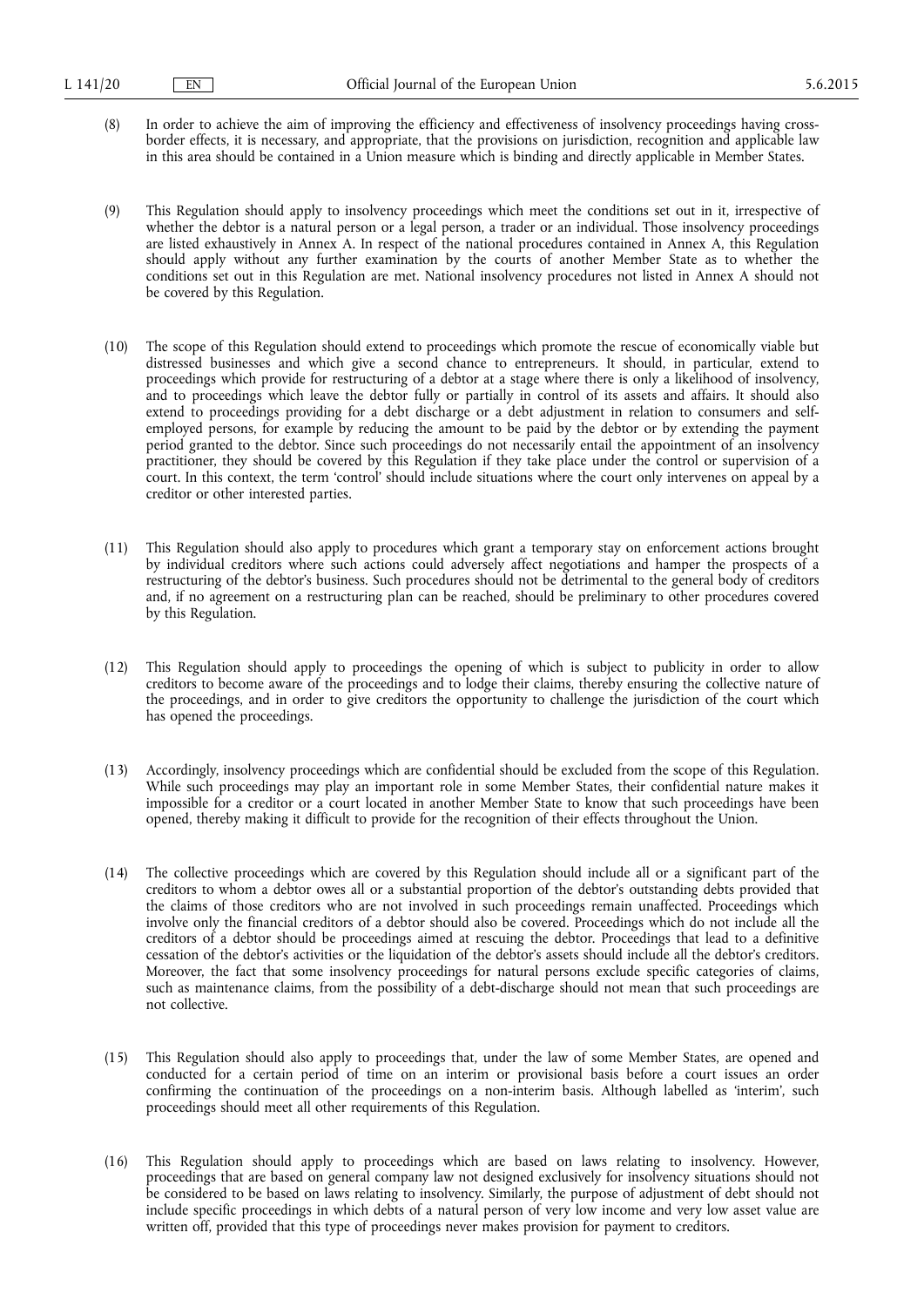- (17) This Regulation's scope should extend to proceedings which are triggered by situations in which the debtor faces non-financial difficulties, provided that such difficulties give rise to a real and serious threat to the debtor's actual or future ability to pay its debts as they fall due. The time frame relevant for the determination of such threat may extend to a period of several months or even longer in order to account for cases in which the debtor is faced with non-financial difficulties threatening the status of its business as a going concern and, in the medium term, its liquidity. This may be the case, for example, where the debtor has lost a contract which is of key importance to it.
- (18) This Regulation should be without prejudice to the rules on the recovery of State aid from insolvent companies as interpreted by the case-law of the Court of Justice of the European Union.
- (19) Insolvency proceedings concerning insurance undertakings, credit institutions, investment firms and other firms, institutions or undertakings covered by Directive 2001/24/EC of the European Parliament and of the Council ( 1 ) and collective investment undertakings should be excluded from the scope of this Regulation, as they are all subject to special arrangements and the national supervisory authorities have wide-ranging powers of intervention.
- (20) Insolvency proceedings do not necessarily involve the intervention of a judicial authority. Therefore, the term 'court' in this Regulation should, in certain provisions, be given a broad meaning and include a person or body empowered by national law to open insolvency proceedings. In order for this Regulation to apply, proceedings (comprising acts and formalities set down in law) should not only have to comply with the provisions of this Regulation, but they should also be officially recognised and legally effective in the Member State in which the insolvency proceedings are opened.
- (21) Insolvency practitioners are defined in this Regulation and listed in Annex B. Insolvency practitioners who are appointed without the involvement of a judicial body should, under national law, be appropriately regulated and authorised to act in insolvency proceedings. The national regulatory framework should provide for proper arrangements to deal with potential conflicts of interest.
- (22) This Regulation acknowledges the fact that as a result of widely differing substantive laws it is not practical to introduce insolvency proceedings with universal scope throughout the Union. The application without exception of the law of the State of the opening of proceedings would, against this background, frequently lead to difficulties. This applies, for example, to the widely differing national laws on security interests to be found in the Member States. Furthermore, the preferential rights enjoyed by some creditors in insolvency proceedings are, in some cases, completely different. At the next review of this Regulation, it will be necessary to identify further measures in order to improve the preferential rights of employees at European level. This Regulation should take account of such differing national laws in two different ways. On the one hand, provision should be made for special rules on the applicable law in the case of particularly significant rights and legal relationships (e.g. rights *in rem* and contracts of employment). On the other hand, national proceedings covering only assets situated in the State of the opening of proceedings should also be allowed alongside main insolvency proceedings with universal scope.
- (23) This Regulation enables the main insolvency proceedings to be opened in the Member State where the debtor has the centre of its main interests. Those proceedings have universal scope and are aimed at encompassing all the debtor's assets. To protect the diversity of interests, this Regulation permits secondary insolvency proceedings to be opened to run in parallel with the main insolvency proceedings. Secondary insolvency proceedings may be opened in the Member State where the debtor has an establishment. The effects of secondary insolvency proceedings are limited to the assets located in that State. Mandatory rules of coordination with the main insolvency proceedings satisfy the need for unity in the Union.
- (24) Where main insolvency proceedings concerning a legal person or company have been opened in a Member State other than that of its registered office, it should be possible to open secondary insolvency proceedings in the Member State of the registered office, provided that the debtor is carrying out an economic activity with human means and assets in that State, in accordance with the case-law of the Court of Justice of the European Union.
- (25) This Regulation applies only to proceedings in respect of a debtor whose centre of main interests is located in the Union.

<sup>(</sup> 1 ) Directive 2001/24/EC of the European Parliament and of the Council of 4 April 2001 on the reorganisation and winding-up of credit institutions (OJ L 125, 5.5.2001, p. 15).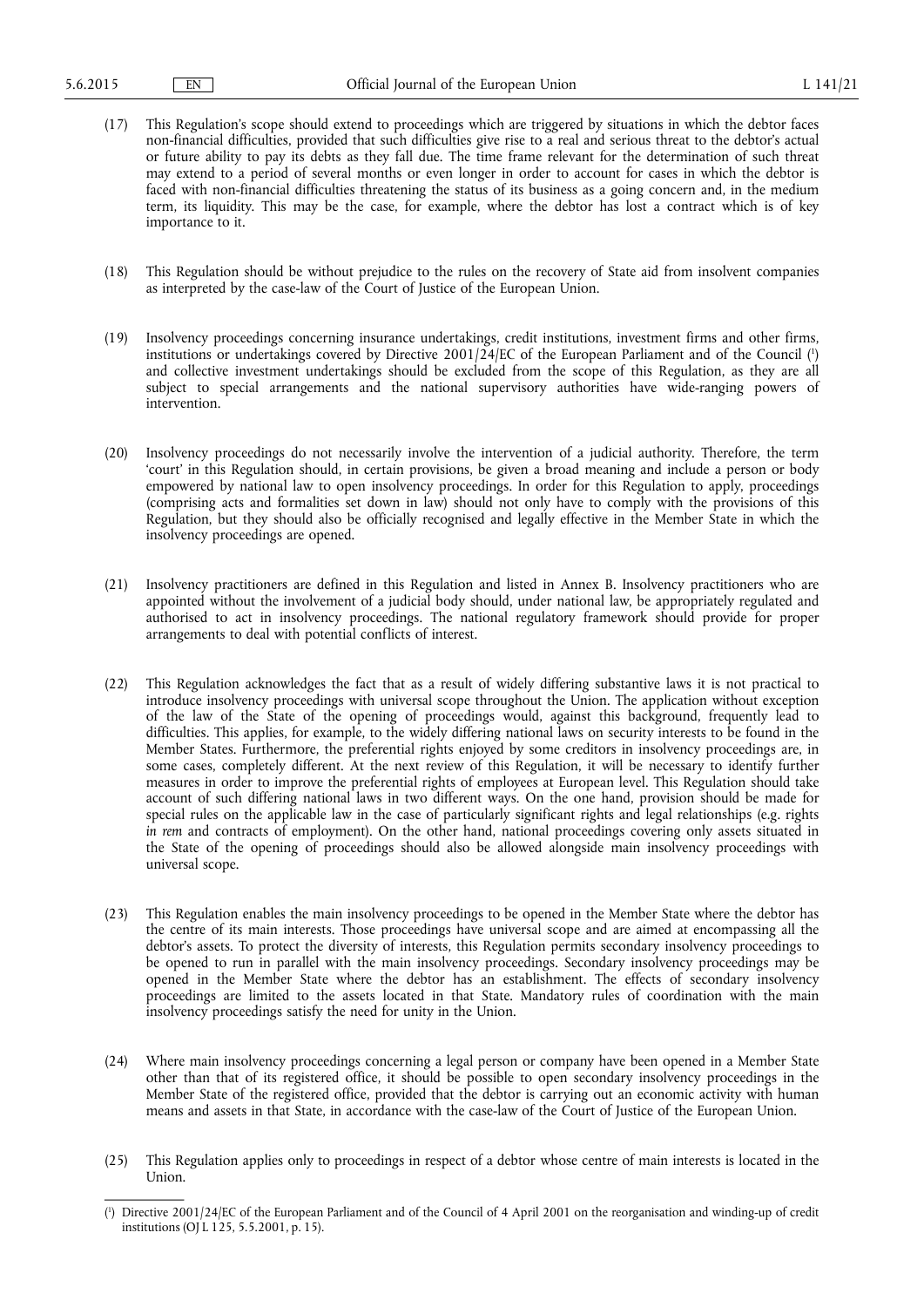- (26) The rules of jurisdiction set out in this Regulation establish only international jurisdiction, that is to say, they designate the Member State the courts of which may open insolvency proceedings. Territorial jurisdiction within that Member State should be established by the national law of the Member State concerned.
- (27) Before opening insolvency proceedings, the competent court should examine of its own motion whether the centre of the debtor's main interests or the debtor's establishment is actually located within its jurisdiction.
- (28) When determining whether the centre of the debtor's main interests is ascertainable by third parties, special consideration should be given to the creditors and to their perception as to where a debtor conducts the administration of its interests. This may require, in the event of a shift of centre of main interests, informing creditors of the new location from which the debtor is carrying out its activities in due course, for example by drawing attention to the change of address in commercial correspondence, or by making the new location public through other appropriate means.
- (29) This Regulation should contain a number of safeguards aimed at preventing fraudulent or abusive forum shopping.
- (30) Accordingly, the presumptions that the registered office, the principal place of business and the habitual residence are the centre of main interests should be rebuttable, and the relevant court of a Member State should carefully assess whether the centre of the debtor's main interests is genuinely located in that Member State. In the case of a company, it should be possible to rebut this presumption where the company's central administration is located in a Member State other than that of its registered office, and where a comprehensive assessment of all the relevant factors establishes, in a manner that is ascertainable by third parties, that the company's actual centre of management and supervision and of the management of its interests is located in that other Member State. In the case of an individual not exercising an independent business or professional activity, it should be possible to rebut this presumption, for example where the major part of the debtor's assets is located outside the Member State of the debtor's habitual residence, or where it can be established that the principal reason for moving was to file for insolvency proceedings in the new jurisdiction and where such filing would materially impair the interests of creditors whose dealings with the debtor took place prior to the relocation.
- (31) With the same objective of preventing fraudulent or abusive forum shopping, the presumption that the centre of main interests is at the place of the registered office, at the individual's principal place of business or at the individual's habitual residence should not apply where, respectively, in the case of a company, legal person or individual exercising an independent business or professional activity, the debtor has relocated its registered office or principal place of business to another Member State within the 3-month period prior to the request for opening insolvency proceedings, or, in the case of an individual not exercising an independent business or professional activity, the debtor has relocated his habitual residence to another Member State within the 6-month period prior to the request for opening insolvency proceedings.
- (32) In all cases, where the circumstances of the matter give rise to doubts about the court's jurisdiction, the court should require the debtor to submit additional evidence to support its assertions and, where the law applicable to the insolvency proceedings so allows, give the debtor's creditors the opportunity to present their views on the question of jurisdiction.
- (33) In the event that the court seised of the request to open insolvency proceedings finds that the centre of main interests is not located on its territory, it should not open main insolvency proceedings.
- (34) In addition, any creditor of the debtor should have an effective remedy against the decision to open insolvency proceedings. The consequences of any challenge to the decision to open insolvency proceedings should be governed by national law.
- (35) The courts of the Member State within the territory of which insolvency proceedings have been opened should also have jurisdiction for actions which derive directly from the insolvency proceedings and are closely linked with them. Such actions should include avoidance actions against defendants in other Member States and actions concerning obligations that arise in the course of the insolvency proceedings, such as advance payment for costs of the proceedings. In contrast, actions for the performance of the obligations under a contract concluded by the debtor prior to the opening of proceedings do not derive directly from the proceedings. Where such an action is related to another action based on general civil and commercial law, the insolvency practitioner should be able to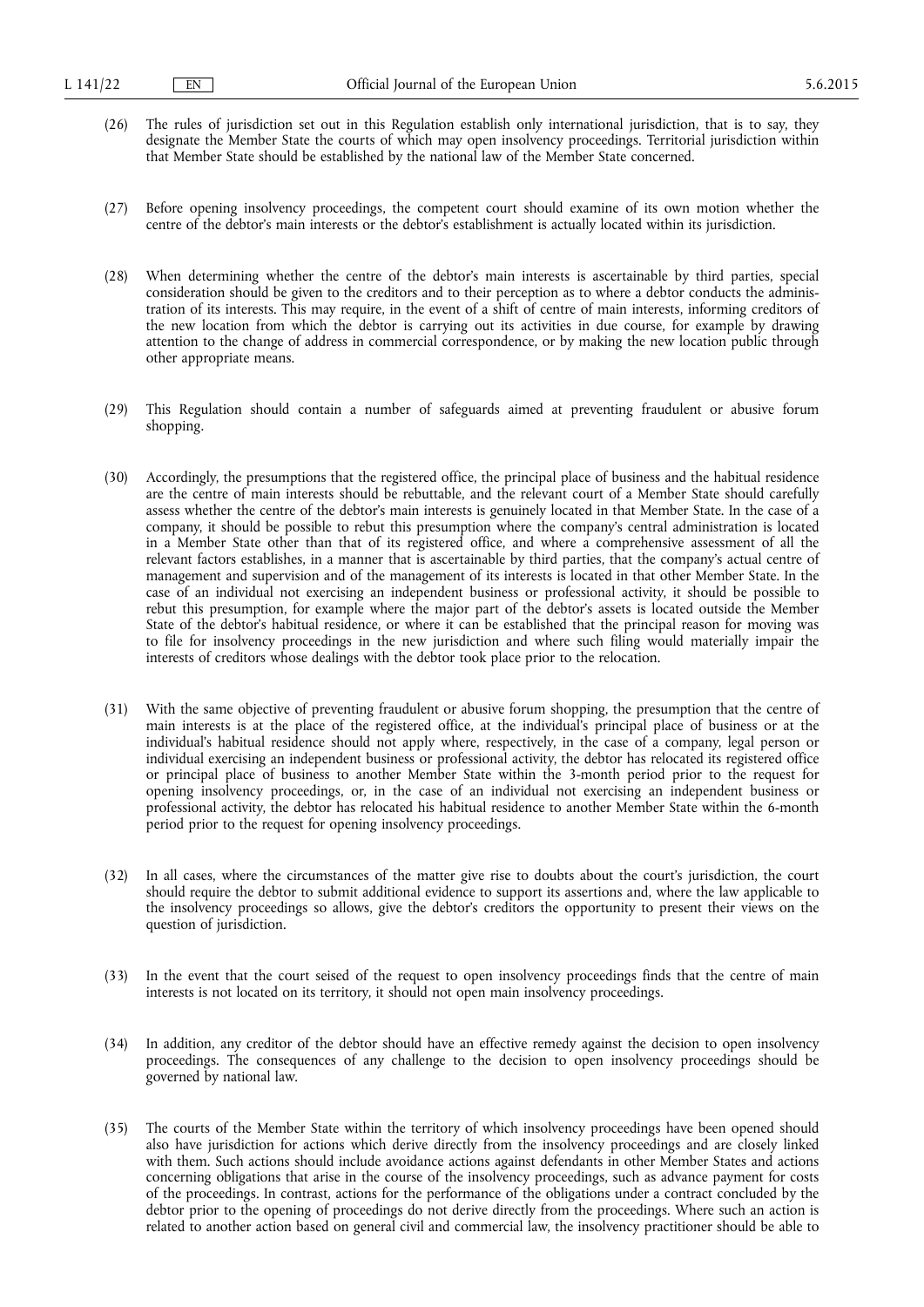bring both actions in the courts of the defendant's domicile if he considers it more efficient to bring the action in that forum. This could, for example, be the case where the insolvency practitioner wishes to combine an action for director's liability on the basis of insolvency law with an action based on company law or general tort law.

- (36) The court having jurisdiction to open the main insolvency proceedings should be able to order provisional and protective measures as from the time of the request to open proceedings. Preservation measures both prior to and after the commencement of the insolvency proceedings are important to guarantee the effectiveness of the insolvency proceedings. In that connection, this Regulation should provide for various possibilities. On the one hand, the court competent for the main insolvency proceedings should also be able to order provisional and protective measures covering assets situated in the territory of other Member States. On the other hand, an insolvency practitioner temporarily appointed prior to the opening of the main insolvency proceedings should be able, in the Member States in which an establishment belonging to the debtor is to be found, to apply for the preservation measures which are possible under the law of those Member States.
- (37) Prior to the opening of the main insolvency proceedings, the right to request the opening of insolvency proceedings in the Member State where the debtor has an establishment should be limited to local creditors and public authorities, or to cases in which main insolvency proceedings cannot be opened under the law of the Member State where the debtor has the centre of its main interests. The reason for this restriction is that cases in which territorial insolvency proceedings are requested before the main insolvency proceedings are intended to be limited to what is absolutely necessary.
- (38) Following the opening of the main insolvency proceedings, this Regulation does not restrict the right to request the opening of insolvency proceedings in a Member State where the debtor has an establishment. The insolvency practitioner in the main insolvency proceedings or any other person empowered under the national law of that Member State may request the opening of secondary insolvency proceedings.
- (39) This Regulation should provide for rules to determine the location of the debtor's assets, which should apply when determining which assets belong to the main or secondary insolvency proceedings, or to situations involving third parties' rights *in rem*. In particular, this Regulation should provide that European patents with unitary effect, a Community trade mark or any other similar rights, such as Community plant variety rights or Community designs, should only be included in the main insolvency proceedings.
- (40) Secondary insolvency proceedings can serve different purposes, besides the protection of local interests. Cases may arise in which the insolvency estate of the debtor is too complex to administer as a unit, or the differences in the legal systems concerned are so great that difficulties may arise from the extension of effects deriving from the law of the State of the opening of proceedings to the other Member States where the assets are located. For that reason, the insolvency practitioner in the main insolvency proceedings may request the opening of secondary insolvency proceedings where the efficient administration of the insolvency estate so requires.
- (41) Secondary insolvency proceedings may also hamper the efficient administration of the insolvency estate. Therefore, this Regulation sets out two specific situations in which the court seised of a request to open secondary insolvency proceedings should be able, at the request of the insolvency practitioner in the main insolvency proceedings, to postpone or refuse the opening of such proceedings.
- (42) First, this Regulation confers on the insolvency practitioner in main insolvency proceedings the possibility of giving an undertaking to local creditors that they will be treated as if secondary insolvency proceedings had been opened. That undertaking has to meet a number of conditions set out in this Regulation, in particular that it be approved by a qualified majority of local creditors. Where such an undertaking has been given, the court seised of a request to open secondary insolvency proceedings should be able to refuse that request if it is satisfied that the undertaking adequately protects the general interests of local creditors. When assessing those interests, the court should take into account the fact that the undertaking has been approved by a qualified majority of local creditors.
- (43) For the purposes of giving an undertaking to local creditors, the assets and rights located in the Member State where the debtor has an establishment should form a sub-category of the insolvency estate, and, when distributing them or the proceeds resulting from their realisation, the insolvency practitioner in the main insolvency proceedings should respect the priority rights that creditors would have had if secondary insolvency proceedings had been opened in that Member State.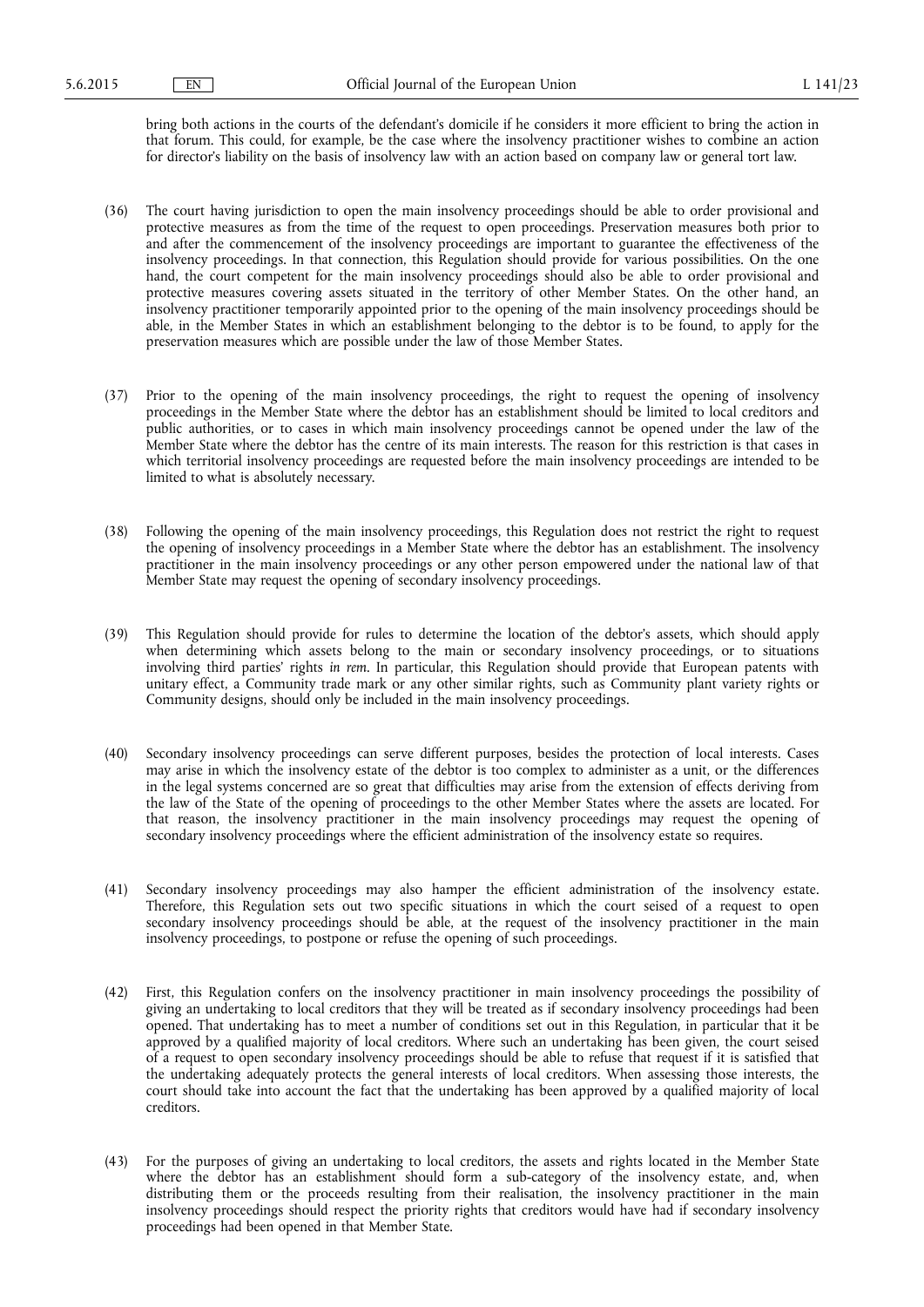- (44) National law should be applicable, as appropriate, in relation to the approval of an undertaking. In particular, where under national law the voting rules for adopting a restructuring plan require the prior approval of creditors' claims, those claims should be deemed to be approved for the purpose of voting on the undertaking. Where there are different procedures for the adoption of restructuring plans under national law, Member States should designate the specific procedure which should be relevant in this context.
- (45) Second, this Regulation should provide for the possibility that the court temporarily stays the opening of secondary insolvency proceedings, when a temporary stay of individual enforcement proceedings has been granted in the main insolvency proceedings, in order to preserve the efficiency of the stay granted in the main insolvency proceedings. The court should be able to grant the temporary stay if it is satisfied that suitable measures are in place to protect the general interest of local creditors. In such a case, all creditors that could be affected by the outcome of the negotiations on a restructuring plan should be informed of the negotiations and be allowed to participate in them.
- (46) In order to ensure effective protection of local interests, the insolvency practitioner in the main insolvency proceedings should not be able to realise or re-locate, in an abusive manner, assets situated in the Member State where an establishment is located, in particular, with the purpose of frustrating the possibility that such interests can be effectively satisfied if secondary insolvency proceedings are opened subsequently.
- (47) This Regulation should not prevent the courts of a Member State in which secondary insolvency proceedings have been opened from sanctioning a debtor's directors for violation of their duties, provided that those courts have jurisdiction to address such disputes under their national law.
- (48) Main insolvency proceedings and secondary insolvency proceedings can contribute to the efficient administration of the debtor's insolvency estate or to the effective realisation of the total assets if there is proper cooperation between the actors involved in all the concurrent proceedings. Proper cooperation implies the various insolvency practitioners and the courts involved cooperating closely, in particular by exchanging a sufficient amount of information. In order to ensure the dominant role of the main insolvency proceedings, the insolvency practitioner in such proceedings should be given several possibilities for intervening in secondary insolvency proceedings which are pending at the same time. In particular, the insolvency practitioner should be able to propose a restructuring plan or composition or apply for a suspension of the realisation of the assets in the secondary insolvency proceedings. When cooperating, insolvency practitioners and courts should take into account best practices for cooperation in cross-border insolvency cases, as set out in principles and guidelines on communication and cooperation adopted by European and international organisations active in the area of insolvency law, and in particular the relevant guidelines prepared by the United Nations Commission on International Trade Law (Uncitral).
- (49) In light of such cooperation, insolvency practitioners and courts should be able to enter into agreements and protocols for the purpose of facilitating cross-border cooperation of multiple insolvency proceedings in different Member States concerning the same debtor or members of the same group of companies, where this is compatible with the rules applicable to each of the proceedings. Such agreements and protocols may vary in form, in that they may be written or oral, and in scope, in that they may range from generic to specific, and may be entered into by different parties. Simple generic agreements may emphasise the need for close cooperation between the parties, without addressing specific issues, while more detailed, specific agreements may establish a framework of principles to govern multiple insolvency proceedings and may be approved by the courts involved, where the national law so requires. They may reflect an agreement between the parties to take, or to refrain from taking, certain steps or actions.
- (50) Similarly, the courts of different Member States may cooperate by coordinating the appointment of insolvency practitioners. In that context, they may appoint a single insolvency practitioner for several insolvency proceedings concerning the same debtor or for different members of a group of companies, provided that this is compatible with the rules applicable to each of the proceedings, in particular with any requirements concerning the qualification and licensing of the insolvency practitioner.
- (51) This Regulation should ensure the efficient administration of insolvency proceedings relating to different companies forming part of a group of companies.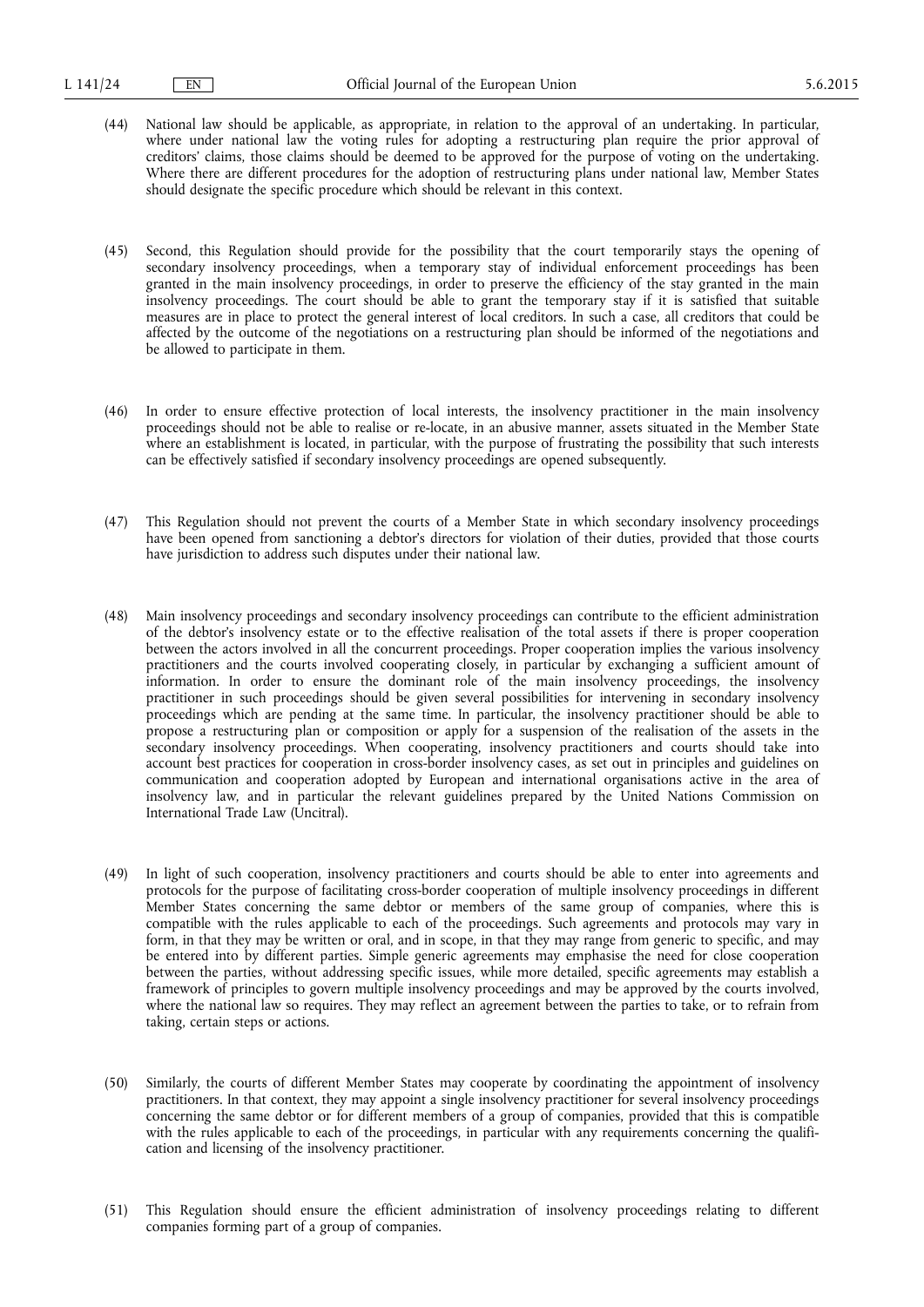- (52) Where insolvency proceedings have been opened for several companies of the same group, there should be proper cooperation between the actors involved in those proceedings. The various insolvency practitioners and the courts involved should therefore be under a similar obligation to cooperate and communicate with each other as those involved in main and secondary insolvency proceedings relating to the same debtor. Cooperation between the insolvency practitioners should not run counter to the interests of the creditors in each of the proceedings, and such cooperation should be aimed at finding a solution that would leverage synergies across the group.
- (53) The introduction of rules on the insolvency proceedings of groups of companies should not limit the possibility for a court to open insolvency proceedings for several companies belonging to the same group in a single jurisdiction if the court finds that the centre of main interests of those companies is located in a single Member State. In such cases, the court should also be able to appoint, if appropriate, the same insolvency practitioner in all proceedings concerned, provided that this is not incompatible with the rules applicable to them.
- (54) With a view to further improving the coordination of the insolvency proceedings of members of a group of companies, and to allow for a coordinated restructuring of the group, this Regulation should introduce procedural rules on the coordination of the insolvency proceedings of members of a group of companies. Such coordination should strive to ensure the efficiency of the coordination, whilst at the same time respecting each group member's separate legal personality.
- (55) An insolvency practitioner appointed in insolvency proceedings opened in relation to a member of a group of companies should be able to request the opening of group coordination proceedings. However, where the law applicable to the insolvency so requires, that insolvency practitioner should obtain the necessary authorisation before making such a request. The request should specify the essential elements of the coordination, in particular an outline of the coordination plan, a proposal as to whom should be appointed as coordinator and an outline of the estimated costs of the coordination.
- (56) In order to ensure the voluntary nature of group coordination proceedings, the insolvency practitioners involved should be able to object to their participation in the proceedings within a specified time period. In order to allow the insolvency practitioners involved to take an informed decision on participation in the group coordination proceedings, they should be informed at an early stage of the essential elements of the coordination. However, any insolvency practitioner who initially objects to inclusion in the group coordination proceedings should be able to subsequently request to participate in them. In such a case, the coordinator should take a decision on the admissibility of the request. All insolvency practitioners, including the requesting insolvency practitioner, should be informed of the coordinator's decision and should have the opportunity of challenging that decision before the court which has opened the group coordination proceedings.
- (57) Group coordination proceedings should always strive to facilitate the effective administration of the insolvency proceedings of the group members, and to have a generally positive impact for the creditors. This Regulation should therefore ensure that the court with which a request for group coordination proceedings has been filed makes an assessment of those criteria prior to opening group coordination proceedings.
- (58) The advantages of group coordination proceedings should not be outweighed by the costs of those proceedings. Therefore, it is necessary to ensure that the costs of the coordination, and the share of those costs that each group member will bear, are adequate, proportionate and reasonable, and are determined in accordance with the national law of the Member State in which group coordination proceedings have been opened. The insolvency practitioners involved should also have the possibility of controlling those costs from an early stage of the proceedings. Where the national law so requires, controlling costs from an early stage of proceedings could involve the insolvency practitioner seeking the approval of a court or creditors' committee.
- (59) Where the coordinator considers that the fulfilment of his or her tasks requires a significant increase in costs compared to the initially estimated costs and, in any case, where the costs exceed 10 % of the estimated costs, the coordinator should be authorised by the court which has opened the group coordination proceedings to exceed such costs. Before taking its decision, the court which has opened the group coordination proceedings should give the possibility to the participating insolvency practitioners to be heard before it in order to allow them to communicate their observations on the appropriateness of the coordinator's request.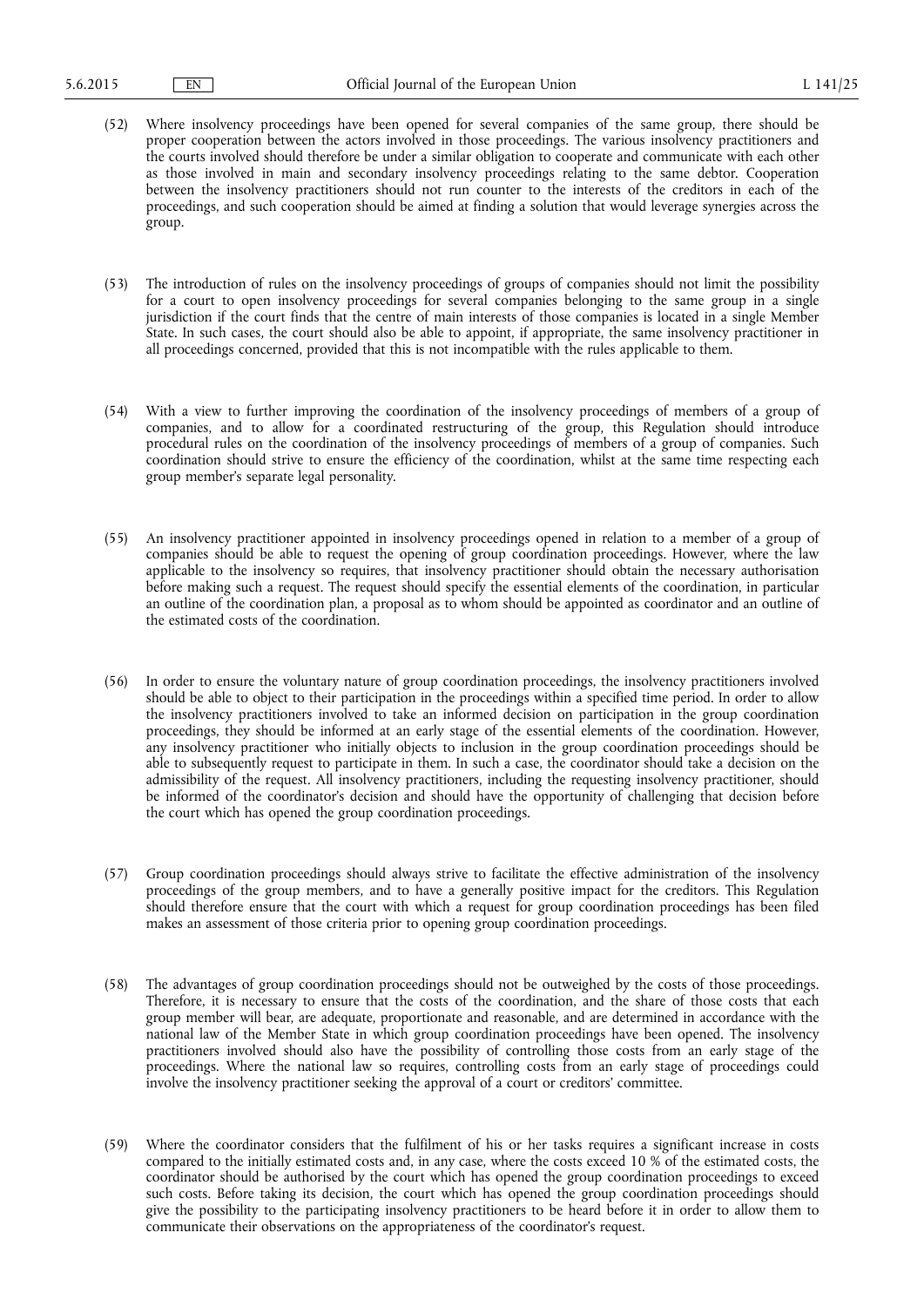- (60) For members of a group of companies which are not participating in group coordination proceedings, this Regulation should also provide for an alternative mechanism to achieve a coordinated restructuring of the group. An insolvency practitioner appointed in proceedings relating to a member of a group of companies should have standing to request a stay of any measure related to the realisation of the assets in the proceedings opened with respect to other members of the group which are not subject to group coordination proceedings. It should only be possible to request such a stay if a restructuring plan is presented for the members of the group concerned, if the plan is to the benefit of the creditors in the proceedings in respect of which the stay is requested, and if the stay is necessary to ensure that the plan can be properly implemented.
- (61) This Regulation should not prevent Member States from establishing national rules which would supplement the rules on cooperation, communication and coordination with regard to the insolvency of members of groups of companies set out in this Regulation, provided that the scope of application of those national rules is limited to the national jurisdiction and that their application would not impair the efficiency of the rules laid down by this Regulation.
- (62) The rules on cooperation, communication and coordination in the framework of the insolvency of members of a group of companies provided for in this Regulation should only apply to the extent that proceedings relating to different members of the same group of companies have been opened in more than one Member State.
- (63) Any creditor which has its habitual residence, domicile or registered office in the Union should have the right to lodge its claims in each of the insolvency proceedings pending in the Union relating to the debtor's assets. This should also apply to tax authorities and social insurance institutions. This Regulation should not prevent the insolvency practitioner from lodging claims on behalf of certain groups of creditors, for example employees, where the national law so provides. However, in order to ensure the equal treatment of creditors, the distribution of proceeds should be coordinated. Every creditor should be able to keep what it has received in the course of insolvency proceedings, but should be entitled only to participate in the distribution of total assets in other proceedings if creditors with the same standing have obtained the same proportion of their claims.
- (64) It is essential that creditors which have their habitual residence, domicile or registered office in the Union be informed about the opening of insolvency proceedings relating to their debtor's assets. In order to ensure a swift transmission of information to creditors, Regulation (EC) No 1393/2007 of the European Parliament and of the Council ( 1 ) should not apply where this Regulation refers to the obligation to inform creditors. The use of standard forms available in all official languages of the institutions of the Union should facilitate the task of creditors when lodging claims in proceedings opened in another Member State. The consequences of the incomplete filing of the standard forms should be a matter for national law.
- (65) This Regulation should provide for the immediate recognition of judgments concerning the opening, conduct and closure of insolvency proceedings which fall within its scope, and of judgments handed down in direct connection with such insolvency proceedings. Automatic recognition should therefore mean that the effects attributed to the proceedings by the law of the Member State in which the proceedings were opened extend to all other Member States. The recognition of judgments delivered by the courts of the Member States should be based on the principle of mutual trust. To that end, grounds for non-recognition should be reduced to the minimum necessary. This is also the basis on which any dispute should be resolved where the courts of two Member States both claim competence to open the main insolvency proceedings. The decision of the first court to open proceedings should be recognised in the other Member States without those Member States having the power to scrutinise that court's decision.
- (66) This Regulation should set out, for the matters covered by it, uniform rules on conflict of laws which replace, within their scope of application, national rules of private international law. Unless otherwise stated, the law of the Member State of the opening of proceedings should be applicable (*lex concursus*). This rule on conflict of laws should be valid both for the main insolvency proceedings and for local proceedings. The *lex concursus* determines all the effects of the insolvency proceedings, both procedural and substantive, on the persons and legal relations concerned. It governs all the conditions for the opening, conduct and closure of the insolvency proceedings.
- (67) Automatic recognition of insolvency proceedings to which the law of the State of the opening of proceedings normally applies may interfere with the rules under which transactions are carried out in other Member States. To protect legitimate expectations and the certainty of transactions in Member States other than that in which proceedings are opened, provision should be made for a number of exceptions to the general rule.

<sup>(</sup> 1 ) Regulation (EC) No 1393/2007 of the European Parliament and of the Council of 13 November 2007 on the service in the Member States of judicial and extrajudicial documents in civil and commercial matters (service of documents), and repealing Council Regulation (EC) No 1348/2000 (OJ L 324, 10.12.2007, p. 79).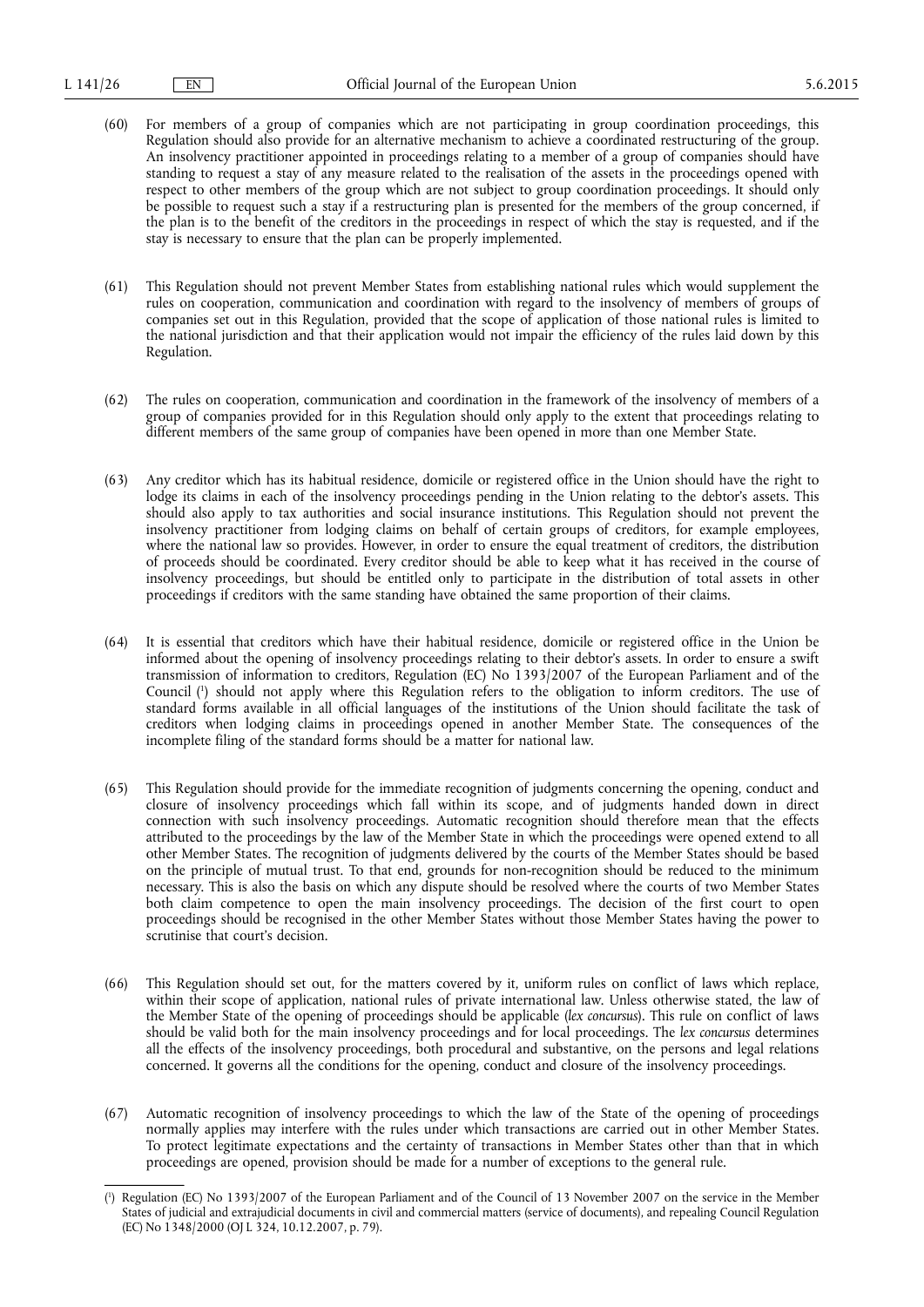- (68) There is a particular need for a special reference diverging from the law of the opening State in the case of rights *in rem*, since such rights are of considerable importance for the granting of credit. The basis, validity and extent of rights *in rem* should therefore normally be determined according to the *lex situs* and not be affected by the opening of insolvency proceedings. The proprietor of a right *in rem* should therefore be able to continue to assert its right to segregation or separate settlement of the collateral security. Where assets are subject to rights *in rem*  under the *lex situs* in one Member State but the main insolvency proceedings are being carried out in another Member State, the insolvency practitioner in the main insolvency proceedings should be able to request the opening of secondary insolvency proceedings in the jurisdiction where the rights *in rem* arise if the debtor has an establishment there. If secondary insolvency proceedings are not opened, any surplus on the sale of an asset covered by rights *in rem* should be paid to the insolvency practitioner in the main insolvency proceedings.
- (69) This Regulation lays down several provisions for a court to order a stay of opening proceedings or a stay of enforcement proceedings. Any such stay should not affect the rights *in rem* of creditors or third parties.
- (70) If a set-off of claims is not permitted under the law of the State of the opening of proceedings, a creditor should nevertheless be entitled to the set-off if it is possible under the law applicable to the claim of the insolvent debtor. In this way, set-off would acquire a kind of guarantee function based on legal provisions on which the creditor concerned can rely at the time when the claim arises.
- (71) There is also a need for special protection in the case of payment systems and financial markets, for example in relation to the position-closing agreements and netting agreements to be found in such systems, as well as the sale of securities and the guarantees provided for such transactions as governed in particular by Directive 98/26/EC of the European Parliament and of the Council ( 1 ). For such transactions, the only law which is relevant should be that applicable to the system or market concerned. That law is intended to prevent the possibility of mechanisms for the payment and settlement of transactions, and provided for in payment and set-off systems or on the regulated financial markets of the Member States, being altered in the case of insolvency of a business partner. Directive 98/26/EC contains special provisions which should take precedence over the general rules laid down in this Regulation.
- (72) In order to protect employees and jobs, the effects of insolvency proceedings on the continuation or termination of employment and on the rights and obligations of all parties to such employment should be determined by the law applicable to the relevant employment agreement, in accordance with the general rules on conflict of laws. Moreover, in cases where the termination of employment contracts requires approval by a court or administrative authority, the Member State in which an establishment of the debtor is located should retain jurisdiction to grant such approval even if no insolvency proceedings have been opened in that Member State. Any other questions relating to the law of insolvency, such as whether the employees' claims are protected by preferential rights and the status such preferential rights may have, should be determined by the law of the Member State in which the insolvency proceedings (main or secondary) have been opened, except in cases where an undertaking to avoid secondary insolvency proceedings has been given in accordance with this Regulation.
- (73) The law applicable to the effects of insolvency proceedings on any pending lawsuit or pending arbitral proceedings concerning an asset or right which forms part of the debtor's insolvency estate should be the law of the Member State where the lawsuit is pending or where the arbitration has its seat. However, this rule should not affect national rules on recognition and enforcement of arbitral awards.
- (74) In order to take account of the specific procedural rules of court systems in certain Member States flexibility should be provided with regard to certain rules of this Regulation. Accordingly, references in this Regulation to notice being given by a judicial body of a Member State should include, where a Member State's procedural rules so require, an order by that judicial body directing that notice be given.
- (75) For business considerations, the main content of the decision opening the proceedings should be published, at the request of the insolvency practitioner, in a Member State other than that of the court which delivered that decision. If there is an establishment in the Member State concerned, such publication should be mandatory. In neither case, however, should publication be a prior condition for recognition of the foreign proceedings.

<sup>(</sup> 1 ) Directive 98/26/EC of the European Parliament and of the Council of 19 May 1998 on settlement finality in payment and securities settlement systems (OJ L 166, 11.6.1998, p. 45).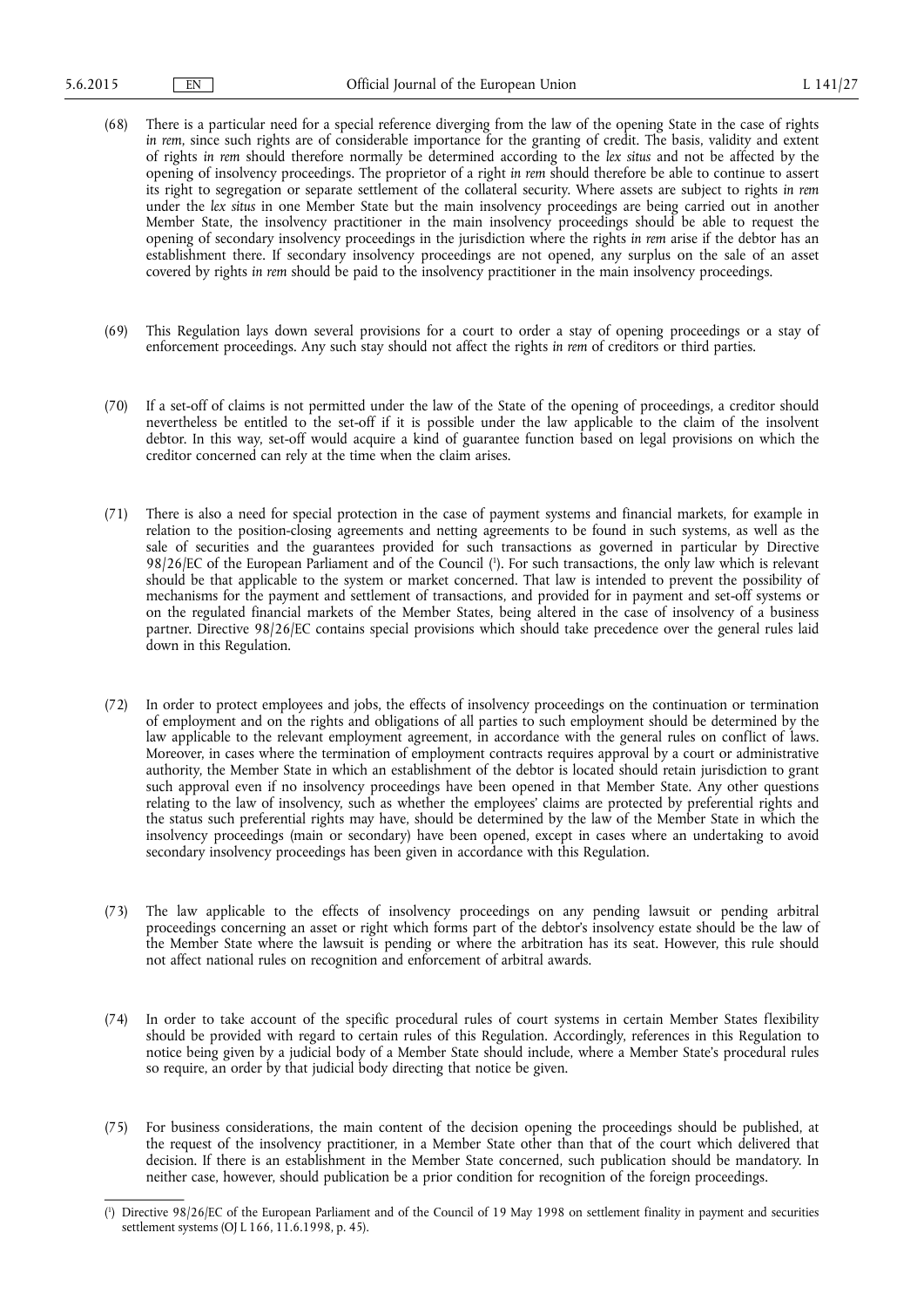- (76) In order to improve the provision of information to relevant creditors and courts and to prevent the opening of parallel insolvency proceedings, Member States should be required to publish relevant information in crossborder insolvency cases in a publicly accessible electronic register. In order to facilitate access to that information for creditors and courts domiciled or located in other Member States, this Regulation should provide for the interconnection of such insolvency registers via the European e-Justice Portal. Member States should be free to publish relevant information in several registers and it should be possible to interconnect more than one register per Member State.
- (77) This Regulation should determine the minimum amount of information to be published in the insolvency registers. Member States should not be precluded from including additional information. Where the debtor is an individual, the insolvency registers should only have to indicate a registration number if the debtor is exercising an independent business or professional activity. That registration number should be understood to be the unique registration number of the debtor's independent business or professional activity published in the trade register, if any.
- (78) Information on certain aspects of insolvency proceedings is essential for creditors, such as time limits for lodging claims or for challenging decisions. This Regulation should, however, not require Member States to calculate those time-limits on a case-by-case basis. Member States should be able to fulfil their obligations by adding hyperlinks to the European e-Justice Portal, where self-explanatory information on the criteria for calculating those time-limits is to be provided.
- (79) In order to grant sufficient protection to information relating to individuals not exercising an independent business or professional activity, Member States should be able to make access to that information subject to supplementary search criteria such as the debtor's personal identification number, address, date of birth or the district of the competent court, or to make access conditional upon a request to a competent authority or upon the verification of a legitimate interest.
- (80) Member States should also be able not to include in their insolvency registers information on individuals not exercising an independent business or professional activity. In such cases, Member States should ensure that the relevant information is given to the creditors by individual notice, and that claims of creditors who have not received the information are not affected by the proceedings.
- (81) It may be the case that some of the persons concerned are not aware that insolvency proceedings have been opened, and act in good faith in a way that conflicts with the new circumstances. In order to protect such persons who, unaware that foreign proceedings have been opened, make a payment to the debtor instead of to the foreign insolvency practitioner, provision should be made for such a payment to have a debt-discharging effect.
- (82) In order to ensure uniform conditions for the implementation of this Regulation, implementing powers should be conferred on the Commission. Those powers should be exercised in accordance with Regulation (EU) No 182/2011 of the European Parliament and of the Council ( 1 ).
- (83) This Regulation respects the fundamental rights and observes the principles recognised in the Charter of Fundamental Rights of the European Union. In particular, this Regulation seeks to promote the application of Articles 8, 17 and 47 concerning, respectively, the protection of personal data, the right to property and the right to an effective remedy and to a fair trial.
- (84) Directive 95/46/EC of the European Parliament and of the Council ( 2 ) and Regulation (EC) No 45/2001 of the European Parliament and of the Council ( 3 ) apply to the processing of personal data within the framework of this Regulation.
- (85) This Regulation is without prejudice to Regulation (EEC, Euratom) No 1182/71 of the Council ( 4 ).
- ( 1 ) Regulation (EU) No 182/2011 of the European Parliament and of the Council of 16 February 2011 laying down the rules and general principles concerning mechanisms for control by the Member States of the Commission's exercise of implementing powers (OJ L 55,  $28.2.2011, p. 13$ ).
- ( 2 ) Directive 95/46/EC of the European Parliament and of the Council of 24 October 1995 on the protection of individuals with regard to the processing of personal data and on the free movement of such data (OJ L 281, 23.11.1995, p. 31).
- ( 3 ) Regulation (EC) No 45/2001 of the European Parliament and of the Council of 18 December 2000 on the protection of individuals with regard to the processing of personal data by the Community institutions and bodies and on the free movement of such data (OJ L 8,  $12.1.2001, p. 1$ ).
- ( 4 ) Regulation (EEC, Euratom) No 1182/71 of the Council of 3 June 1971 determining the rules applicable to periods, dates and time limits (OJ L 124, 8.6.1971, p. 1).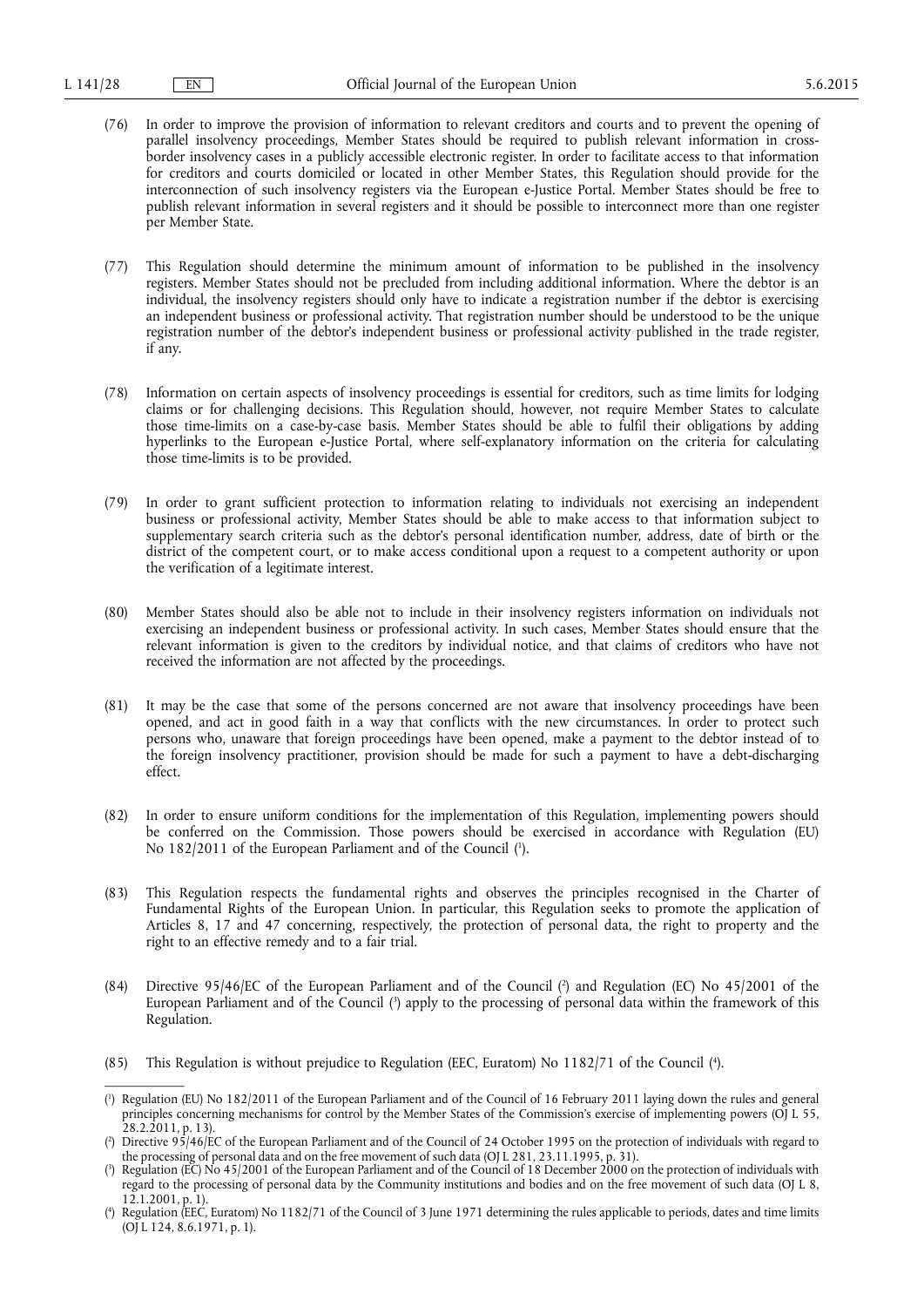- (86) Since the objective of this Regulation cannot be sufficiently achieved by the Member States but can rather, by reason of the creation of a legal framework for the proper administration of cross-border insolvency proceedings, be better achieved at Union level, the Union may adopt measures in accordance with the principle of subsidiarity as set out in Article 5 of the Treaty on European Union. In accordance with the principle of proportionality, as set out in that Article, this Regulation does not go beyond what is necessary in order to achieve that objective.
- (87) In accordance with Article 3 and Article 4a(1) of Protocol No 21 on the position of the United Kingdom and Ireland in respect of the area of freedom, security and justice, annexed to the Treaty on European Union and the Treaty on the Functioning of the European Union, the United Kingdom and Ireland have notified their wish to take part in the adoption and application of this Regulation.
- (88) In accordance with Articles 1 and 2 of Protocol No 22 on the position of Denmark annexed to the Treaty on European Union and the Treaty on the Functioning of the European Union, Denmark is not taking part in the adoption of this Regulation and is not bound by it or subject to its application.
- (89) The European Data Protection Supervisor was consulted and delivered an opinion on 27 March 2013 ( 1 ),

HAVE ADOPTED THIS REGULATION:

### CHAPTER I

#### **GENERAL PROVISIONS**

#### *Article 1*

#### **Scope**

1. This Regulation shall apply to public collective proceedings, including interim proceedings, which are based on laws relating to insolvency and in which, for the purpose of rescue, adjustment of debt, reorganisation or liquidation:

- (a) a debtor is totally or partially divested of its assets and an insolvency practitioner is appointed;
- (b) the assets and affairs of a debtor are subject to control or supervision by a court; or
- (c) a temporary stay of individual enforcement proceedings is granted by a court or by operation of law, in order to allow for negotiations between the debtor and its creditors, provided that the proceedings in which the stay is granted provide for suitable measures to protect the general body of creditors, and, where no agreement is reached, are preliminary to one of the proceedings referred to in point (a) or (b).

Where the proceedings referred to in this paragraph may be commenced in situations where there is only a likelihood of insolvency, their purpose shall be to avoid the debtor's insolvency or the cessation of the debtor's business activities.

The proceedings referred to in this paragraph are listed in Annex A.

- This Regulation shall not apply to proceedings referred to in paragraph 1 that concern:
- (a) insurance undertakings;
- (b) credit institutions;
- (c) investment firms and other firms, institutions and undertakings to the extent that they are covered by Directive 2001/24/EC; or
- (d) collective investment undertakings.

#### *Article 2*

#### **Definitions**

For the purposes of this Regulation:

(1) 'collective proceedings' means proceedings which include all or a significant part of a debtor's creditors, provided that, in the latter case, the proceedings do not affect the claims of creditors which are not involved in them;

<sup>(</sup> 1 ) OJ C 358, 7.12.2013, p. 15.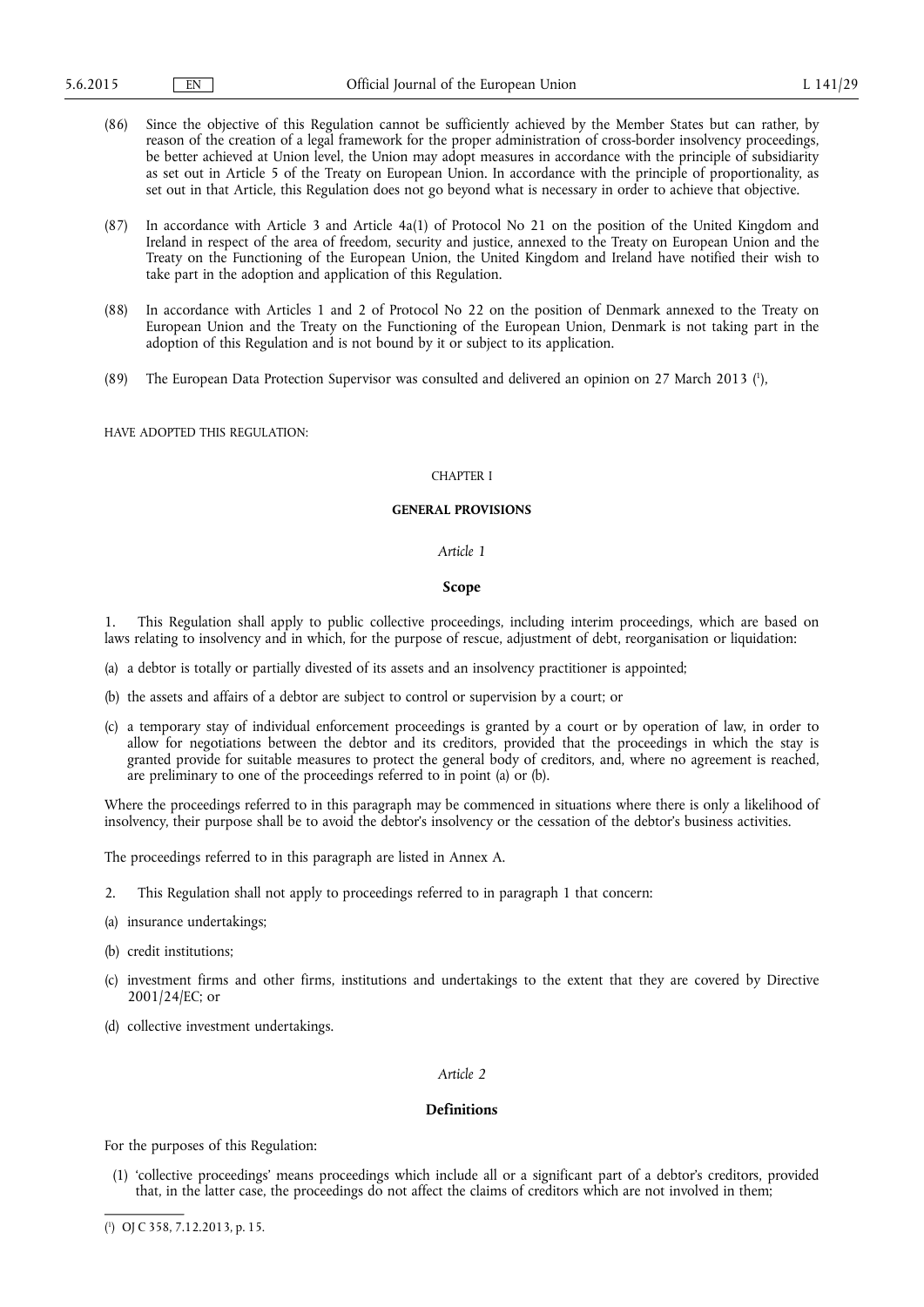- (2) 'collective investment undertakings' means undertakings for collective investment in transferable securities (UCITS) as defined in Directive 2009/65/EC of the European Parliament and of the Council ( 1 ) and alternative investment funds (AIFs) as defined in Directive 2011/61/EU of the European Parliament and of the Council ( 2 );
- (3) 'debtor in possession' means a debtor in respect of which insolvency proceedings have been opened which do not necessarily involve the appointment of an insolvency practitioner or the complete transfer of the rights and duties to administer the debtor's assets to an insolvency practitioner and where, therefore, the debtor remains totally or at least partially in control of its assets and affairs;
- (4) 'insolvency proceedings' means the proceedings listed in Annex A;
- (5) 'insolvency practitioner' means any person or body whose function, including on an interim basis, is to:
	- (i) verify and admit claims submitted in insolvency proceedings;
	- (ii) represent the collective interest of the creditors;
	- (iii) administer, either in full or in part, assets of which the debtor has been divested;
	- (iv) liquidate the assets referred to in point (iii); or
	- (v) supervise the administration of the debtor's affairs.

The persons and bodies referred to in the first subparagraph are listed in Annex B;

- (6) 'court' means:
	- (i) in points (b) and (c) of Article 1(1), Article 4(2), Articles 5 and 6, Article 21(3), point (j) of Article 24(2), Articles 36 and 39, and Articles 61 to 77, the judicial body of a Member State;
	- (ii) in all other articles, the judicial body or any other competent body of a Member State empowered to open insolvency proceedings, to confirm such opening or to take decisions in the course of such proceedings;
- (7) 'judgment opening insolvency proceedings' includes:
	- (i) the decision of any court to open insolvency proceedings or to confirm the opening of such proceedings; and
	- (ii) the decision of a court to appoint an insolvency practitioner;
- (8) 'the time of the opening of proceedings' means the time at which the judgment opening insolvency proceedings becomes effective, regardless of whether the judgment is final or not;
- (9) 'the Member State in which assets are situated' means, in the case of:
	- (i) registered shares in companies other than those referred to in point (ii), the Member State within the territory of which the company having issued the shares has its registered office;
	- (ii) financial instruments, the title to which is evidenced by entries in a register or account maintained by or on behalf of an intermediary ('book entry securities'), the Member State in which the register or account in which the entries are made is maintained;
	- (iii) cash held in accounts with a credit institution, the Member State indicated in the account's IBAN, or, for cash held in accounts with a credit institution which does not have an IBAN, the Member State in which the credit institution holding the account has its central administration or, where the account is held with a branch, agency or other establishment, the Member State in which the branch, agency or other establishment is located;
	- (iv) property and rights, ownership of or entitlement to which is entered in a public register other than those referred to in point (i), the Member State under the authority of which the register is kept;
	- (v) European patents, the Member State for which the European patent is granted;

<sup>(</sup> 1 ) Directive 2009/65/EC of the European Parliament and of the Council of 13 July 2009 on the coordination of laws, regulations and administrative provisions relating to undertakings for collective investment in transferable securities (UCITS) (OJ L 302, 17.11.2009, p. 32).

<sup>(</sup> 2 ) Directive 2011/61/EU of the European Parliament and of the Council of 8 June 2011 on Alternative Investment Fund Managers and amending Directives 2003/41/EC and 2009/65/EC and Regulations (EC) No 1060/2009 and (EU) No 1095/2010 (OJ L 174, 1.7.2011, p. 1).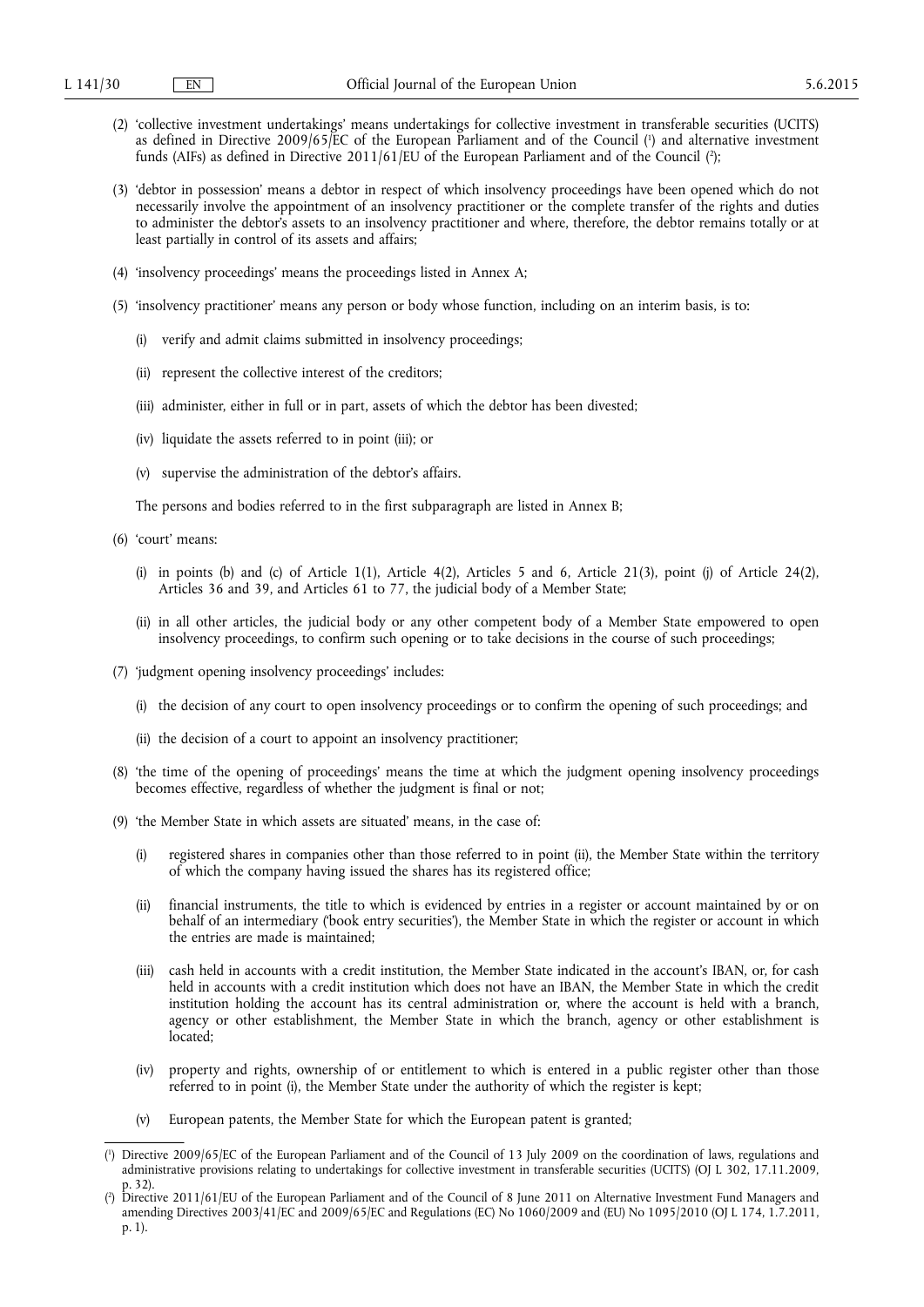- (vi) copyright and related rights, the Member State within the territory of which the owner of such rights has its habitual residence or registered office;
- (vii) tangible property, other than that referred to in points (i) to (iv), the Member State within the territory of which the property is situated;
- (viii) claims against third parties, other than those relating to assets referred to in point (iii), the Member State within the territory of which the third party required to meet the claims has the centre of its main interests, as determined in accordance with Article 3(1);
- (10) 'establishment' means any place of operations where a debtor carries out or has carried out in the 3-month period prior to the request to open main insolvency proceedings a non-transitory economic activity with human means and assets;
- (11) 'local creditor' means a creditor whose claims against a debtor arose from or in connection with the operation of an establishment situated in a Member State other than the Member State in which the centre of the debtor's main interests is located;
- (12) 'foreign creditor' means a creditor which has its habitual residence, domicile or registered office in a Member State other than the State of the opening of proceedings, including the tax authorities and social security authorities of Member States;
- (13) 'group of companies' means a parent undertaking and all its subsidiary undertakings;
- (14) 'parent undertaking' means an undertaking which controls, either directly or indirectly, one or more subsidiary undertakings. An undertaking which prepares consolidated financial statements in accordance with Directive 2013/34/EU of the European Parliament and of the Council ( 1 ) shall be deemed to be a parent undertaking.

### **International jurisdiction**

1. The courts of the Member State within the territory of which the centre of the debtor's main interests is situated shall have jurisdiction to open insolvency proceedings ('main insolvency proceedings'). The centre of main interests shall be the place where the debtor conducts the administration of its interests on a regular basis and which is ascertainable by third parties.

In the case of a company or legal person, the place of the registered office shall be presumed to be the centre of its main interests in the absence of proof to the contrary. That presumption shall only apply if the registered office has not been moved to another Member State within the 3-month period prior to the request for the opening of insolvency proceedings.

In the case of an individual exercising an independent business or professional activity, the centre of main interests shall be presumed to be that individual's principal place of business in the absence of proof to the contrary. That presumption shall only apply if the individual's principal place of business has not been moved to another Member State within the 3-month period prior to the request for the opening of insolvency proceedings.

In the case of any other individual, the centre of main interests shall be presumed to be the place of the individual's habitual residence in the absence of proof to the contrary. This presumption shall only apply if the habitual residence has not been moved to another Member State within the 6-month period prior to the request for the opening of insolvency proceedings.

2. Where the centre of the debtor's main interests is situated within the territory of a Member State, the courts of another Member State shall have jurisdiction to open insolvency proceedings against that debtor only if it possesses an establishment within the territory of that other Member State. The effects of those proceedings shall be restricted to the assets of the debtor situated in the territory of the latter Member State.

3. Where insolvency proceedings have been opened in accordance with paragraph 1, any proceedings opened subsequently in accordance with paragraph 2 shall be secondary insolvency proceedings.

<sup>(</sup> 1 ) Directive 2013/34/EU of the European Parliament and of the Council of 26 June 2013 on the annual financial statements, consolidated financial statements and related reports of certain types of undertaking, amending Directive 2006/43/EC of the European Parliament and of the Council and repealing Council Directives 78/660/EEC and 83/349/EEC (OJ L 182, 29.6.2013, p. 19).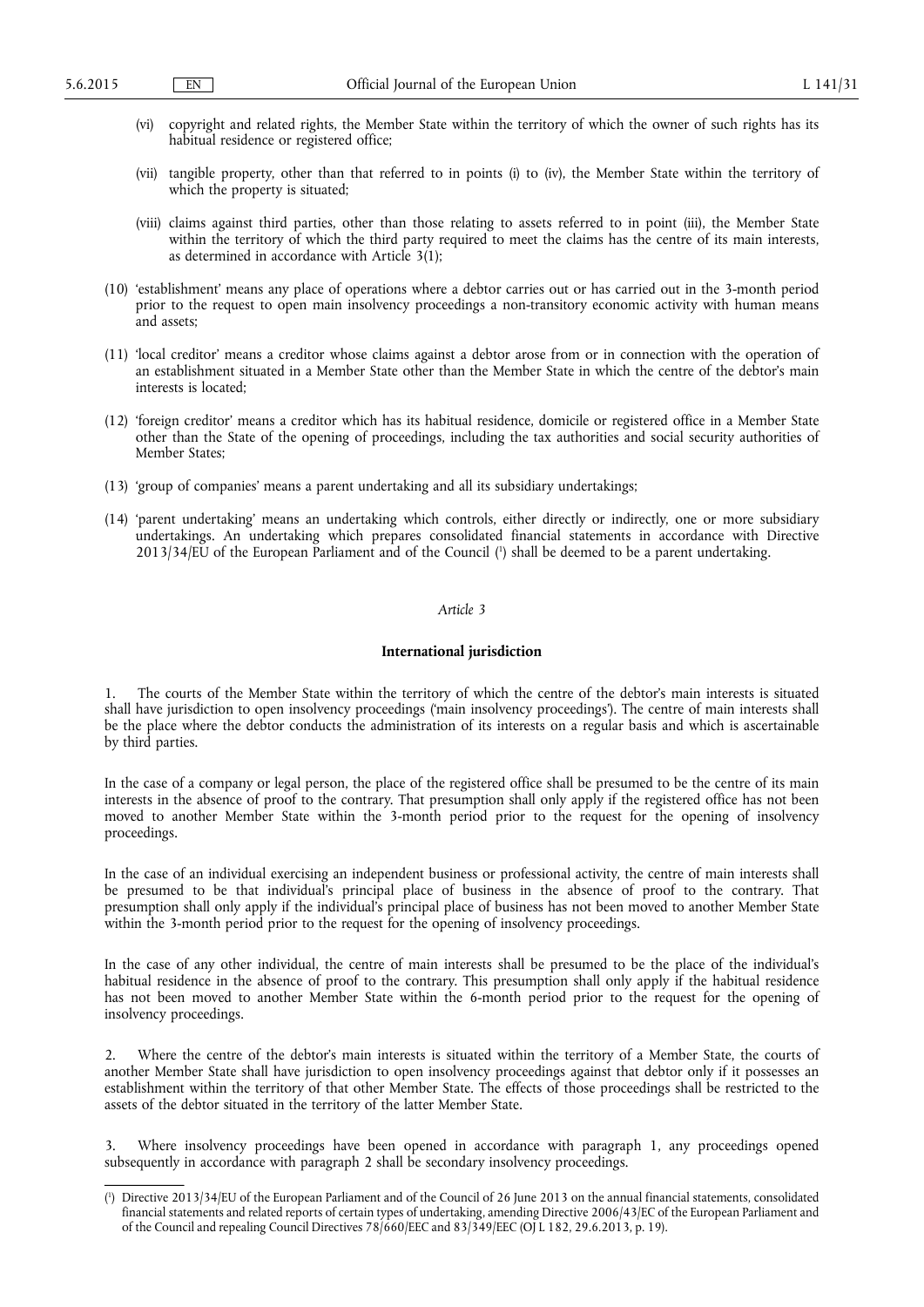4. The territorial insolvency proceedings referred to in paragraph 2 may only be opened prior to the opening of main insolvency proceedings in accordance with paragraph 1 where

- (a) insolvency proceedings under paragraph 1 cannot be opened because of the conditions laid down by the law of the Member State within the territory of which the centre of the debtor's main interests is situated; or
- (b) the opening of territorial insolvency proceedings is requested by:
	- (i) a creditor whose claim arises from or is in connection with the operation of an establishment situated within the territory of the Member State where the opening of territorial proceedings is requested; or
	- (ii) a public authority which, under the law of the Member State within the territory of which the establishment is situated, has the right to request the opening of insolvency proceedings.

When main insolvency proceedings are opened, the territorial insolvency proceedings shall become secondary insolvency proceedings.

### *Article 4*

#### **Examination as to jurisdiction**

1. A court seised of a request to open insolvency proceedings shall of its own motion examine whether it has jurisdiction pursuant to Article 3. The judgment opening insolvency proceedings shall specify the grounds on which the jurisdiction of the court is based, and, in particular, whether jurisdiction is based on Article 3(1) or (2).

2. Notwithstanding paragraph 1, where insolvency proceedings are opened in accordance with national law without a decision by a court, Member States may entrust the insolvency practitioner appointed in such proceedings to examine whether the Member State in which a request for the opening of proceedings is pending has jurisdiction pursuant to Article 3. Where this is the case, the insolvency practitioner shall specify in the decision opening the proceedings the grounds on which jurisdiction is based and, in particular, whether jurisdiction is based on Article  $3(1)$  or (2).

#### *Article 5*

### **Judicial review of the decision to open main insolvency proceedings**

1. The debtor or any creditor may challenge before a court the decision opening main insolvency proceedings on grounds of international jurisdiction.

2. The decision opening main insolvency proceedings may be challenged by parties other than those referred to in paragraph 1 or on grounds other than a lack of international jurisdiction where national law so provides.

### *Article 6*

## **Jurisdiction for actions deriving directly from insolvency proceedings and closely linked with them**

1. The courts of the Member State within the territory of which insolvency proceedings have been opened in accordance with Article 3 shall have jurisdiction for any action which derives directly from the insolvency proceedings and is closely linked with them, such as avoidance actions.

2. Where an action referred to in paragraph 1 is related to an action in civil and commercial matters against the same defendant, the insolvency practitioner may bring both actions before the courts of the Member State within the territory of which the defendant is domiciled, or, where the action is brought against several defendants, before the courts of the Member State within the territory of which any of them is domiciled, provided that those courts have jurisdiction pursuant to Regulation (EU) No 1215/2012.

The first subparagraph shall apply to the debtor in possession, provided that national law allows the debtor in possession to bring actions on behalf of the insolvency estate.

3. For the purpose of paragraph 2, actions are deemed to be related where they are so closely connected that it is expedient to hear and determine them together to avoid the risk of irreconcilable judgments resulting from separate proceedings.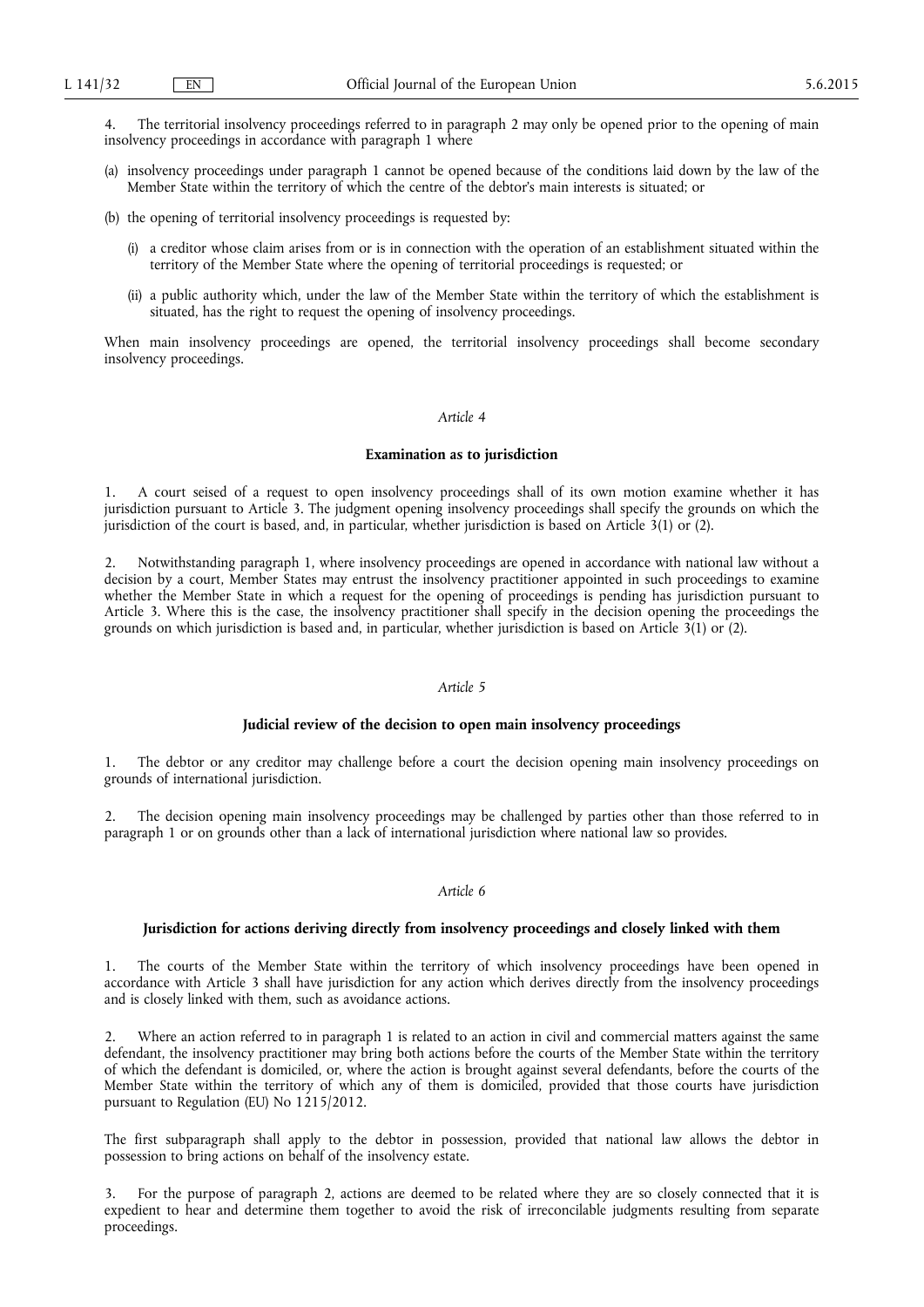# **Applicable law**

1. Save as otherwise provided in this Regulation, the law applicable to insolvency proceedings and their effects shall be that of the Member State within the territory of which such proceedings are opened (the 'State of the opening of proceedings').

2. The law of the State of the opening of proceedings shall determine the conditions for the opening of those proceedings, their conduct and their closure. In particular, it shall determine the following:

- (a) the debtors against which insolvency proceedings may be brought on account of their capacity;
- (b) the assets which form part of the insolvency estate and the treatment of assets acquired by or devolving on the debtor after the opening of the insolvency proceedings;
- (c) the respective powers of the debtor and the insolvency practitioner;
- (d) the conditions under which set-offs may be invoked;
- (e) the effects of insolvency proceedings on current contracts to which the debtor is party;
- (f) the effects of the insolvency proceedings on proceedings brought by individual creditors, with the exception of pending lawsuits;
- (g) the claims which are to be lodged against the debtor's insolvency estate and the treatment of claims arising after the opening of insolvency proceedings;
- (h) the rules governing the lodging, verification and admission of claims;
- (i) the rules governing the distribution of proceeds from the realisation of assets, the ranking of claims and the rights of creditors who have obtained partial satisfaction after the opening of insolvency proceedings by virtue of a right *in rem* or through a set-off;
- (j) the conditions for, and the effects of closure of, insolvency proceedings, in particular by composition;
- (k) creditors' rights after the closure of insolvency proceedings;
- (l) who is to bear the costs and expenses incurred in the insolvency proceedings;
- (m) the rules relating to the voidness, voidability or unenforceability of legal acts detrimental to the general body of creditors.

# *Article 8*

### **Third parties' rights** *in rem*

1. The opening of insolvency proceedings shall not affect the rights *in rem* of creditors or third parties in respect of tangible or intangible, moveable or immoveable assets, both specific assets and collections of indefinite assets as a whole which change from time to time, belonging to the debtor which are situated within the territory of another Member State at the time of the opening of proceedings.

- 2. The rights referred to in paragraph 1 shall, in particular, mean:
- (a) the right to dispose of assets or have them disposed of and to obtain satisfaction from the proceeds of or income from those assets, in particular by virtue of a lien or a mortgage;
- (b) the exclusive right to have a claim met, in particular a right guaranteed by a lien in respect of the claim or by assignment of the claim by way of a guarantee;
- (c) the right to demand assets from, and/or to require restitution by, anyone having possession or use of them contrary to the wishes of the party so entitled;
- (d) a right *in rem* to the beneficial use of assets.

3. The right, recorded in a public register and enforceable against third parties, based on which a right *in rem* within the meaning of paragraph 1 may be obtained shall be considered to be a right *in rem*.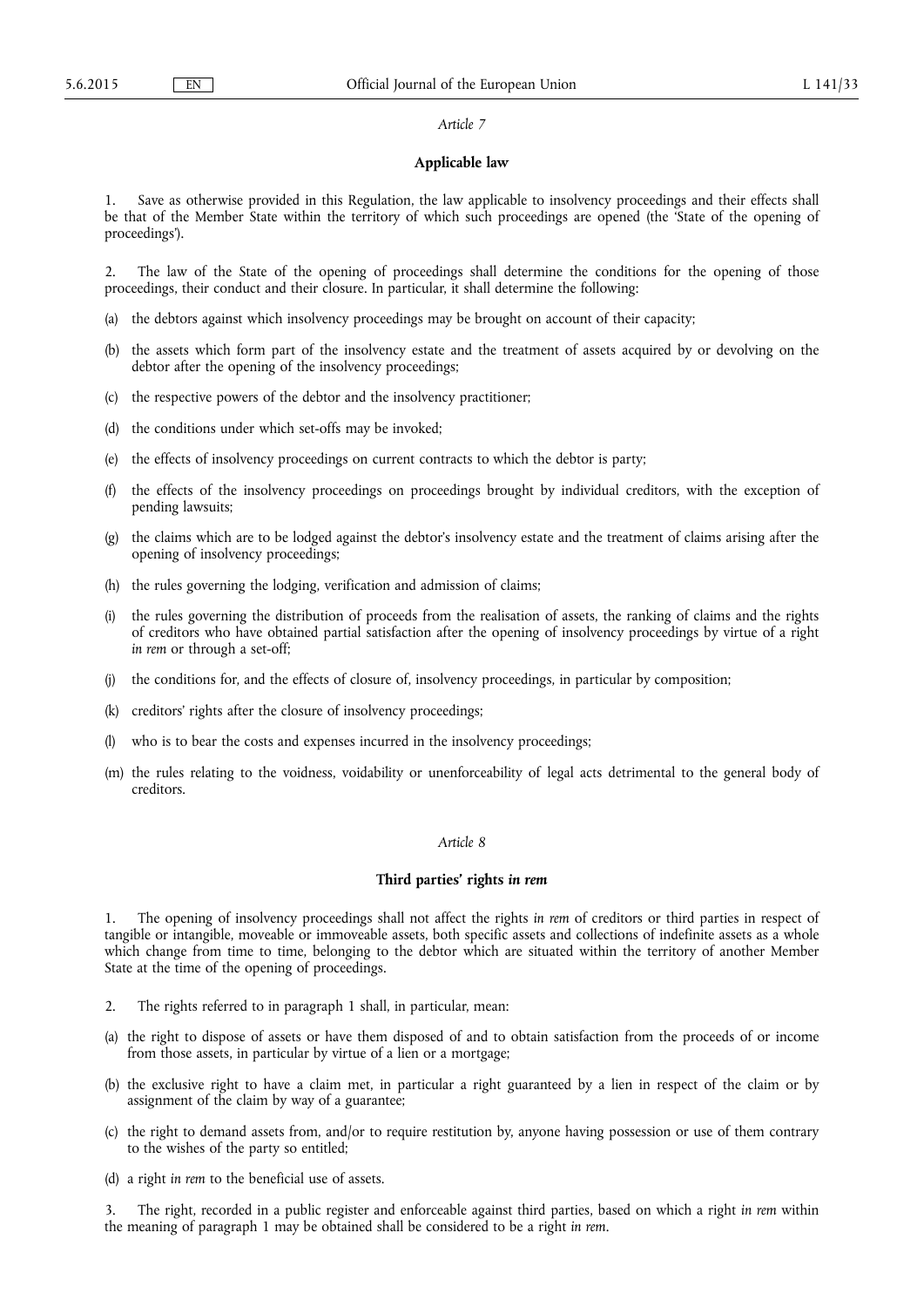4. Paragraph 1 shall not preclude actions for voidness, voidability or unenforceability as referred to in point (m) of Article 7(2).

#### *Article 9*

## **Set-off**

The opening of insolvency proceedings shall not affect the right of creditors to demand the set-off of their claims against the claims of a debtor, where such a set-off is permitted by the law applicable to the insolvent debtor's claim.

2. Paragraph 1 shall not preclude actions for voidness, voidability or unenforceability as referred to in point (m) of Article 7(2).

### *Article 10*

#### **Reservation of title**

The opening of insolvency proceedings against the purchaser of an asset shall not affect sellers' rights that are based on a reservation of title where at the time of the opening of proceedings the asset is situated within the territory of a Member State other than the State of the opening of proceedings.

2. The opening of insolvency proceedings against the seller of an asset, after delivery of the asset, shall not constitute grounds for rescinding or terminating the sale and shall not prevent the purchaser from acquiring title where at the time of the opening of proceedings the asset sold is situated within the territory of a Member State other than the State of the opening of proceedings.

3. Paragraphs 1 and 2 shall not preclude actions for voidness, voidability or unenforceability as referred to in point (m) of Article 7(2).

### *Article 11*

# **Contracts relating to immoveable property**

1. The effects of insolvency proceedings on a contract conferring the right to acquire or make use of immoveable property shall be governed solely by the law of the Member State within the territory of which the immoveable property is situated.

2. The court which opened main insolvency proceedings shall have jurisdiction to approve the termination or modification of the contracts referred to in this Article where:

- (a) the law of the Member State applicable to those contracts requires that such a contract may only be terminated or modified with the approval of the court opening insolvency proceedings; and
- (b) no insolvency proceedings have been opened in that Member State.

## *Article 12*

#### **Payment systems and financial markets**

1. Without prejudice to Article 8, the effects of insolvency proceedings on the rights and obligations of the parties to a payment or settlement system or to a financial market shall be governed solely by the law of the Member State applicable to that system or market.

2. Paragraph 1 shall not preclude any action for voidness, voidability or unenforceability which may be taken to set aside payments or transactions under the law applicable to the relevant payment system or financial market.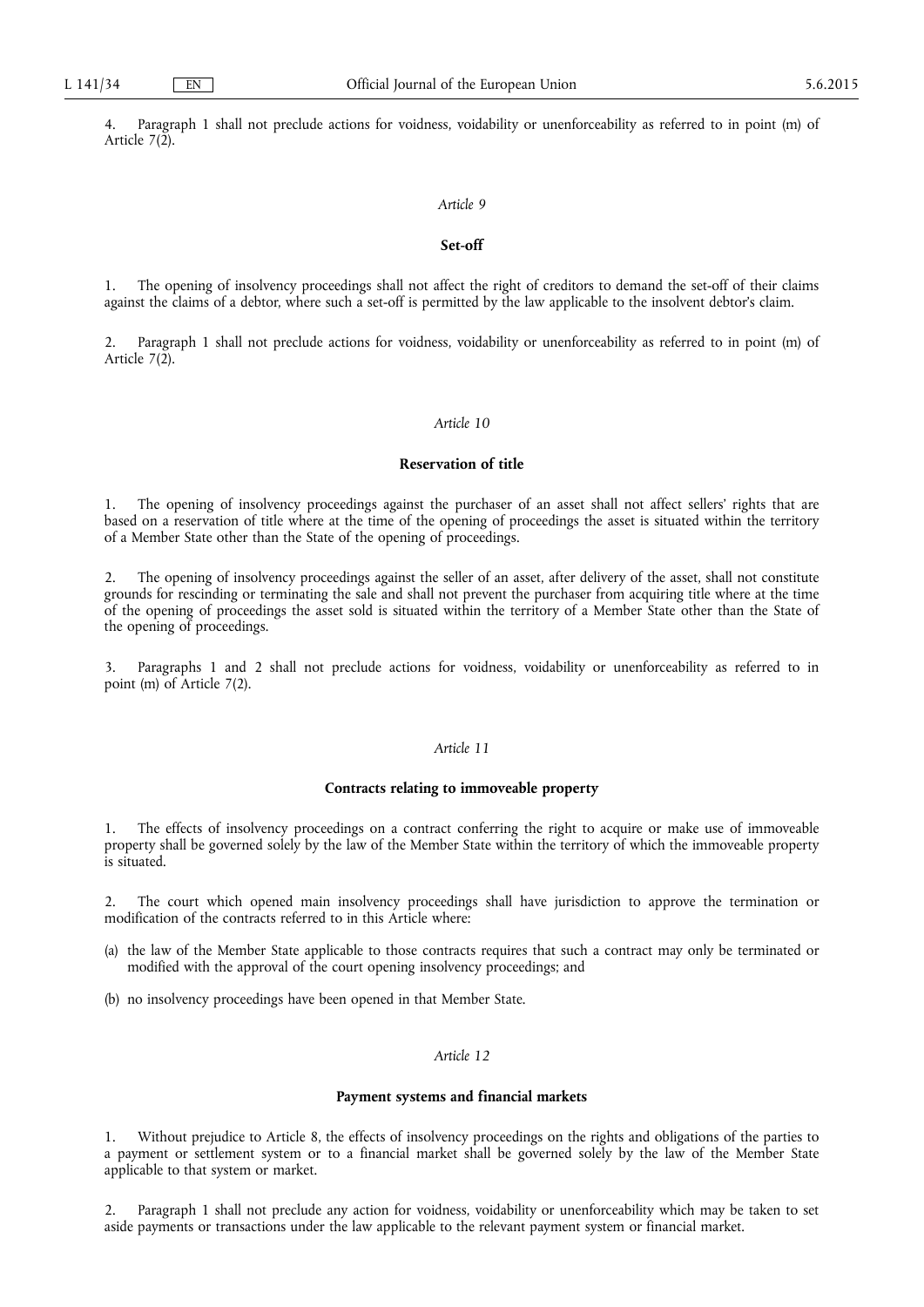### **Contracts of employment**

1. The effects of insolvency proceedings on employment contracts and relationships shall be governed solely by the law of the Member State applicable to the contract of employment.

2. The courts of the Member State in which secondary insolvency proceedings may be opened shall retain jurisdiction to approve the termination or modification of the contracts referred to in this Article even if no insolvency proceedings have been opened in that Member State.

The first subparagraph shall also apply to an authority competent under national law to approve the termination or modification of the contracts referred to in this Article.

### *Article 14*

# **Effects on rights subject to registration**

The effects of insolvency proceedings on the rights of a debtor in immoveable property, a ship or an aircraft subject to registration in a public register shall be determined by the law of the Member State under the authority of which the register is kept.

### *Article 15*

### **European patents with unitary effect and Community trade marks**

For the purposes of this Regulation, a European patent with unitary effect, a Community trade mark or any other similar right established by Union law may be included only in the proceedings referred to in Article 3(1).

# *Article 16*

### **Detrimental acts**

Point (m) of Article 7(2) shall not apply where the person who benefited from an act detrimental to all the creditors provides proof that:

(a) the act is subject to the law of a Member State other than that of the State of the opening of proceedings; and

(b) the law of that Member State does not allow any means of challenging that act in the relevant case.

# *Article 17*

### **Protection of third-party purchasers**

Where, by an act concluded after the opening of insolvency proceedings, a debtor disposes, for consideration, of:

- (a) an immoveable asset;
- (b) a ship or an aircraft subject to registration in a public register; or
- (c) securities the existence of which requires registration in a register laid down by law;

the validity of that act shall be governed by the law of the State within the territory of which the immoveable asset is situated or under the authority of which the register is kept.

### *Article 18*

#### **Effects of insolvency proceedings on pending lawsuits or arbitral proceedings**

The effects of insolvency proceedings on a pending lawsuit or pending arbitral proceedings concerning an asset or a right which forms part of a debtor's insolvency estate shall be governed solely by the law of the Member State in which that lawsuit is pending or in which the arbitral tribunal has its seat.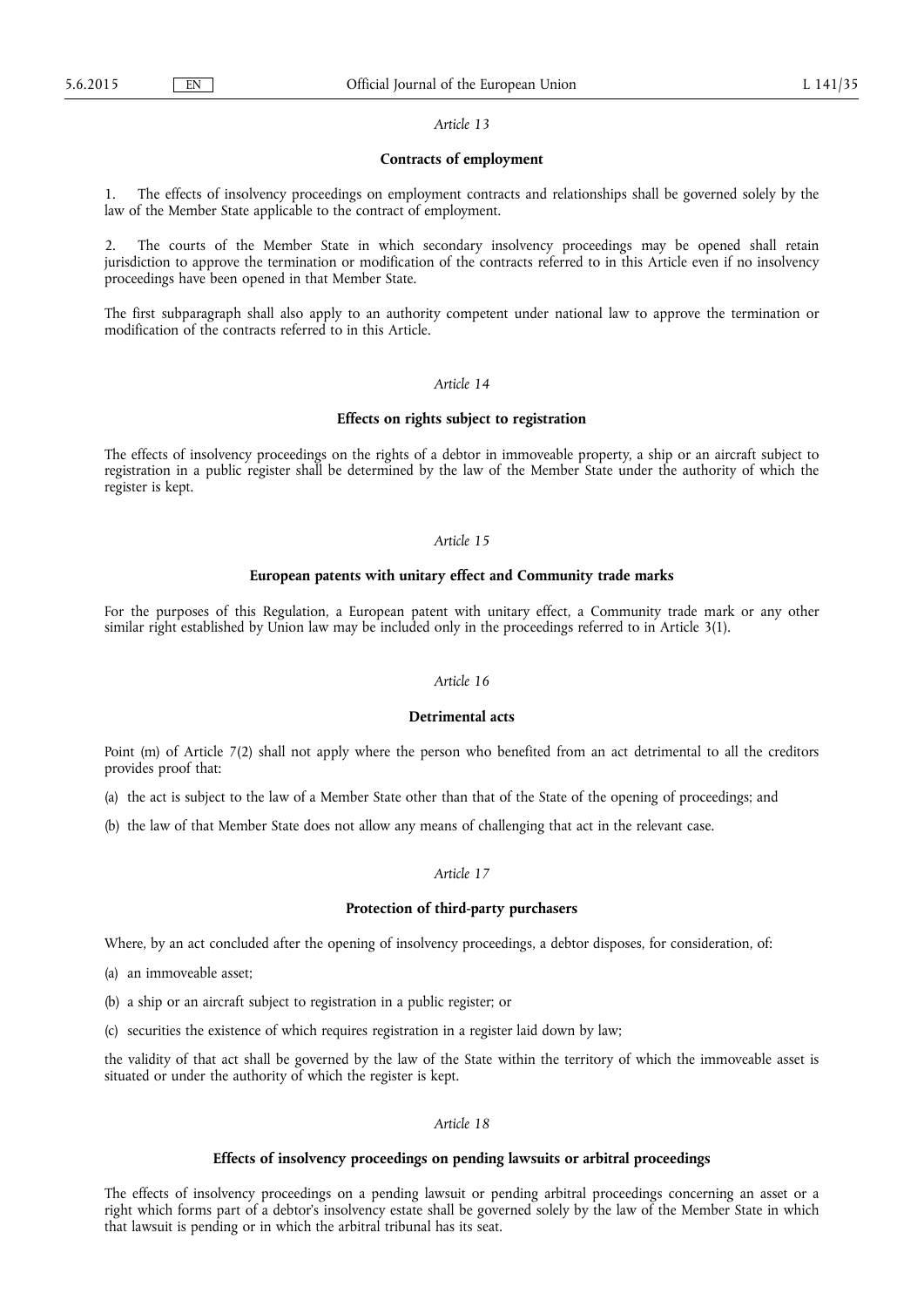#### CHAPTER II

### **RECOGNITION OF INSOLVENCY PROCEEDINGS**

### *Article 19*

#### **Principle**

1. Any judgment opening insolvency proceedings handed down by a court of a Member State which has jurisdiction pursuant to Article 3 shall be recognised in all other Member States from the moment that it becomes effective in the State of the opening of proceedings.

The rule laid down in the first subparagraph shall also apply where, on account of a debtor's capacity, insolvency proceedings cannot be brought against that debtor in other Member States.

2. Recognition of the proceedings referred to in Article 3(1) shall not preclude the opening of the proceedings referred to in Article 3(2) by a court in another Member State. The latter proceedings shall be secondary insolvency proceedings within the meaning of Chapter III.

## *Article 20*

### **Effects of recognition**

1. The judgment opening insolvency proceedings as referred to in Article 3(1) shall, with no further formalities, produce the same effects in any other Member State as under the law of the State of the opening of proceedings, unless this Regulation provides otherwise and as long as no proceedings referred to in Article  $3(2)$  are opened in that other Member State.

2. The effects of the proceedings referred to in Article 3(2) may not be challenged in other Member States. Any restriction of creditors' rights, in particular a stay or discharge, shall produce effects vis-à-vis assets situated within the territory of another Member State only in the case of those creditors who have given their consent.

#### *Article 21*

#### **Powers of the insolvency practitioner**

1. The insolvency practitioner appointed by a court which has jurisdiction pursuant to Article 3(1) may exercise all the powers conferred on it, by the law of the State of the opening of proceedings, in another Member State, as long as no other insolvency proceedings have been opened there and no preservation measure to the contrary has been taken there further to a request for the opening of insolvency proceedings in that State. Subject to Articles 8 and 10, the insolvency practitioner may, in particular, remove the debtor's assets from the territory of the Member State in which they are situated.

2. The insolvency practitioner appointed by a court which has jurisdiction pursuant to Article 3(2) may in any other Member State claim through the courts or out of court that moveable property was removed from the territory of the State of the opening of proceedings to the territory of that other Member State after the opening of the insolvency proceedings. The insolvency practitioner may also bring any action to set aside which is in the interests of the creditors.

In exercising its powers, the insolvency practitioner shall comply with the law of the Member State within the territory of which it intends to take action, in particular with regard to procedures for the realisation of assets. Those powers may not include coercive measures, unless ordered by a court of that Member State, or the right to rule on legal proceedings or disputes.

#### *Article 22*

### **Proof of the insolvency practitioner's appointment**

The insolvency practitioner's appointment shall be evidenced by a certified copy of the original decision appointing it or by any other certificate issued by the court which has jurisdiction.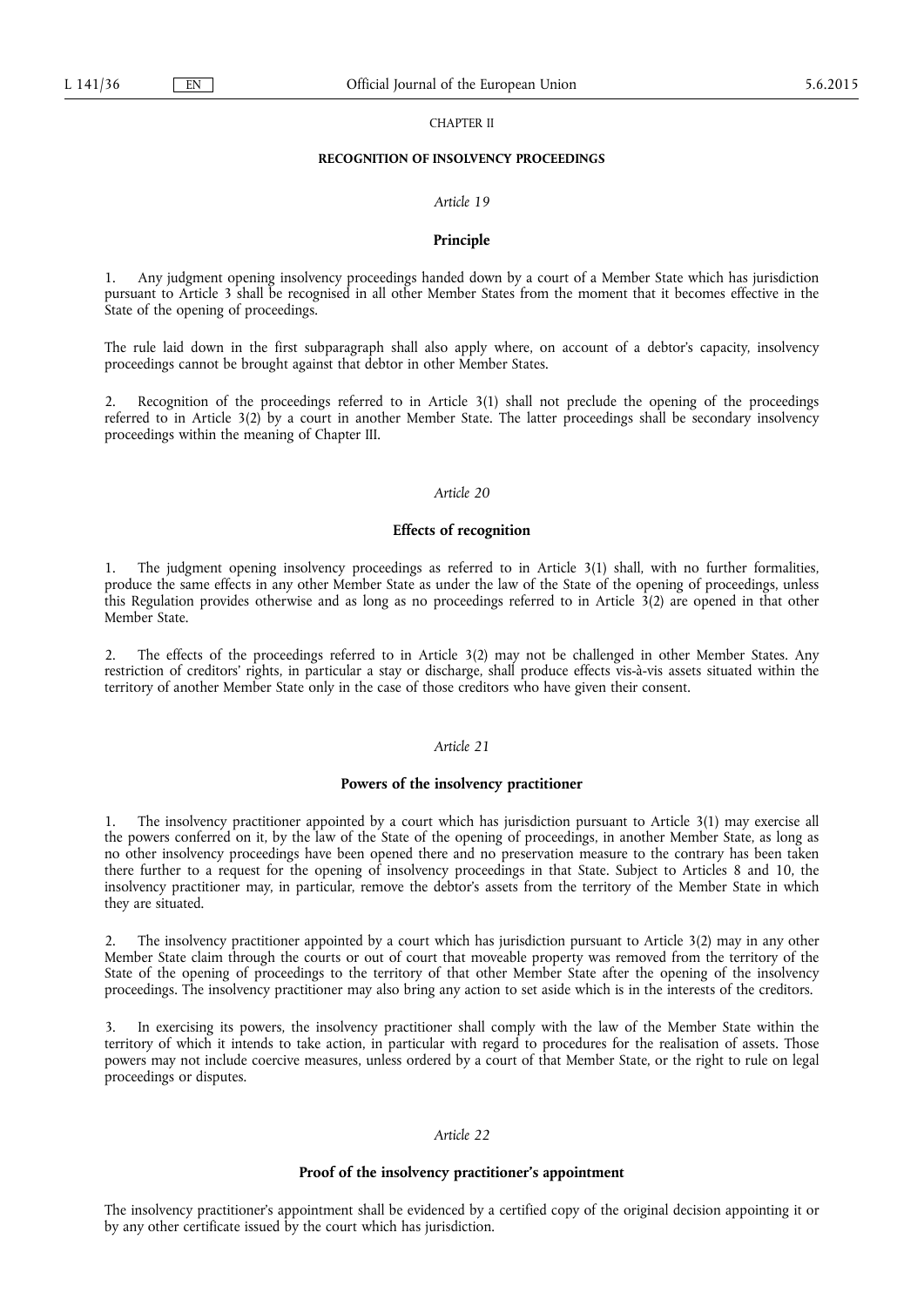A translation into the official language or one of the official languages of the Member State within the territory of which it intends to act may be required. No legalisation or other similar formality shall be required.

### *Article 23*

#### **Return and imputation**

1. A creditor which, after the opening of the proceedings referred to in Article 3(1), obtains by any means, in particular through enforcement, total or partial satisfaction of its claim on the assets belonging to a debtor situated within the territory of another Member State, shall return what it has obtained to the insolvency practitioner, subject to Articles 8 and 10.

2. In order to ensure the equal treatment of creditors, a creditor which has, in the course of insolvency proceedings, obtained a dividend on its claim shall share in distributions made in other proceedings only where creditors of the same ranking or category have, in those other proceedings, obtained an equivalent dividend.

#### *Article 24*

### **Establishment of insolvency registers**

1. Member States shall establish and maintain in their territory one or several registers in which information concerning insolvency proceedings is published ('insolvency registers'). That information shall be published as soon as possible after the opening of such proceedings.

2. The information referred to in paragraph 1 shall be made publicly available, subject to the conditions laid down in Article 27, and shall include the following ('mandatory information'):

- (a) the date of the opening of insolvency proceedings;
- (b) the court opening insolvency proceedings and the case reference number, if any;
- (c) the type of insolvency proceedings referred to in Annex A that were opened and, where applicable, any relevant subtype of such proceedings opened in accordance with national law;
- (d) whether jurisdiction for opening proceedings is based on Article 3(1), 3(2) or 3(4);
- (e) if the debtor is a company or a legal person, the debtor's name, registration number, registered office or, if different, postal address;
- (f) if the debtor is an individual whether or not exercising an independent business or professional activity, the debtor's name, registration number, if any, and postal address or, where the address is protected, the debtor's place and date of birth;
- (g) the name, postal address or e-mail address of the insolvency practitioner, if any, appointed in the proceedings;
- (h) the time limit for lodging claims, if any, or a reference to the criteria for calculating that time limit;
- (i) the date of closing main insolvency proceedings, if any;
- (j) the court before which and, where applicable, the time limit within which a challenge of the decision opening insolvency proceedings is to be lodged in accordance with Article 5, or a reference to the criteria for calculating that time limit.

3. Paragraph 2 shall not preclude Member States from including documents or additional information in their national insolvency registers, such as directors' disqualifications related to insolvency.

4. Member States shall not be obliged to include in the insolvency registers the information referred to in paragraph 1 of this Article in relation to individuals not exercising an independent business or professional activity, or to make such information publicly available through the system of interconnection of those registers, provided that known foreign creditors are informed, pursuant to Article 54, of the elements referred to under point (j) of paragraph 2 of this Article.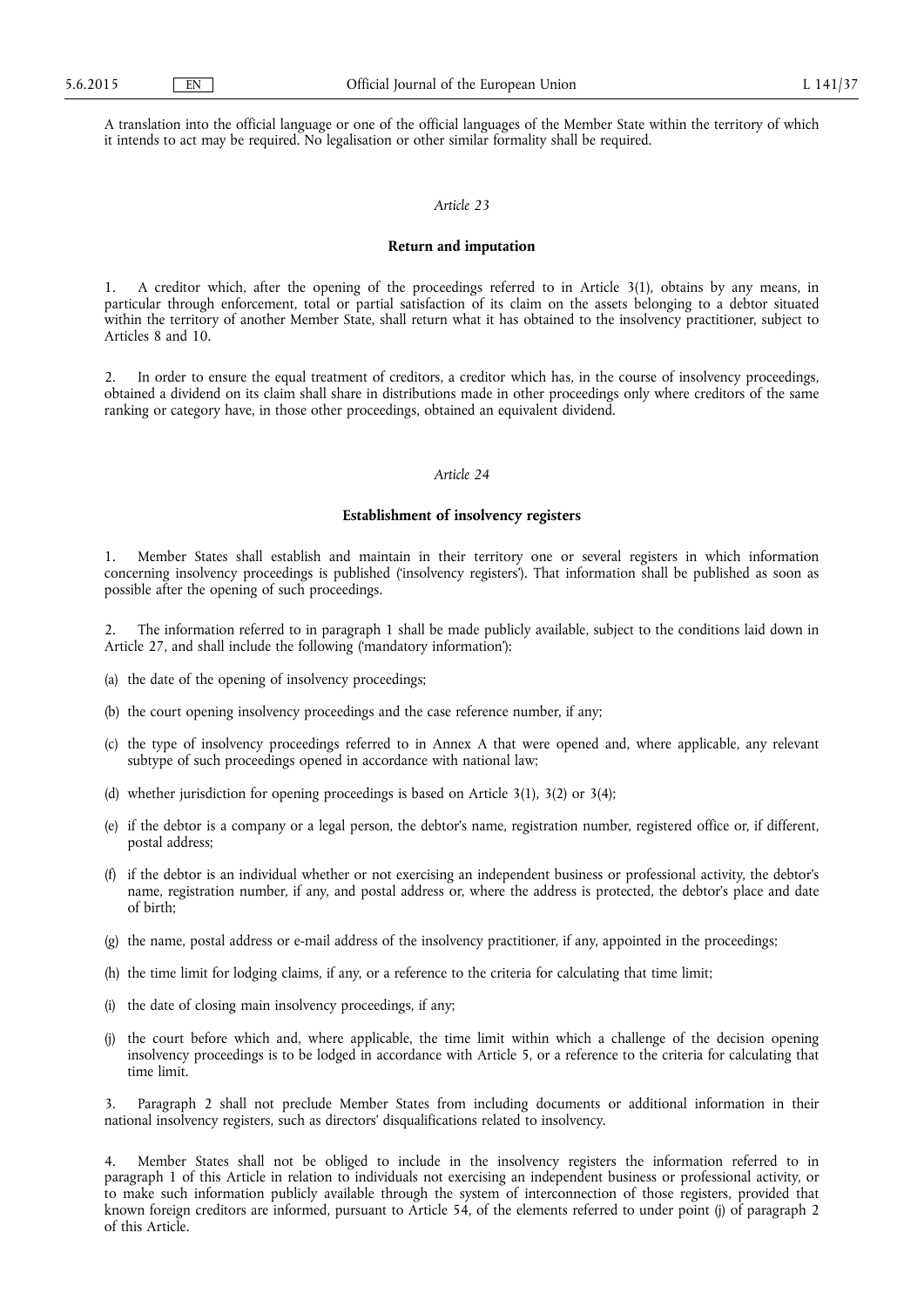Where a Member State makes use of the possibility referred to in the first subparagraph, the insolvency proceedings shall not affect the claims of foreign creditors who have not received the information referred to in the first subparagraph.

5. The publication of information in the registers under this Regulation shall not have any legal effects other than those set out in national law and in Article 55(6).

#### *Article 25*

#### **Interconnection of insolvency registers**

1. The Commission shall establish a decentralised system for the interconnection of insolvency registers by means of implementing acts. That system shall be composed of the insolvency registers and the European e-Justice Portal, which shall serve as a central public electronic access point to information in the system. The system shall provide a search service in all the official languages of the institutions of the Union in order to make available the mandatory information and any other documents or information included in the insolvency registers which the Member States choose to make available through the European e-Justice Portal.

2. By means of implementing acts in accordance with the procedure referred to in Article 87, the Commission shall adopt the following by 26 June 2019:

- (a) the technical specification defining the methods of communication and information exchange by electronic means on the basis of the established interface specification for the system of interconnection of insolvency registers;
- (b) the technical measures ensuring the minimum information technology security standards for communication and distribution of information within the system of interconnection of insolvency registers;
- (c) minimum criteria for the search service provided by the European e-Justice Portal based on the information set out in Article 24;
- (d) minimum criteria for the presentation of the results of such searches based on the information set out in Article 24;
- (e) the means and the technical conditions of availability of services provided by the system of interconnection; and
- (f) a glossary containing a basic explanation of the national insolvency proceedings listed in Annex A.

## *Article 26*

### **Costs of establishing and interconnecting insolvency registers**

1. The establishment, maintenance and future development of the system of interconnection of insolvency registers shall be financed from the general budget of the Union.

2. Each Member State shall bear the costs of establishing and adjusting its national insolvency registers to make them interoperable with the European e-Justice Portal, as well as the costs of administering, operating and maintaining those registers. This shall be without prejudice to the possibility to apply for grants to support such activities under the Union's financial programmes.

### *Article 27*

### **Conditions of access to information via the system of interconnection**

1. Member States shall ensure that the mandatory information referred to in points (a) to (j) of Article 24(2) is available free of charge via the system of interconnection of insolvency registers.

2. This Regulation shall not preclude Member States from charging a reasonable fee for access to the documents or additional information referred to in Article 24(3) via the system of interconnection of insolvency registers.

3. Member States may make access to mandatory information concerning individuals who are not exercising an independent business or professional activity, and concerning individuals exercising an independent business or professional activity when the insolvency proceedings are not related to that activity, subject to supplementary search criteria relating to the debtor in addition to the minimum criteria referred to in point (c) of Article 25(2).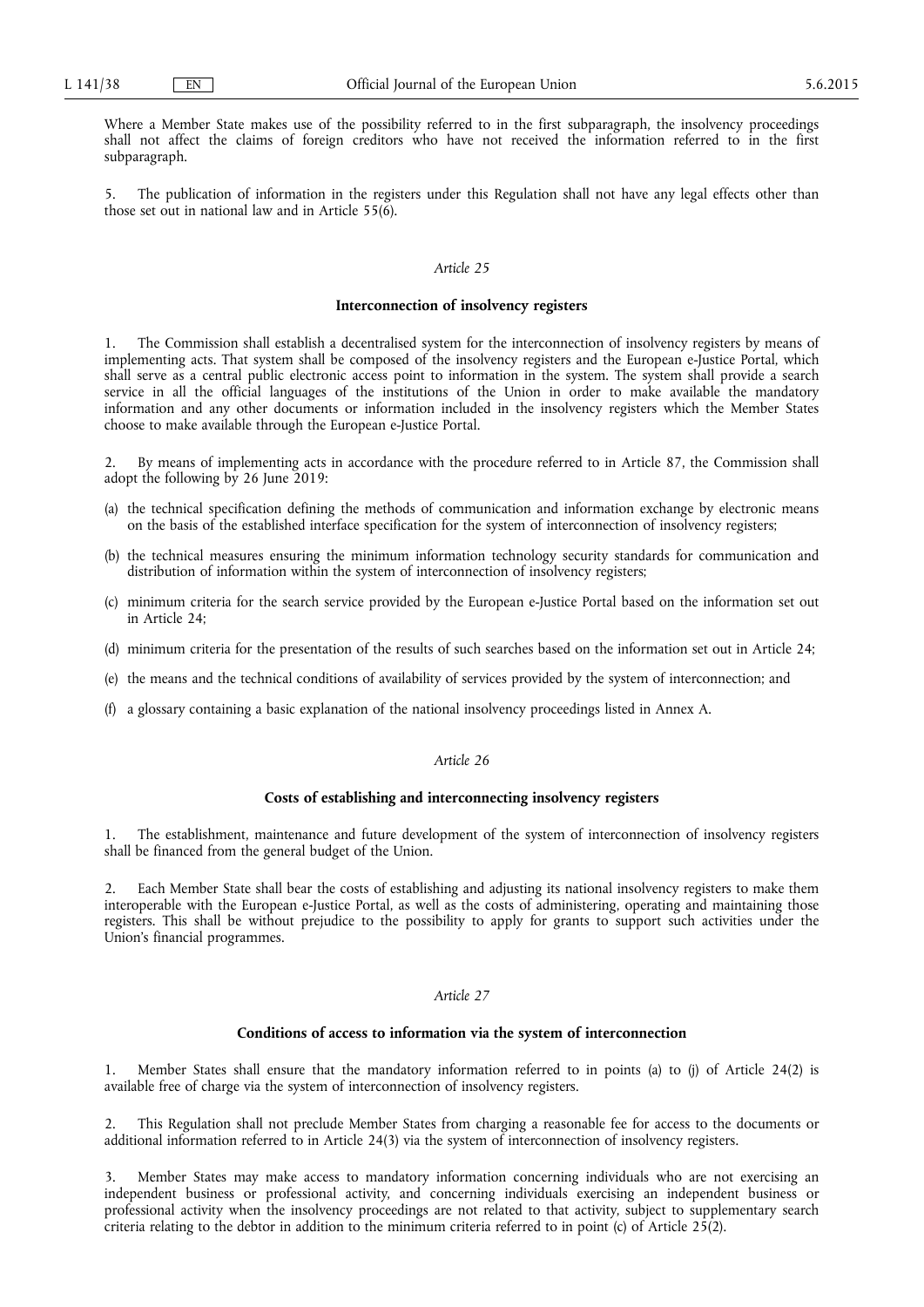4. Member States may require that access to the information referred to in paragraph 3 be made conditional upon a request to the competent authority. Member States may make access conditional upon the verification of the existence of a legitimate interest for accessing such information. The requesting person shall be able to submit the request for information electronically by means of a standard form via the European e-Justice Portal. Where a legitimate interest is required, it shall be permissible for the requesting person to justify his request by electronic copies of relevant documents. The requesting person shall be provided with an answer by the competent authority within 3 working days.

The requesting person shall not be obliged to provide translations of the documents justifying his request, or to bear any costs of translation which the competent authority may incur.

### *Article 28*

### **Publication in another Member State**

1. The insolvency practitioner or the debtor in possession shall request that notice of the judgment opening insolvency proceedings and, where appropriate, the decision appointing the insolvency practitioner be published in any other Member State where an establishment of the debtor is located in accordance with the publication procedures provided for in that Member State. Such publication shall specify, where appropriate, the insolvency practitioner appointed and whether the jurisdiction rule applied is that pursuant to Article  $3(1)$  or (2).

2. The insolvency practitioner or the debtor in possession may request that the information referred to in paragraph 1 be published in any other Member State where the insolvency practitioner or the debtor in possession deems it necessary in accordance with the publication procedures provided for in that Member State.

#### *Article 29*

### **Registration in public registers of another Member State**

Where the law of a Member State in which an establishment of the debtor is located and this establishment has been entered into a public register of that Member State, or the law of a Member State in which immovable property belonging to the debtor is located, requires information on the opening of insolvency proceedings referred to in Article 28 to be published in the land register, company register or any other public register, the insolvency practitioner or the debtor in possession shall take all the necessary measures to ensure such a registration.

2. The insolvency practitioner or the debtor in possession may request such registration in any other Member State, provided that the law of the Member State where the register is kept allows such registration.

## *Article 30*

#### **Costs**

The costs of the publication and registration provided for in Articles 28 and 29 shall be regarded as costs and expenses incurred in the proceedings.

### *Article 31*

### **Honouring of an obligation to a debtor**

1. Where an obligation has been honoured in a Member State for the benefit of a debtor who is subject to insolvency proceedings opened in another Member State, when it should have been honoured for the benefit of the insolvency practitioner in those proceedings, the person honouring the obligation shall be deemed to have discharged it if he was unaware of the opening of the proceedings.

2. Where such an obligation is honoured before the publication provided for in Article 28 has been effected, the person honouring the obligation shall be presumed, in the absence of proof to the contrary, to have been unaware of the opening of insolvency proceedings. Where the obligation is honoured after such publication has been effected, the person honouring the obligation shall be presumed, in the absence of proof to the contrary, to have been aware of the opening of proceedings.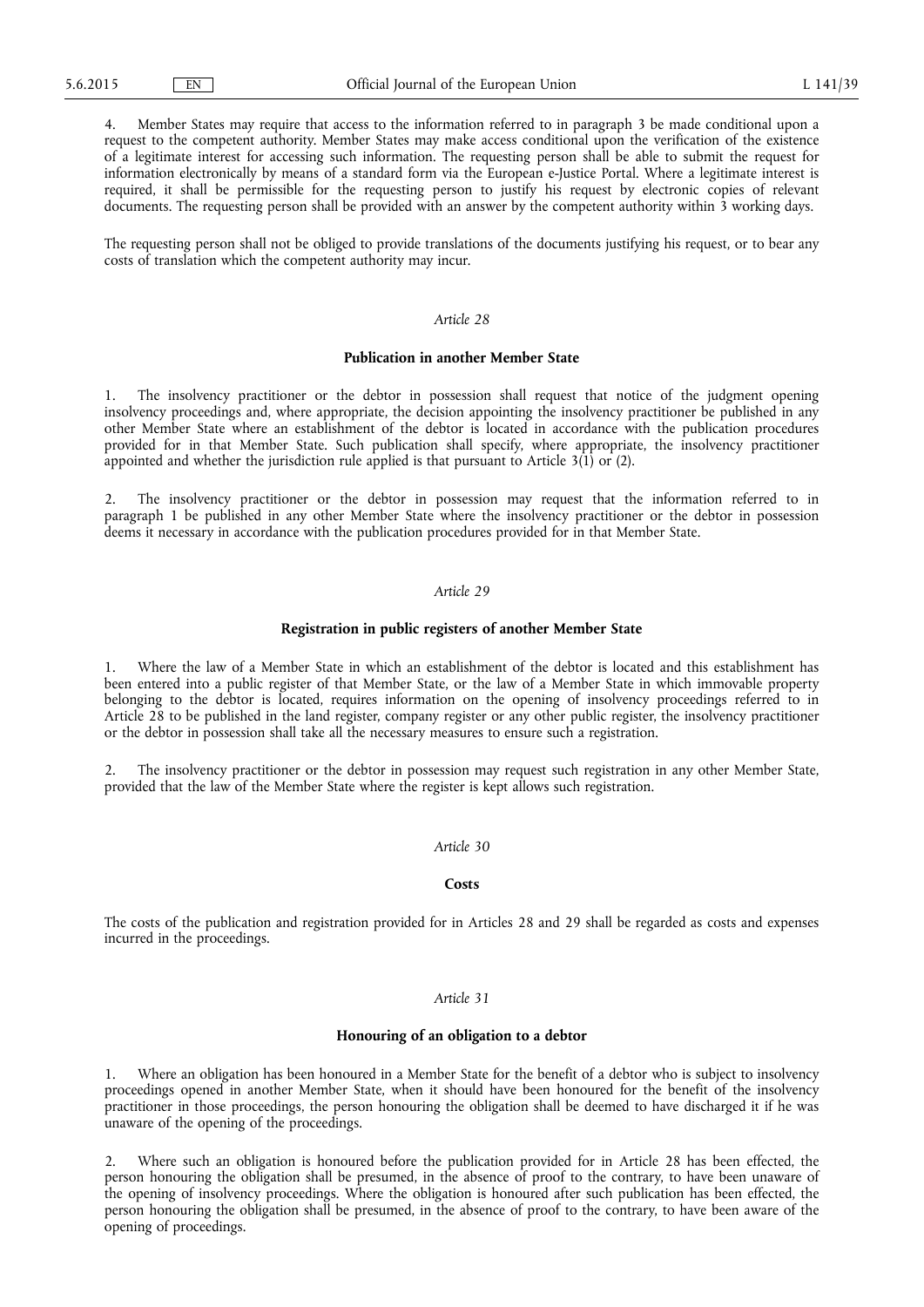# **Recognition and enforceability of other judgments**

1. Judgments handed down by a court whose judgment concerning the opening of proceedings is recognised in accordance with Article 19 and which concern the course and closure of insolvency proceedings, and compositions approved by that court, shall also be recognised with no further formalities. Such judgments shall be enforced in accordance with Articles 39 to 44 and 47 to 57 of Regulation (EU) No 1215/2012.

The first subparagraph shall also apply to judgments deriving directly from the insolvency proceedings and which are closely linked with them, even if they were handed down by another court.

The first subparagraph shall also apply to judgments relating to preservation measures taken after the request for the opening of insolvency proceedings or in connection with it.

2. The recognition and enforcement of judgments other than those referred to in paragraph 1 of this Article shall be governed by Regulation (EU) No 1215/2012 provided that that Regulation is applicable.

#### *Article 33*

### **Public policy**

Any Member State may refuse to recognise insolvency proceedings opened in another Member State or to enforce a judgment handed down in the context of such proceedings where the effects of such recognition or enforcement would be manifestly contrary to that State's public policy, in particular its fundamental principles or the constitutional rights and liberties of the individual.

#### CHAPTER III

#### **SECONDARY INSOLVENCY PROCEEDINGS**

### *Article 34*

# **Opening of proceedings**

Where main insolvency proceedings have been opened by a court of a Member State and recognised in another Member State, a court of that other Member State which has jurisdiction pursuant to Article 3(2) may open secondary insolvency proceedings in accordance with the provisions set out in this Chapter. Where the main insolvency proceedings required that the debtor be insolvent, the debtor's insolvency shall not be re-examined in the Member State in which secondary insolvency proceedings may be opened. The effects of secondary insolvency proceedings shall be restricted to the assets of the debtor situated within the territory of the Member State in which those proceedings have been opened.

#### *Article 35*

### **Applicable law**

Save as otherwise provided for in this Regulation, the law applicable to secondary insolvency proceedings shall be that of the Member State within the territory of which the secondary insolvency proceedings are opened.

### *Article 36*

### **Right to give an undertaking in order to avoid secondary insolvency proceedings**

In order to avoid the opening of secondary insolvency proceedings, the insolvency practitioner in the main insolvency proceedings may give a unilateral undertaking (the 'undertaking') in respect of the assets located in the Member State in which secondary insolvency proceedings could be opened, that when distributing those assets or the proceeds received as a result of their realisation, it will comply with the distribution and priority rights under national law that creditors would have if secondary insolvency proceedings were opened in that Member State. The undertaking shall specify the factual assumptions on which it is based, in particular in respect of the value of the assets located in the Member State concerned and the options available to realise such assets.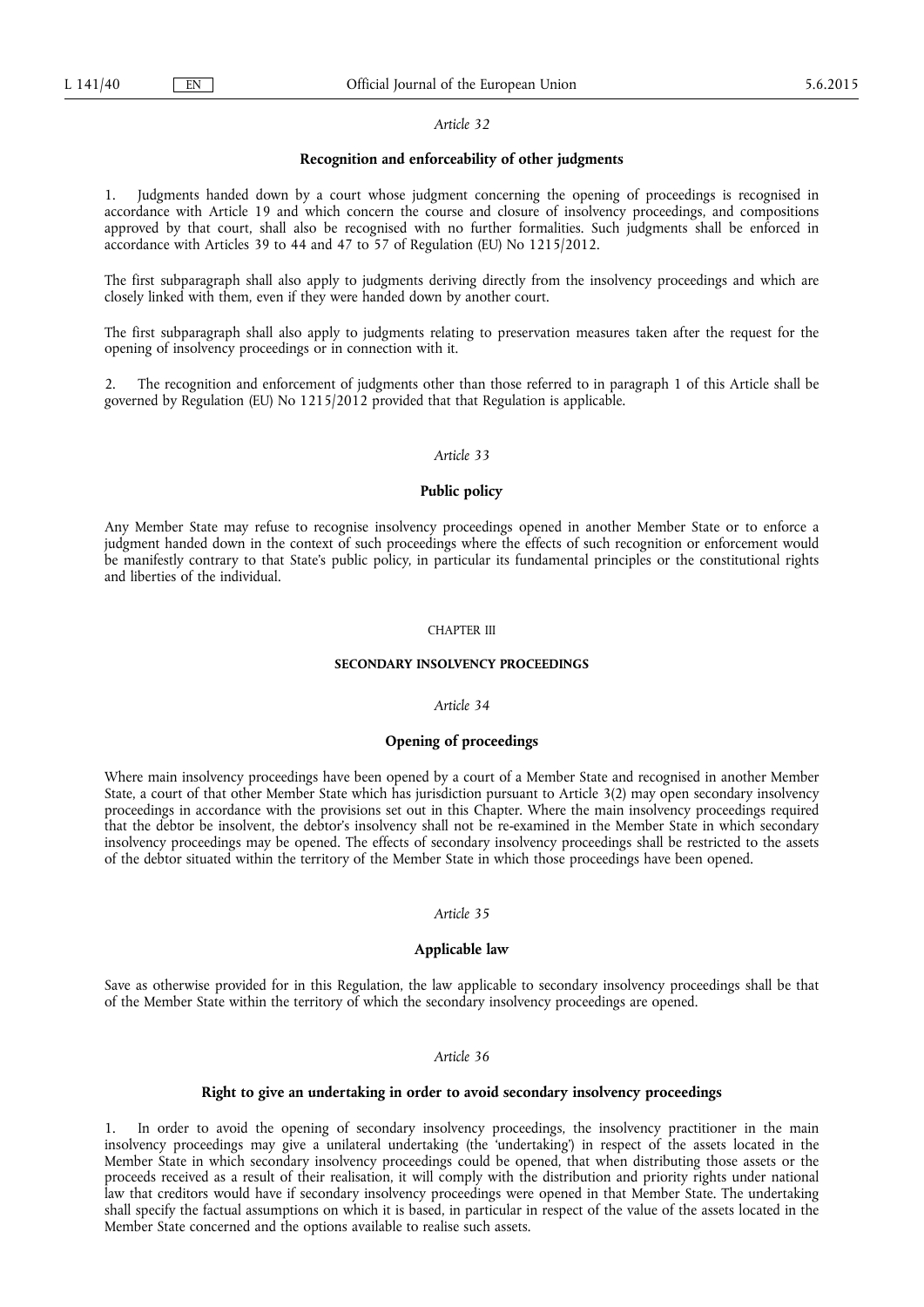2. Where an undertaking has been given in accordance with this Article, the law applicable to the distribution of proceeds from the realisation of assets referred to in paragraph 1, to the ranking of creditors' claims, and to the rights of creditors in relation to the assets referred to in paragraph 1 shall be the law of the Member State in which secondary insolvency proceedings could have been opened. The relevant point in time for determining the assets referred to in paragraph 1 shall be the moment at which the undertaking is given.

3. The undertaking shall be made in the official language or one of the official languages of the Member State where secondary insolvency proceedings could have been opened, or, where there are several official languages in that Member State, the official language or one of the official languages of the place in which secondary insolvency proceedings could have been opened.

4. The undertaking shall be made in writing. It shall be subject to any other requirements relating to form and approval requirements as to distributions, if any, of the State of the opening of the main insolvency proceedings.

5. The undertaking shall be approved by the known local creditors. The rules on qualified majority and voting that apply to the adoption of restructuring plans under the law of the Member State where secondary insolvency proceedings could have been opened shall also apply to the approval of the undertaking. Creditors shall be able to participate in the vote by distance means of communication, where national law so permits. The insolvency practitioner shall inform the known local creditors of the undertaking, of the rules and procedures for its approval, and of the approval or rejection of the undertaking.

6. An undertaking given and approved in accordance with this Article shall be binding on the estate. If secondary insolvency proceedings are opened in accordance with Articles 37 and 38, the insolvency practitioner in the main insolvency proceedings shall transfer any assets which it removed from the territory of that Member State after the undertaking was given or, where those assets have already been realised, their proceeds, to the insolvency practitioner in the secondary insolvency proceedings.

7. Where the insolvency practitioner has given an undertaking, it shall inform local creditors about the intended distributions prior to distributing the assets and proceeds referred to in paragraph 1. If that information does not comply with the terms of the undertaking or the applicable law, any local creditor may challenge such distribution before the courts of the Member State in which main insolvency proceedings have been opened in order to obtain a distribution in accordance with the terms of the undertaking and the applicable law. In such cases, no distribution shall take place until the court has taken a decision on the challenge.

8. Local creditors may apply to the courts of the Member State in which main insolvency proceedings have been opened, in order to require the insolvency practitioner in the main insolvency proceedings to take any suitable measures necessary to ensure compliance with the terms of the undertaking available under the law of the State of the opening of main insolvency proceedings.

9. Local creditors may also apply to the courts of the Member State in which secondary insolvency proceedings could have been opened in order to require the court to take provisional or protective measures to ensure compliance by the insolvency practitioner with the terms of the undertaking.

The insolvency practitioner shall be liable for any damage caused to local creditors as a result of its noncompliance with the obligations and requirements set out in this Article.

11. For the purpose of this Article, an authority which is established in the Member State where secondary insolvency proceedings could have been opened and which is obliged under Directive 2008/94/EC of the European Parliament and of the Council ( 1 ) to guarantee the payment of employees' outstanding claims resulting from contracts of employment or employment relationships shall be considered to be a local creditor, where the national law so provides.

<sup>(</sup> 1 ) Directive 2008/94/EC of the European Parliament and of the Council of 22 October 2008 on the protection of employees in the event of the insolvency of their employer (OJ L 283, 28.10.2008, p. 36).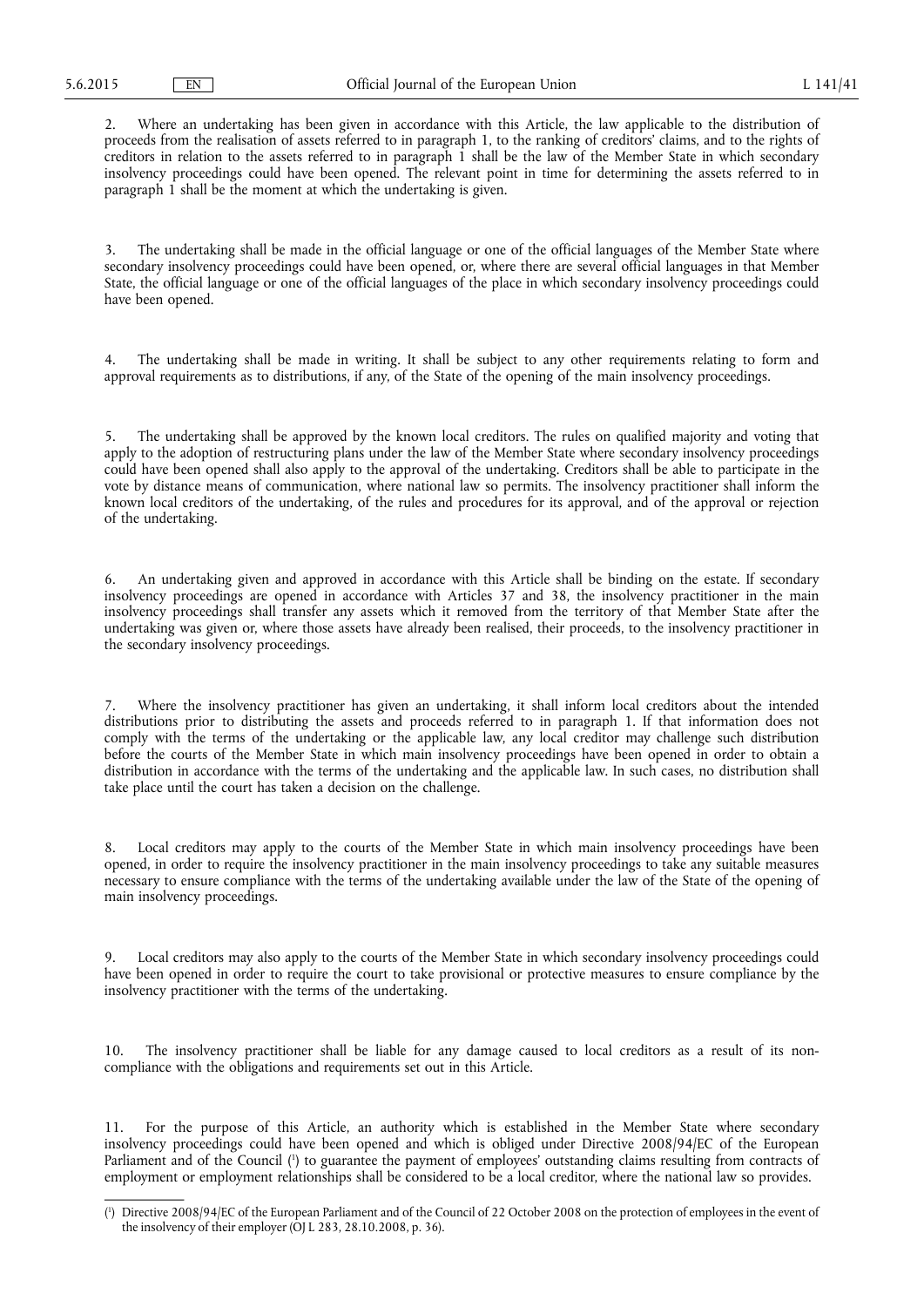### **Right to request the opening of secondary insolvency proceedings**

- 1. The opening of secondary insolvency proceedings may be requested by:
- (a) the insolvency practitioner in the main insolvency proceedings;
- (b) any other person or authority empowered to request the opening of insolvency proceedings under the law of the Member State within the territory of which the opening of secondary insolvency proceedings is requested.

Where an undertaking has become binding in accordance with Article 36, the request for opening secondary insolvency proceedings shall be lodged within 30 days of having received notice of the approval of the undertaking.

### *Article 38*

#### **Decision to open secondary insolvency proceedings**

1. A court seised of a request to open secondary insolvency proceedings shall immediately give notice to the insolvency practitioner or the debtor in possession in the main insolvency proceedings and give it an opportunity to be heard on the request.

2. Where the insolvency practitioner in the main insolvency proceedings has given an undertaking in accordance with Article 36, the court referred to in paragraph 1 of this Article shall, at the request of the insolvency practitioner, not open secondary insolvency proceedings if it is satisfied that the undertaking adequately protects the general interests of local creditors.

3. Where a temporary stay of individual enforcement proceedings has been granted in order to allow for negotiations between the debtor and its creditors, the court, at the request of the insolvency practitioner or the debtor in possession, may stay the opening of secondary insolvency proceedings for a period not exceeding 3 months, provided that suitable measures are in place to protect the interests of local creditors.

The court referred to in paragraph 1 may order protective measures to protect the interests of local creditors by requiring the insolvency practitioner or the debtor in possession not to remove or dispose of any assets which are located in the Member State where its establishment is located unless this is done in the ordinary course of business. The court may also order other measures to protect the interest of local creditors during a stay, unless this is incompatible with the national rules on civil procedure.

The stay of the opening of secondary insolvency proceedings shall be lifted by the court of its own motion or at the request of any creditor if, during the stay, an agreement in the negotiations referred to in the first subparagraph has been concluded.

The stay may be lifted by the court of its own motion or at the request of any creditor if the continuation of the stay is detrimental to the creditor's rights, in particular if the negotiations have been disrupted or it has become evident that they are unlikely to be concluded, or if the insolvency practitioner or the debtor in possession has infringed the prohibition on disposal of its assets or on removal of them from the territory of the Member State where the establishment is located.

4. At the request of the insolvency practitioner in the main insolvency proceedings, the court referred to in paragraph 1 may open a type of insolvency proceedings as listed in Annex A other than the type initially requested, provided that the conditions for opening that type of proceedings under national law are fulfilled and that that type of proceedings is the most appropriate as regards the interests of the local creditors and coherence between the main and secondary insolvency proceedings. The second sentence of Article 34 shall apply.

### *Article 39*

### **Judicial review of the decision to open secondary insolvency proceedings**

The insolvency practitioner in the main insolvency proceedings may challenge the decision to open secondary insolvency proceedings before the courts of the Member State in which secondary insolvency proceedings have been opened on the ground that the court did not comply with the conditions and requirements of Article 38.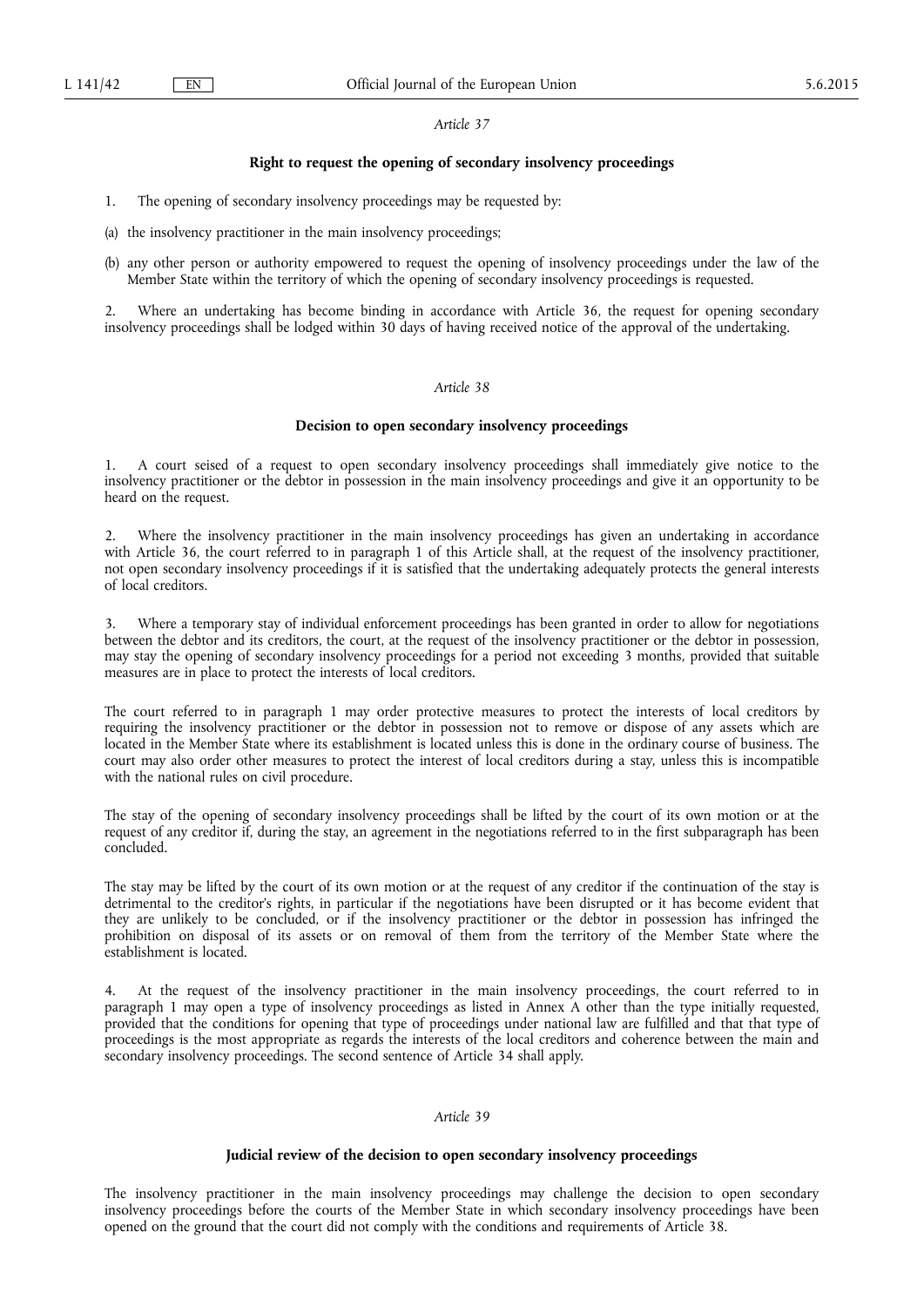### **Advance payment of costs and expenses**

Where the law of the Member State in which the opening of secondary insolvency proceedings is requested requires that the debtor's assets be sufficient to cover in whole or in part the costs and expenses of the proceedings, the court may, when it receives such a request, require the applicant to make an advance payment of costs or to provide appropriate security.

## *Article 41*

#### **Cooperation and communication between insolvency practitioners**

1. The insolvency practitioner in the main insolvency proceedings and the insolvency practitioner or practitioners in secondary insolvency proceedings concerning the same debtor shall cooperate with each other to the extent such cooperation is not incompatible with the rules applicable to the respective proceedings. Such cooperation may take any form, including the conclusion of agreements or protocols.

- 2. In implementing the cooperation set out in paragraph 1, the insolvency practitioners shall:
- (a) as soon as possible communicate to each other any information which may be relevant to the other proceedings, in particular any progress made in lodging and verifying claims and all measures aimed at rescuing or restructuring the debtor, or at terminating the proceedings, provided appropriate arrangements are made to protect confidential information;
- (b) explore the possibility of restructuring the debtor and, where such a possibility exists, coordinate the elaboration and implementation of a restructuring plan;
- (c) coordinate the administration of the realisation or use of the debtor's assets and affairs; the insolvency practitioner in the secondary insolvency proceedings shall give the insolvency practitioner in the main insolvency proceedings an early opportunity to submit proposals on the realisation or use of the assets in the secondary insolvency proceedings.

Paragraphs 1 and 2 shall apply mutatis mutandis to situations where, in the main or in the secondary insolvency proceedings or in any territorial insolvency proceedings concerning the same debtor and open at the same time, the debtor remains in possession of its assets.

#### *Article 42*

#### **Cooperation and communication between courts**

In order to facilitate the coordination of main, territorial and secondary insolvency proceedings concerning the same debtor, a court before which a request to open insolvency proceedings is pending, or which has opened such proceedings, shall cooperate with any other court before which a request to open insolvency proceedings is pending, or which has opened such proceedings, to the extent that such cooperation is not incompatible with the rules applicable to each of the proceedings. For that purpose, the courts may, where appropriate, appoint an independent person or body acting on its instructions, provided that it is not incompatible with the rules applicable to them.

2. In implementing the cooperation set out in paragraph 1, the courts, or any appointed person or body acting on their behalf, as referred to in paragraph 1, may communicate directly with, or request information or assistance directly from, each other provided that such communication respects the procedural rights of the parties to the proceedings and the confidentiality of information.

The cooperation referred to in paragraph 1 may be implemented by any means that the court considers appropriate. It may, in particular, concern:

- (a) coordination in the appointment of the insolvency practitioners;
- (b) communication of information by any means considered appropriate by the court;
- (c) coordination of the administration and supervision of the debtor's assets and affairs;
- (d) coordination of the conduct of hearings;
- (e) coordination in the approval of protocols, where necessary.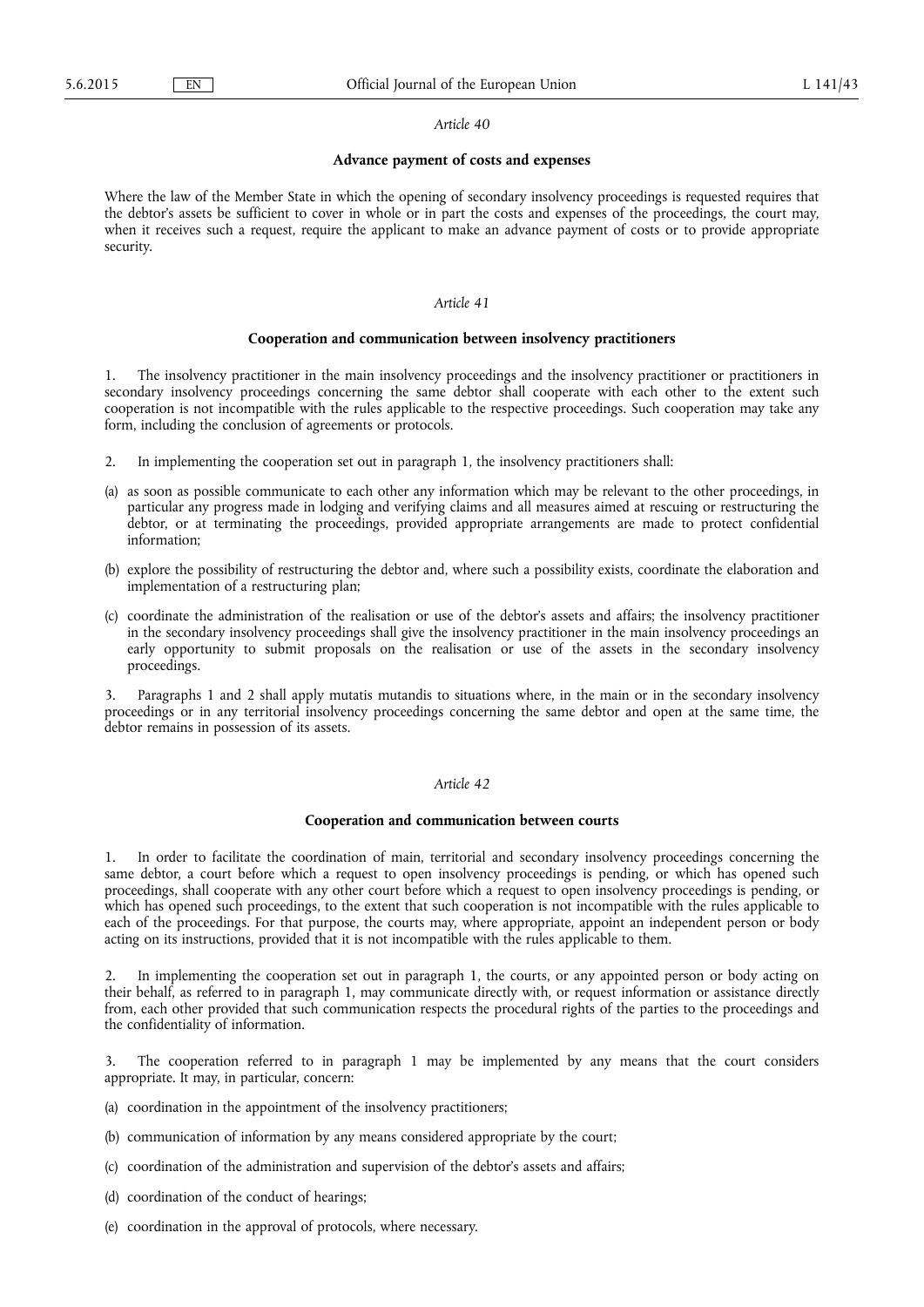### **Cooperation and communication between insolvency practitioners and courts**

In order to facilitate the coordination of main, territorial and secondary insolvency proceedings opened in respect of the same debtor:

- (a) an insolvency practitioner in main insolvency proceedings shall cooperate and communicate with any court before which a request to open secondary insolvency proceedings is pending or which has opened such proceedings;
- (b) an insolvency practitioner in territorial or secondary insolvency proceedings shall cooperate and communicate with the court before which a request to open main insolvency proceedings is pending or which has opened such proceedings; and
- (c) an insolvency practitioner in territorial or secondary insolvency proceedings shall cooperate and communicate with the court before which a request to open other territorial or secondary insolvency proceedings is pending or which has opened such proceedings;

to the extent that such cooperation and communication are not incompatible with the rules applicable to each of the proceedings and do not entail any conflict of interest.

2. The cooperation referred to in paragraph 1 may be implemented by any appropriate means, such as those set out in Article 42(3).

#### *Article 44*

#### **Costs of cooperation and communication**

The requirements laid down in Articles 42 and 43 shall not result in courts charging costs to each other for cooperation and communication.

### *Article 45*

### **Exercise of creditors' rights**

1. Any creditor may lodge its claim in the main insolvency proceedings and in any secondary insolvency proceedings.

2. The insolvency practitioners in the main and any secondary insolvency proceedings shall lodge in other proceedings claims which have already been lodged in the proceedings for which they were appointed, provided that the interests of creditors in the latter proceedings are served by doing so, subject to the right of creditors to oppose such lodgement or to withdraw the lodgement of their claims where the law applicable so provides.

3. The insolvency practitioner in the main or secondary insolvency proceedings shall be entitled to participate in other proceedings on the same basis as a creditor, in particular by attending creditors' meetings.

### *Article 46*

### **Stay of the process of realisation of assets**

1. The court which opened the secondary insolvency proceedings shall stay the process of realisation of assets in whole or in part on receipt of a request from the insolvency practitioner in the main insolvency proceedings. In such a case, it may require the insolvency practitioner in the main insolvency proceedings to take any suitable measure to guarantee the interests of the creditors in the secondary insolvency proceedings and of individual classes of creditors. Such a request from the insolvency practitioner may be rejected only if it is manifestly of no interest to the creditors in the main insolvency proceedings. Such a stay of the process of realisation of assets may be ordered for up to 3 months. It may be continued or renewed for similar periods.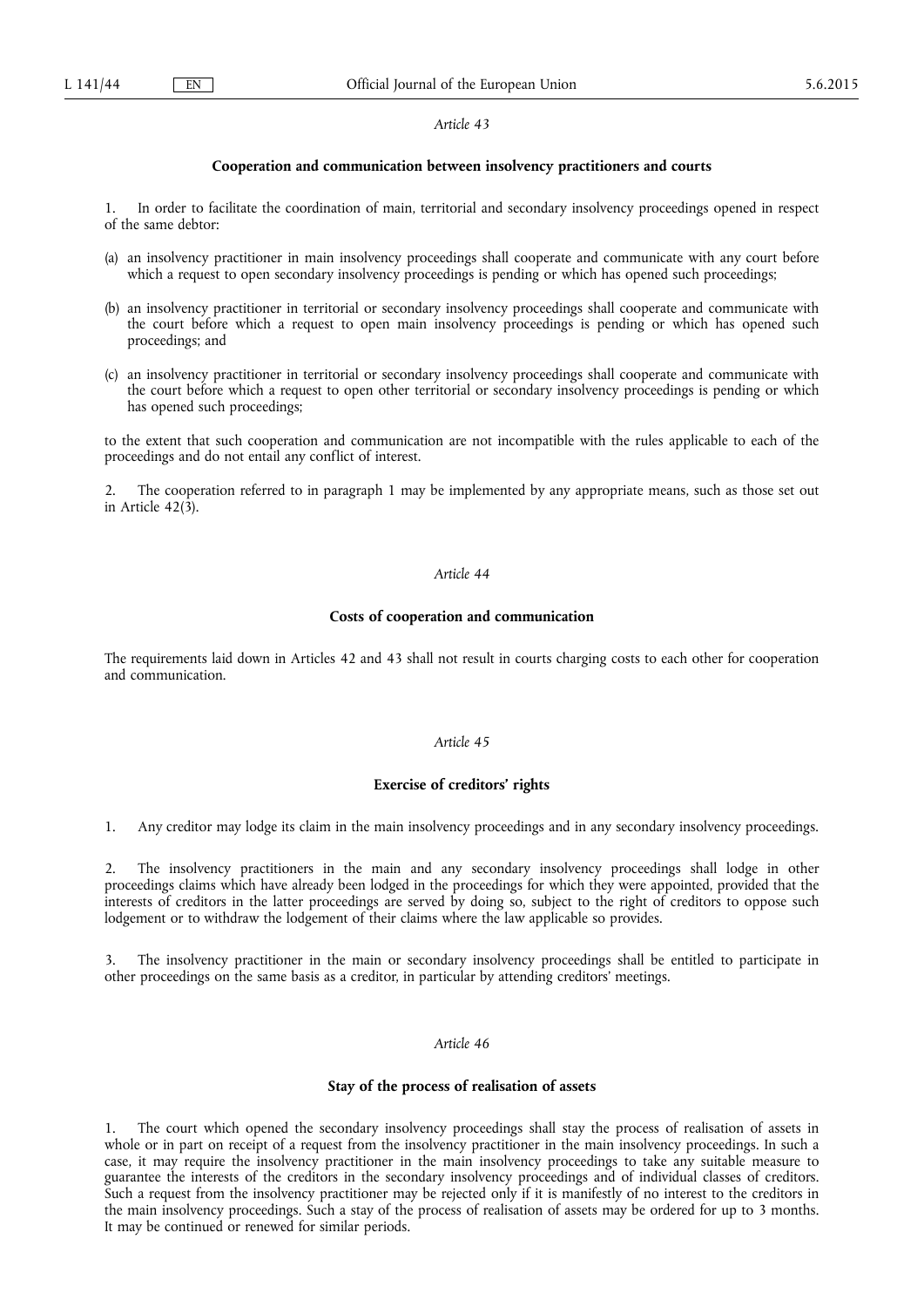- 2. The court referred to in paragraph 1 shall terminate the stay of the process of realisation of assets:
- (a) at the request of the insolvency practitioner in the main insolvency proceedings;
- (b) of its own motion, at the request of a creditor or at the request of the insolvency practitioner in the secondary insolvency proceedings if that measure no longer appears justified, in particular, by the interests of creditors in the main insolvency proceedings or in the secondary insolvency proceedings.

### **Power of the insolvency practitioner to propose restructuring plans**

1. Where the law of the Member State where secondary insolvency proceedings have been opened allows for such proceedings to be closed without liquidation by a restructuring plan, a composition or a comparable measure, the insolvency practitioner in the main insolvency proceedings shall be empowered to propose such a measure in accordance with the procedure of that Member State.

2. Any restriction of creditors' rights arising from a measure referred to in paragraph 1 which is proposed in secondary insolvency proceedings, such as a stay of payment or discharge of debt, shall have no effect in respect of assets of a debtor that are not covered by those proceedings, without the consent of all the creditors having an interest.

## *Article 48*

### **Impact of closure of insolvency proceedings**

1. Without prejudice to Article 49, the closure of insolvency proceedings shall not prevent the continuation of other insolvency proceedings concerning the same debtor which are still open at that point in time.

2. Where insolvency proceedings concerning a legal person or a company in the Member State of that person's or company's registered office would entail the dissolution of the legal person or of the company, that legal person or company shall not cease to exist until any other insolvency proceedings concerning the same debtor have been closed, or the insolvency practitioner or practitioners in such proceedings have given consent to the dissolution.

#### *Article 49*

#### **Assets remaining in the secondary insolvency proceedings**

If, by the liquidation of assets in the secondary insolvency proceedings, it is possible to meet all claims allowed under those proceedings, the insolvency practitioner appointed in those proceedings shall immediately transfer any assets remaining to the insolvency practitioner in the main insolvency proceedings.

## *Article 50*

### **Subsequent opening of the main insolvency proceedings**

Where the proceedings referred to in Article 3(1) are opened following the opening of the proceedings referred to in Article 3(2) in another Member State, Articles 41, 45, 46, 47 and 49 shall apply to those opened first, in so far as the progress of those proceedings so permits.

### *Article 51*

### **Conversion of secondary insolvency proceedings**

1. At the request of the insolvency practitioner in the main insolvency proceedings, the court of the Member State in which secondary insolvency proceedings have been opened may order the conversion of the secondary insolvency proceedings into another type of insolvency proceedings listed in Annex A, provided that the conditions for opening that type of proceedings under national law are fulfilled and that that type of proceedings is the most appropriate as regards the interests of the local creditors and coherence between the main and secondary insolvency proceedings.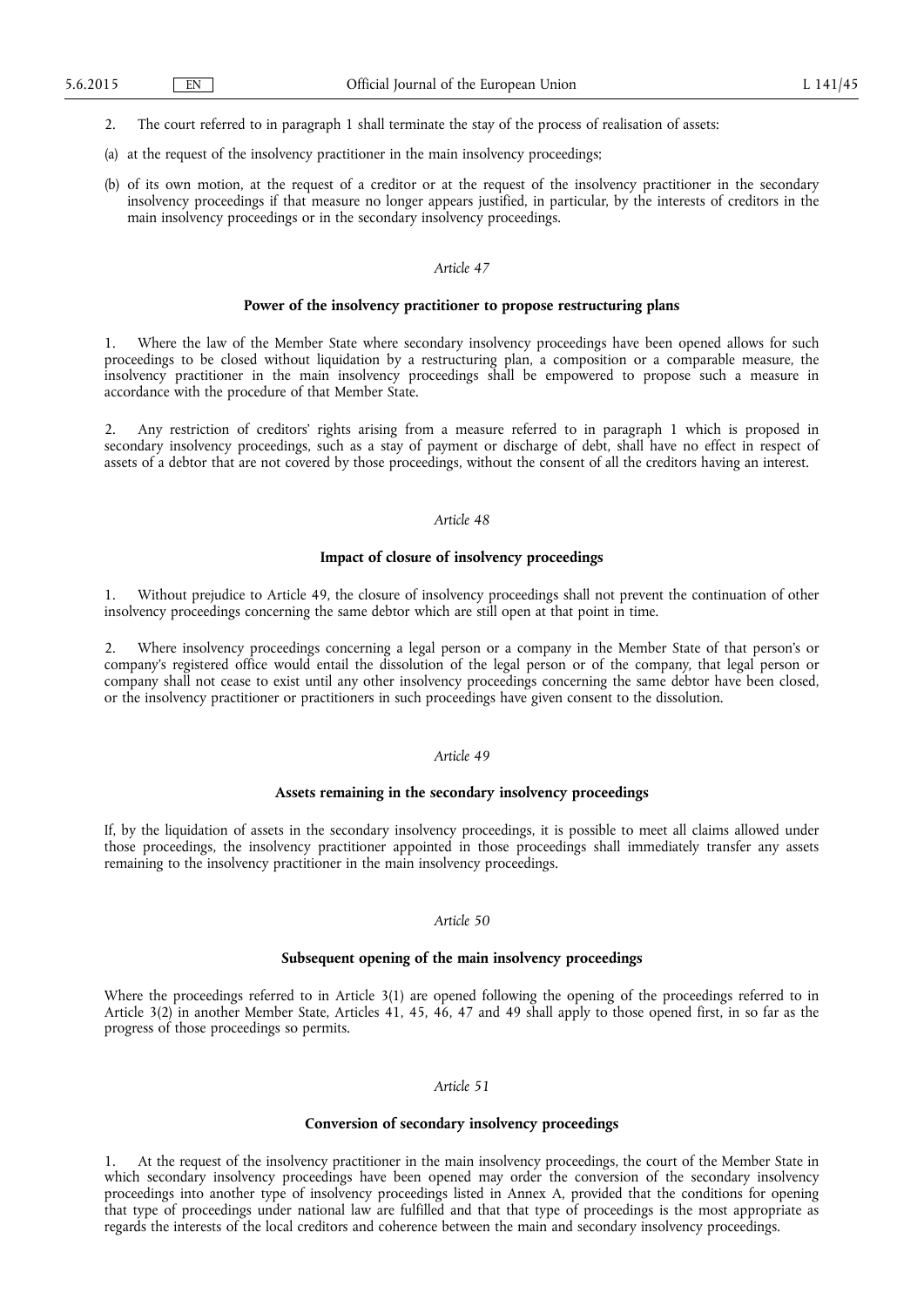2. When considering the request referred to in paragraph 1, the court may seek information from the insolvency practitioners involved in both proceedings.

### *Article 52*

### **Preservation measures**

Where the court of a Member State which has jurisdiction pursuant to Article 3(1) appoints a temporary administrator in order to ensure the preservation of a debtor's assets, that temporary administrator shall be empowered to request any measures to secure and preserve any of the debtor's assets situated in another Member State, provided for under the law of that Member State, for the period between the request for the opening of insolvency proceedings and the judgment opening the proceedings.

### CHAPTER IV

### **PROVISION OF INFORMATION FOR CREDITORS AND LODGEMENT OF THEIR CLAIMS**

## *Article 53*

#### **Right to lodge claims**

Any foreign creditor may lodge claims in insolvency proceedings by any means of communication, which are accepted by the law of the State of the opening of proceedings. Representation by a lawyer or another legal professional shall not be mandatory for the sole purpose of lodging of claims.

### *Article 54*

### **Duty to inform creditors**

As soon as insolvency proceedings are opened in a Member State, the court of that State having jurisdiction or the insolvency practitioner appointed by that court shall immediately inform the known foreign creditors.

2. The information referred to in paragraph 1, provided by an individual notice, shall in particular include time limits, the penalties laid down with regard to those time limits, the body or authority empowered to accept the lodgement of claims and any other measures laid down. Such notice shall also indicate whether creditors whose claims are preferential or secured *in rem* need to lodge their claims. The notice shall also include a copy of the standard form for lodging of claims referred to in Article 55 or information on where that form is available.

3. The information referred to in paragraphs 1 and 2 of this Article shall be provided using the standard notice form to be established in accordance with Article 88. The form shall be published in the European e-Justice Portal and shall bear the heading 'Notice of insolvency proceedings' in all the official languages of the institutions of the Union. It shall be transmitted in the official language of the State of the opening of proceedings or, if there are several official languages in that Member State, in the official language or one of the official languages of the place where insolvency proceedings have been opened, or in another language which that State has indicated it can accept, in accordance with Article 55(5), if it can be assumed that that language is easier to understand for the foreign creditors.

4. In insolvency proceedings relating to an individual not exercising a business or professional activity, the use of the standard form referred to in this Article shall not be obligatory if creditors are not required to lodge their claims in order to have their claims taken into account in the proceedings.

### *Article 55*

#### **Procedure for lodging claims**

1. Any foreign creditor may lodge its claim using the standard claims form to be established in accordance with Article 88. The form shall bear the heading 'Lodgement of claims' in all the official languages of the institutions of the Union.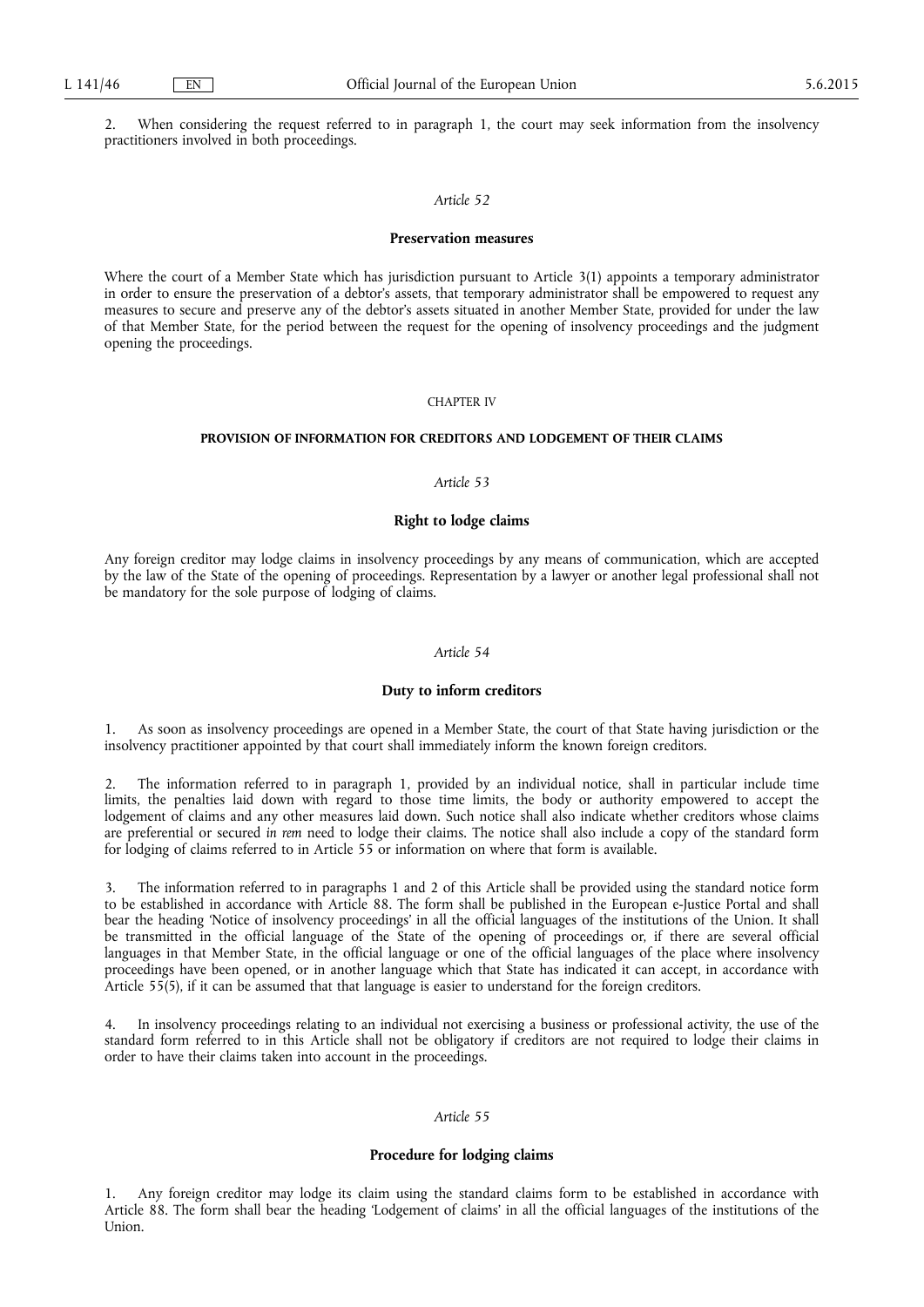- 2. The standard claims form referred to in paragraph 1 shall include the following information:
- (a) the name, postal address, e-mail address, if any, personal identification number, if any, and bank details of the foreign creditor referred to in paragraph 1;
- (b) the amount of the claim, specifying the principal and, where applicable, interest and the date on which it arose and the date on which it became due, if different;
- (c) if interest is claimed, the interest rate, whether the interest is of a legal or contractual nature, the period of time for which the interest is claimed and the capitalised amount of interest;
- (d) if costs incurred in asserting the claim prior to the opening of proceedings are claimed, the amount and the details of those costs;
- (e) the nature of the claim;
- (f) whether any preferential creditor status is claimed and the basis of such a claim;
- (g) whether security *in rem* or a reservation of title is alleged in respect of the claim and if so, what assets are covered by the security interest being invoked, the date on which the security was granted and, where the security has been registered, the registration number; and
- (h) whether any set-off is claimed and, if so, the amounts of the mutual claims existing on the date when insolvency proceedings were opened, the date on which they arose and the amount net of set-off claimed.

The standard claims form shall be accompanied by copies of any supporting documents.

The standard claims form shall indicate that the provision of information concerning the bank details and the personal identification number of the creditor referred to in point (a) of paragraph 2 is not compulsory.

4. When a creditor lodges its claim by means other than the standard form referred to in paragraph 1, the claim shall contain the information referred to in paragraph 2.

5. Claims may be lodged in any official language of the institutions of the Union. The court, the insolvency practitioner or the debtor in possession may require the creditor to provide a translation in the official language of the State of the opening of proceedings or, if there are several official languages in that Member State, in the official language or one of the official languages of the place where insolvency proceedings have been opened, or in another language which that Member State has indicated it can accept. Each Member State shall indicate whether it accepts any official language of the institutions of the Union other than its own for the purpose of the lodging of claims.

6. Claims shall be lodged within the period stipulated by the law of the State of the opening of proceedings. In the case of a foreign creditor, that period shall not be less than 30 days following the publication of the opening of insolvency proceedings in the insolvency register of the State of the opening of proceedings. Where a Member State relies on Article 24(4), that period shall not be less than 30 days following a creditor having been informed pursuant to Article 54.

7. Where the court, the insolvency practitioner or the debtor in possession has doubts in relation to a claim lodged in accordance with this Article, it shall give the creditor the opportunity to provide additional evidence on the existence and the amount of the claim.

#### CHAPTER V

### **INSOLVENCY PROCEEDINGS OF MEMBERS OF A GROUP OF COMPANIES**

#### *SECTION 1*

### *Cooperation and communication*

### *Article 56*

#### **Cooperation and communication between insolvency practitioners**

1. Where insolvency proceedings relate to two or more members of a group of companies, an insolvency practitioner appointed in proceedings concerning a member of the group shall cooperate with any insolvency practitioner appointed in proceedings concerning another member of the same group to the extent that such cooperation is appropriate to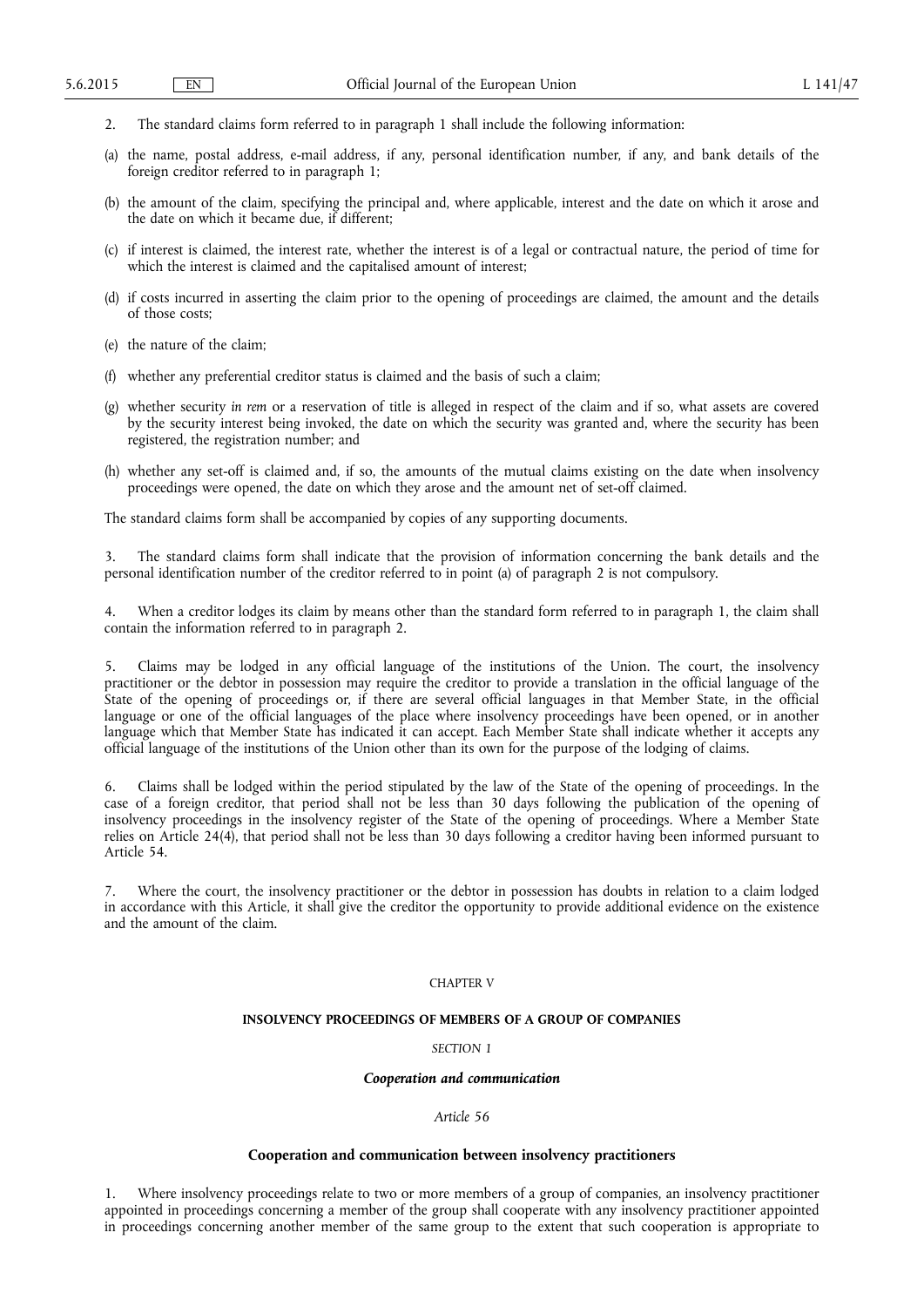facilitate the effective administration of those proceedings, is not incompatible with the rules applicable to such proceedings and does not entail any conflict of interest. That cooperation may take any form, including the conclusion of agreements or protocols.

- 2. In implementing the cooperation set out in paragraph 1, insolvency practitioners shall:
- (a) as soon as possible communicate to each other any information which may be relevant to the other proceedings, provided appropriate arrangements are made to protect confidential information;
- (b) consider whether possibilities exist for coordinating the administration and supervision of the affairs of the group members which are subject to insolvency proceedings, and if so, coordinate such administration and supervision;
- (c) consider whether possibilities exist for restructuring group members which are subject to insolvency proceedings and, if so, coordinate with regard to the proposal and negotiation of a coordinated restructuring plan.

For the purposes of points (b) and (c), all or some of the insolvency practitioners referred to in paragraph 1 may agree to grant additional powers to an insolvency practitioner appointed in one of the proceedings where such an agreement is permitted by the rules applicable to each of the proceedings. They may also agree on the allocation of certain tasks amongst them, where such allocation of tasks is permitted by the rules applicable to each of the proceedings.

#### *Article 57*

### **Cooperation and communication between courts**

Where insolvency proceedings relate to two or more members of a group of companies, a court which has opened such proceedings shall cooperate with any other court before which a request to open proceedings concerning another member of the same group is pending or which has opened such proceedings to the extent that such cooperation is appropriate to facilitate the effective administration of the proceedings, is not incompatible with the rules applicable to them and does not entail any conflict of interest. For that purpose, the courts may, where appropriate, appoint an independent person or body to act on its instructions, provided that this is not incompatible with the rules applicable to them.

2. In implementing the cooperation set out in paragraph 1, courts, or any appointed person or body acting on their behalf, as referred to in paragraph 1, may communicate directly with each other, or request information or assistance directly from each other, provided that such communication respects the procedural rights of the parties to the proceedings and the confidentiality of information.

3. The cooperation referred to in paragraph 1 may be implemented by any means that the court considers appropriate. It may, in particular, concern:

- (a) coordination in the appointment of insolvency practitioners;
- (b) communication of information by any means considered appropriate by the court;
- (c) coordination of the administration and supervision of the assets and affairs of the members of the group;
- (d) coordination of the conduct of hearings;
- (e) coordination in the approval of protocols where necessary.

### *Article 58*

### **Cooperation and communication between insolvency practitioners and courts**

An insolvency practitioner appointed in insolvency proceedings concerning a member of a group of companies:

- (a) shall cooperate and communicate with any court before which a request for the opening of proceedings in respect of another member of the same group of companies is pending or which has opened such proceedings; and
- (b) may request information from that court concerning the proceedings regarding the other member of the group or request assistance concerning the proceedings in which he has been appointed;

to the extent that such cooperation and communication are appropriate to facilitate the effective administration of the proceedings, do not entail any conflict of interest and are not incompatible with the rules applicable to them.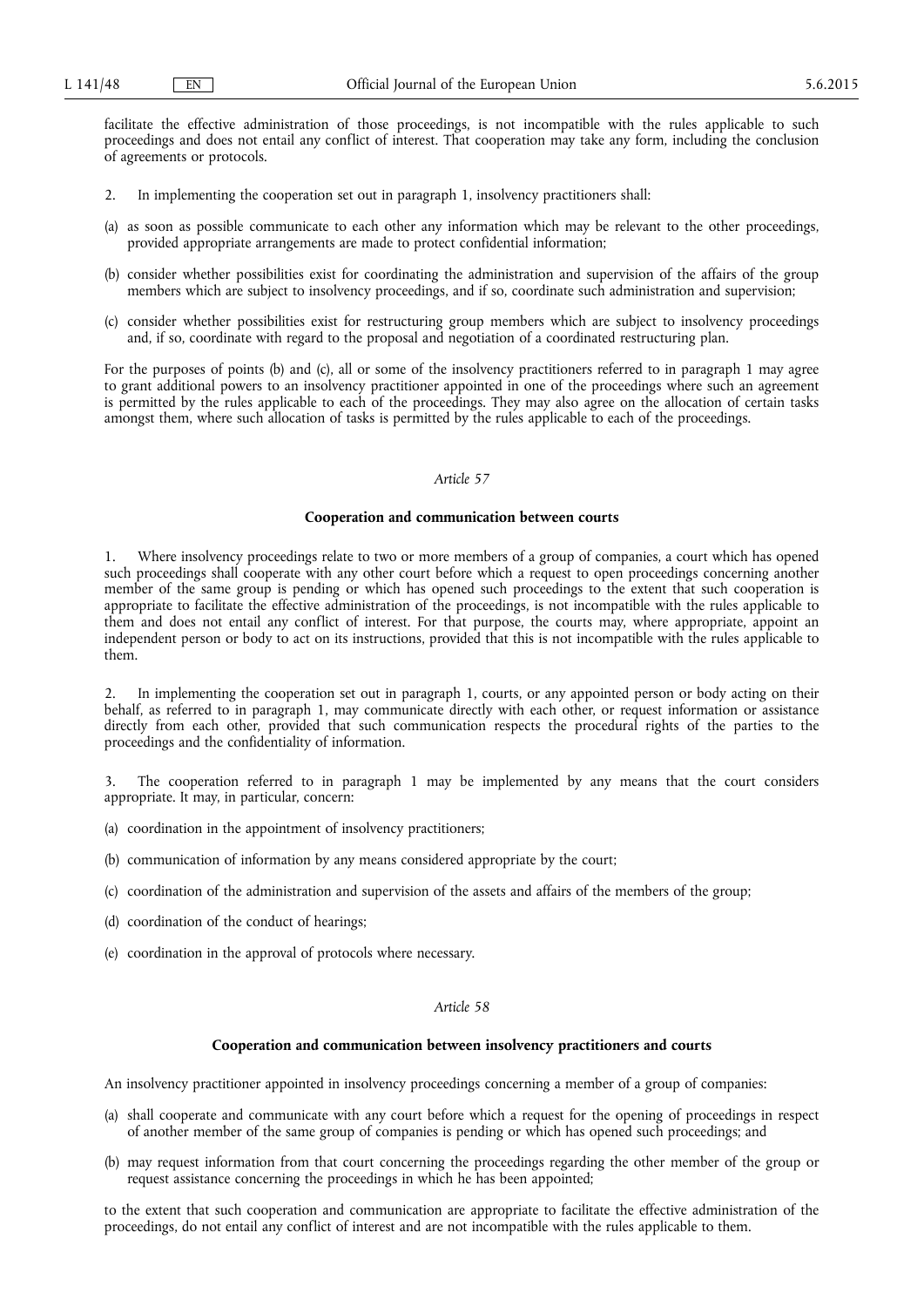## **Costs of cooperation and communication in proceedings concerning members of a group of companies**

The costs of the cooperation and communication provided for in Articles 56 to 60 incurred by an insolvency practitioner or a court shall be regarded as costs and expenses incurred in the respective proceedings.

### *Article 60*

#### **Powers of the insolvency practitioner in proceedings concerning members of a group of companies**

1. An insolvency practitioner appointed in insolvency proceedings opened in respect of a member of a group of companies may, to the extent appropriate to facilitate the effective administration of the proceedings:

- (a) be heard in any of the proceedings opened in respect of any other member of the same group;
- (b) request a stay of any measure related to the realisation of the assets in the proceedings opened with respect to any other member of the same group, provided that:
	- (i) a restructuring plan for all or some members of the group for which insolvency proceedings have been opened has been proposed under point (c) of Article 56(2) and presents a reasonable chance of success;
	- (ii) such a stay is necessary in order to ensure the proper implementation of the restructuring plan;
	- (iii) the restructuring plan would be to the benefit of the creditors in the proceedings for which the stay is requested; and
	- (iv) neither the insolvency proceedings in which the insolvency practitioner referred to in paragraph 1 of this Article has been appointed nor the proceedings in respect of which the stay is requested are subject to coordination under Section 2 of this Chapter;
- (c) apply for the opening of group coordination proceedings in accordance with Article 61.

2. The court having opened proceedings referred to in point (b) of paragraph 1 shall stay any measure related to the realisation of the assets in the proceedings in whole or in part if it is satisfied that the conditions referred to in point (b) of paragraph 1 are fulfilled.

Before ordering the stay, the court shall hear the insolvency practitioner appointed in the proceedings for which the stay is requested. Such a stay may be ordered for any period, not exceeding 3 months, which the court considers appropriate and which is compatible with the rules applicable to the proceedings.

The court ordering the stay may require the insolvency practitioner referred to in paragraph 1 to take any suitable measure available under national law to guarantee the interests of the creditors in the proceedings.

The court may extend the duration of the stay by such further period or periods as it considers appropriate and which are compatible with the rules applicable to the proceedings, provided that the conditions referred to in points (b)(ii) to (iv) of paragraph 1 continue to be fulfilled and that the total duration of the stay (the initial period together with any such extensions) does not exceed 6 months.

### *SECTION 2*

### *Coordination*

### Subsection 1

## **Procedure**

*Article 61* 

### **Request to open group coordination proceedings**

1. Group coordination proceedings may be requested before any court having jurisdiction over the insolvency proceedings of a member of the group, by an insolvency practitioner appointed in insolvency proceedings opened in relation to a member of the group.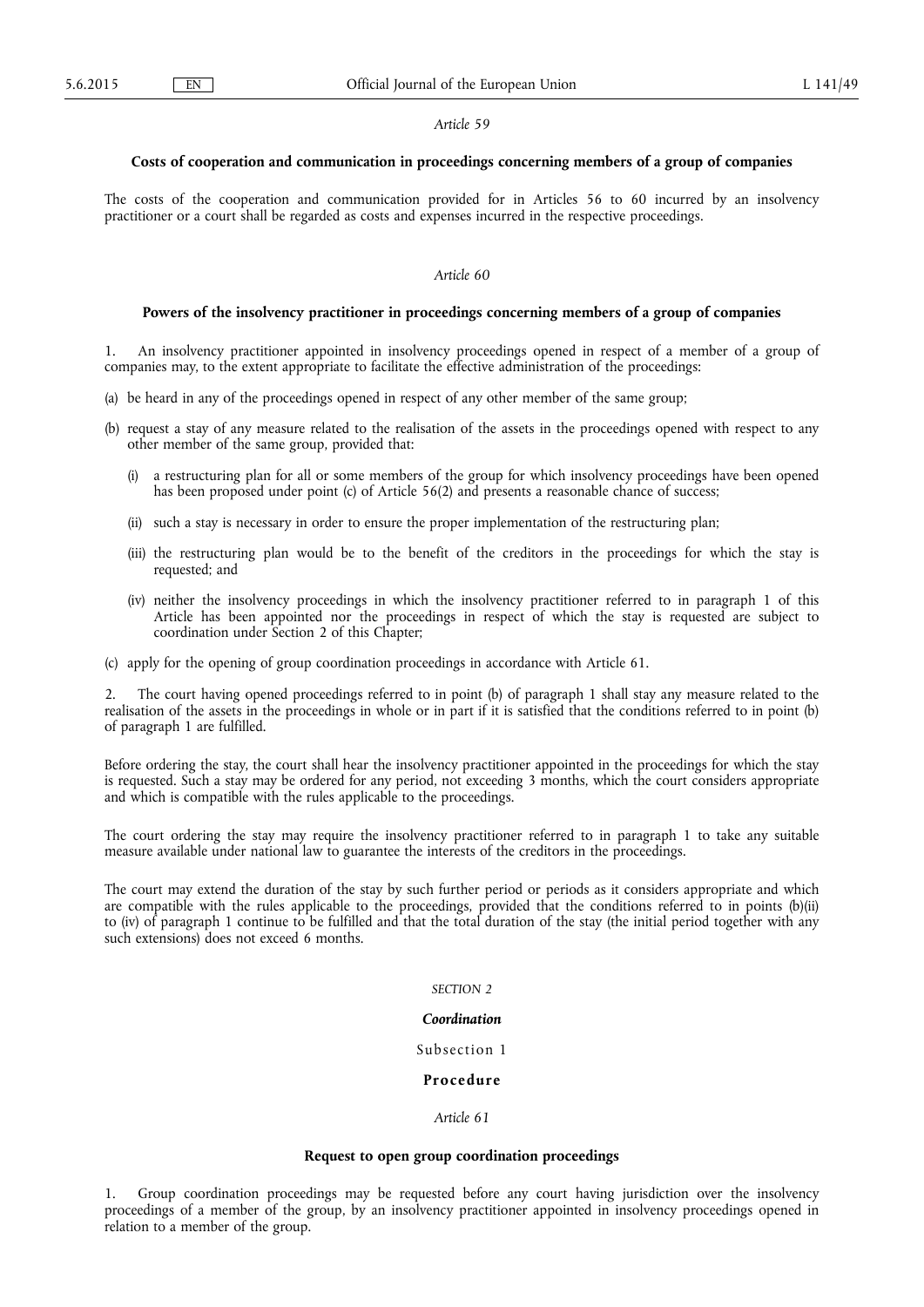2. The request referred to in paragraph 1 shall be made in accordance with the conditions provided for by the law applicable to the proceedings in which the insolvency practitioner has been appointed.

- 3. The request referred to in paragraph 1 shall be accompanied by:
- (a) a proposal as to the person to be nominated as the group coordinator ('the coordinator'), details of his or her eligibility pursuant to Article 71, details of his or her qualifications and his or her written agreement to act as coordinator;
- (b) an outline of the proposed group coordination, and in particular the reasons why the conditions set out in Article 63(1) are fulfilled;
- (c) a list of the insolvency practitioners appointed in relation to the members of the group and, where relevant, the courts and competent authorities involved in the insolvency proceedings of the members of the group;
- (d) an outline of the estimated costs of the proposed group coordination and the estimation of the share of those costs to be paid by each member of the group.

### *Article 62*

### **Priority rule**

Without prejudice to Article 66, where the opening of group coordination proceedings is requested before courts of different Member States, any court other than the court first seised shall decline jurisdiction in favour of that court.

#### *Article 63*

## **Notice by the court seised**

1. The court seised of a request to open group coordination proceedings shall give notice as soon as possible of the request for the opening of group coordination proceedings and of the proposed coordinator to the insolvency practitioners appointed in relation to the members of the group as indicated in the request referred to in point (c) of Article  $61(3)$ , if it is satisfied that:

- (a) the opening of such proceedings is appropriate to facilitate the effective administration of the insolvency proceedings relating to the different group members;
- (b) no creditor of any group member expected to participate in the proceedings is likely to be financially disadvantaged by the inclusion of that member in such proceedings; and
- (c) the proposed coordinator fulfils the requirements laid down in Article 71.

2. The notice referred to in paragraph 1 of this Article shall list the elements referred to in points (a) to (d) of Article 61(3).

- 3. The notice referred to in paragraph 1 shall be sent by registered letter, attested by an acknowledgment of receipt.
- 4. The court seised shall give the insolvency practitioners involved the opportunity to be heard.

## *Article 64*

### **Objections by insolvency practitioners**

- 1. An insolvency practitioner appointed in respect of any group member may object to:
- (a) the inclusion within group coordination proceedings of the insolvency proceedings in respect of which it has been appointed; or
- (b) the person proposed as a coordinator.

2. Objections pursuant to paragraph 1 of this Article shall be lodged with the court referred to in Article 63 within 30 days of receipt of notice of the request for the opening of group coordination proceedings by the insolvency practitioner referred to in paragraph 1 of this Article.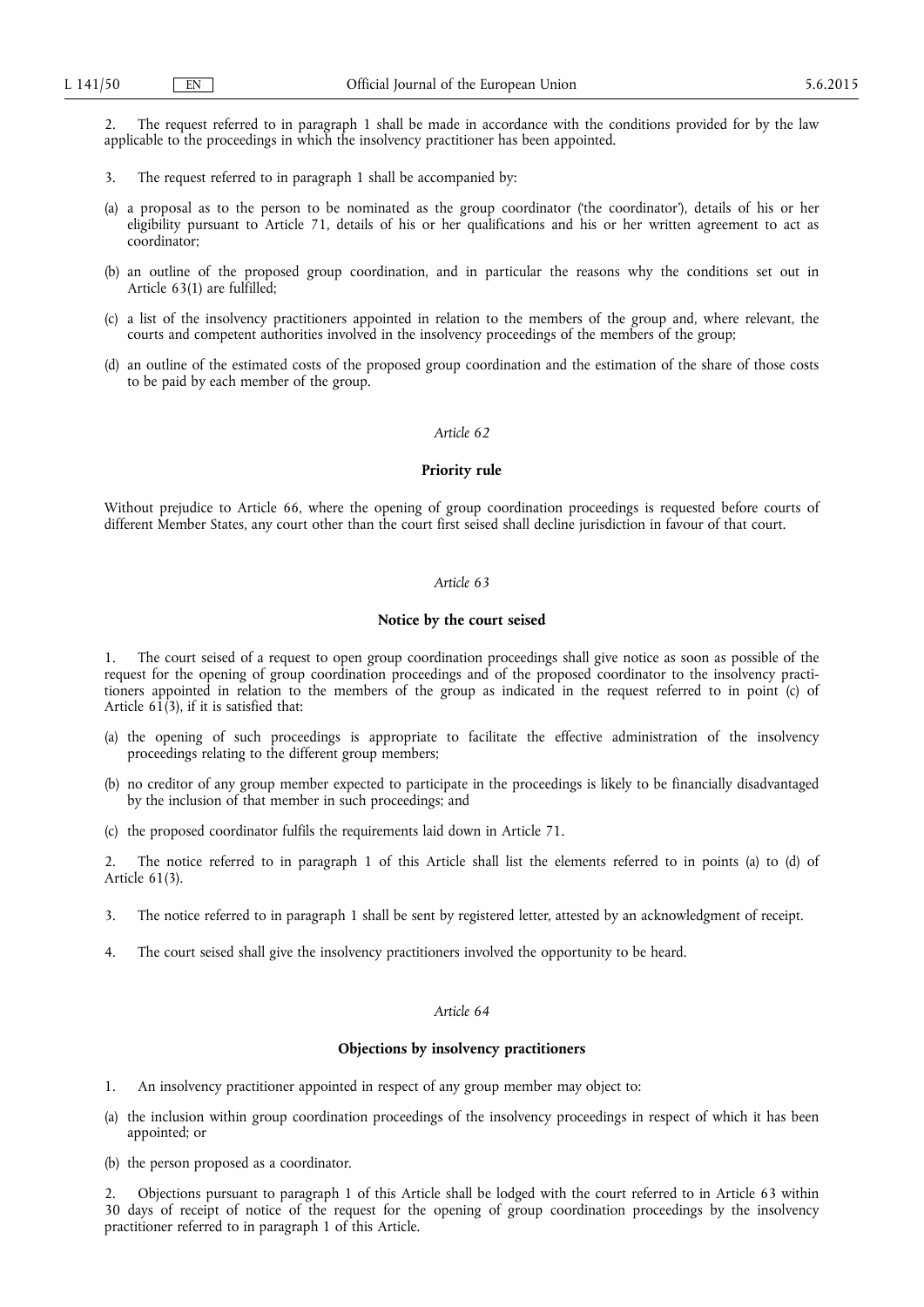The objection may be made by means of the standard form established in accordance with Article 88.

3. Prior to taking the decision to participate or not to participate in the coordination in accordance with point (a) of paragraph 1, an insolvency practitioner shall obtain any approval which may be required under the law of the State of the opening of proceedings for which it has been appointed.

### *Article 65*

### **Consequences of objection to the inclusion in group coordination**

1. Where an insolvency practitioner has objected to the inclusion of the proceedings in respect of which it has been appointed in group coordination proceedings, those proceedings shall not be included in the group coordination proceedings.

2. The powers of the court referred to in Article 68 or of the coordinator arising from those proceedings shall have no effect as regards that member, and shall entail no costs for that member.

#### *Article 66*

#### **Choice of court for group coordination proceedings**

Where at least two-thirds of all insolvency practitioners appointed in insolvency proceedings of the members of the group have agreed that a court of another Member State having jurisdiction is the most appropriate court for the opening of group coordination proceedings, that court shall have exclusive jurisdiction.

2. The choice of court shall be made by joint agreement in writing or evidenced in writing. It may be made until such time as group coordination proceedings have been opened in accordance with Article 68.

3. Any court other than the court seised under paragraph 1 shall decline jurisdiction in favour of that court.

4. The request for the opening of group coordination proceedings shall be submitted to the court agreed in accordance with Article 61.

#### *Article 67*

### **Consequences of objections to the proposed coordinator**

Where objections to the person proposed as coordinator have been received from an insolvency practitioner which does not also object to the inclusion in the group coordination proceedings of the member in respect of which it has been appointed, the court may refrain from appointing that person and invite the objecting insolvency practitioner to submit a new request in accordance with Article 61(3).

## *Article 68*

### **Decision to open group coordination proceedings**

After the period referred to in Article 64(2) has elapsed, the court may open group coordination proceedings where it is satisfied that the conditions of Article 63(1) are met. In such a case, the court shall:

- (a) appoint a coordinator;
- (b) decide on the outline of the coordination; and
- (c) decide on the estimation of costs and the share to be paid by the group members.

2. The decision opening group coordination proceedings shall be brought to the notice of the participating insolvency practitioners and of the coordinator.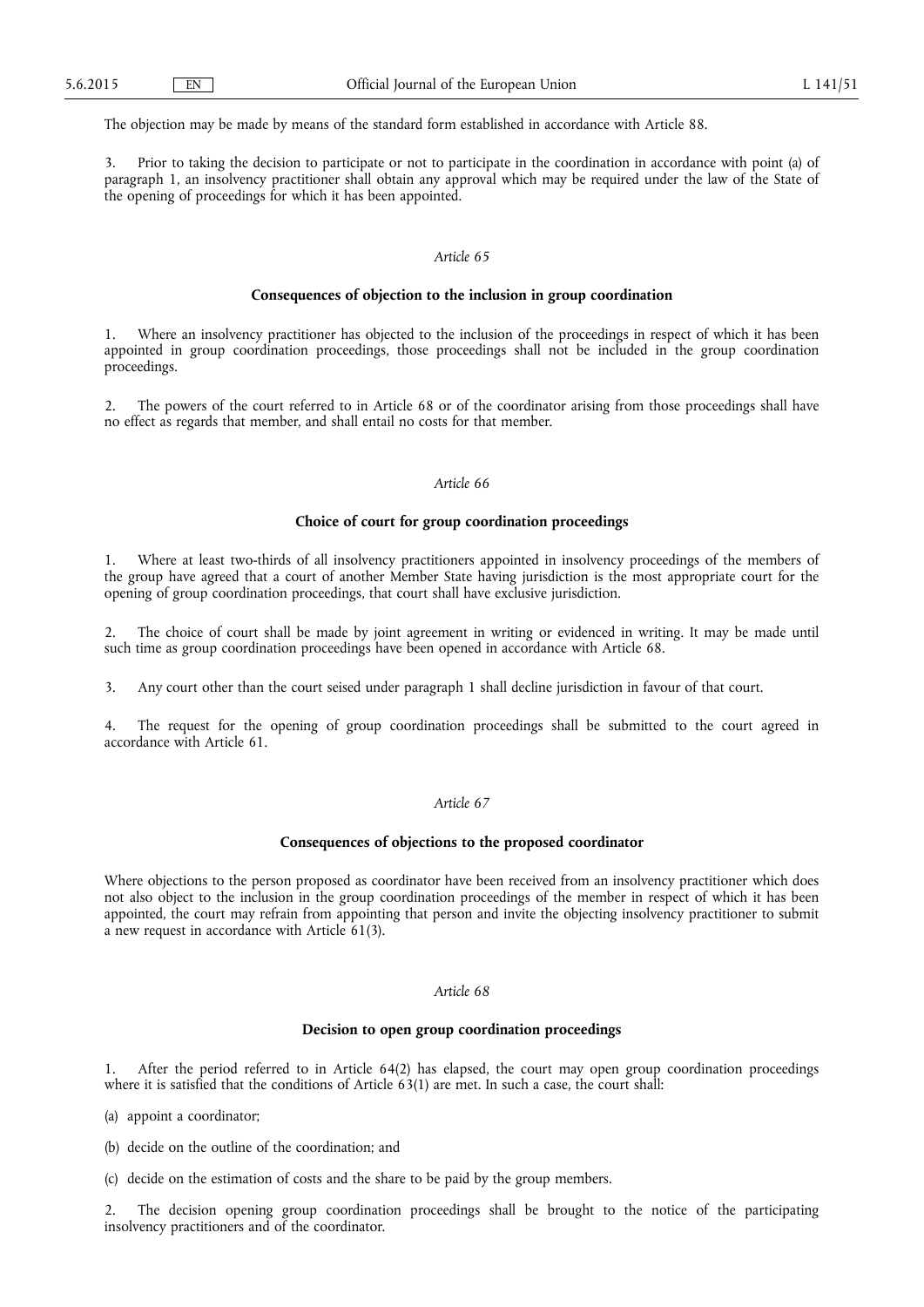### **Subsequent opt-in by insolvency practitioners**

1. In accordance with its national law, any insolvency practitioner may request, after the court decision referred to in Article 68, the inclusion of the proceedings in respect of which it has been appointed, where:

- (a) there has been an objection to the inclusion of the insolvency proceedings within the group coordination proceedings; or
- (b) insolvency proceedings with respect to a member of the group have been opened after the court has opened group coordination proceedings.

2. Without prejudice to paragraph 4, the coordinator may accede to such a request, after consulting the insolvency practitioners involved, where

- (a) he or she is satisfied that, taking into account the stage that the group coordination proceedings has reached at the time of the request, the criteria set out in points (a) and (b) of Article  $\dot{6}3(1)$  are met; or
- (b) all insolvency practitioners involved agree, subject to the conditions in their national law.

3. The coordinator shall inform the court and the participating insolvency practitioners of his or her decision pursuant to paragraph 2 and of the reasons on which it is based.

4. Any participating insolvency practitioner or any insolvency practitioner whose request for inclusion in the group coordination proceedings has been rejected may challenge the decision referred to in paragraph 2 in accordance with the procedure set out under the law of the Member State in which the group coordination proceedings have been opened.

### *Article 70*

#### **Recommendations and group coordination plan**

1. When conducting their insolvency proceedings, insolvency practitioners shall consider the recommendations of the coordinator and the content of the group coordination plan referred to in Article 72(1).

2. An insolvency practitioner shall not be obliged to follow in whole or in part the coordinator's recommendations or the group coordination plan.

If it does not follow the coordinator's recommendations or the group coordination plan, it shall give reasons for not doing so to the persons or bodies that it is to report to under its national law, and to the coordinator.

### Subsection 2

### **General provisions**

### *Article 71*

# **The coordinator**

1. The coordinator shall be a person eligible under the law of a Member State to act as an insolvency practitioner.

The coordinator shall not be one of the insolvency practitioners appointed to act in respect of any of the group members, and shall have no conflict of interest in respect of the group members, their creditors and the insolvency practitioners appointed in respect of any of the group members.

## *Article 72*

#### **Tasks and rights of the coordinator**

1. The coordinator shall:

- (a) identify and outline recommendations for the coordinated conduct of the insolvency proceedings;
- (b) propose a group coordination plan that identifies, describes and recommends a comprehensive set of measures appropriate to an integrated approach to the resolution of the group members' insolvencies. In particular, the plan may contain proposals for: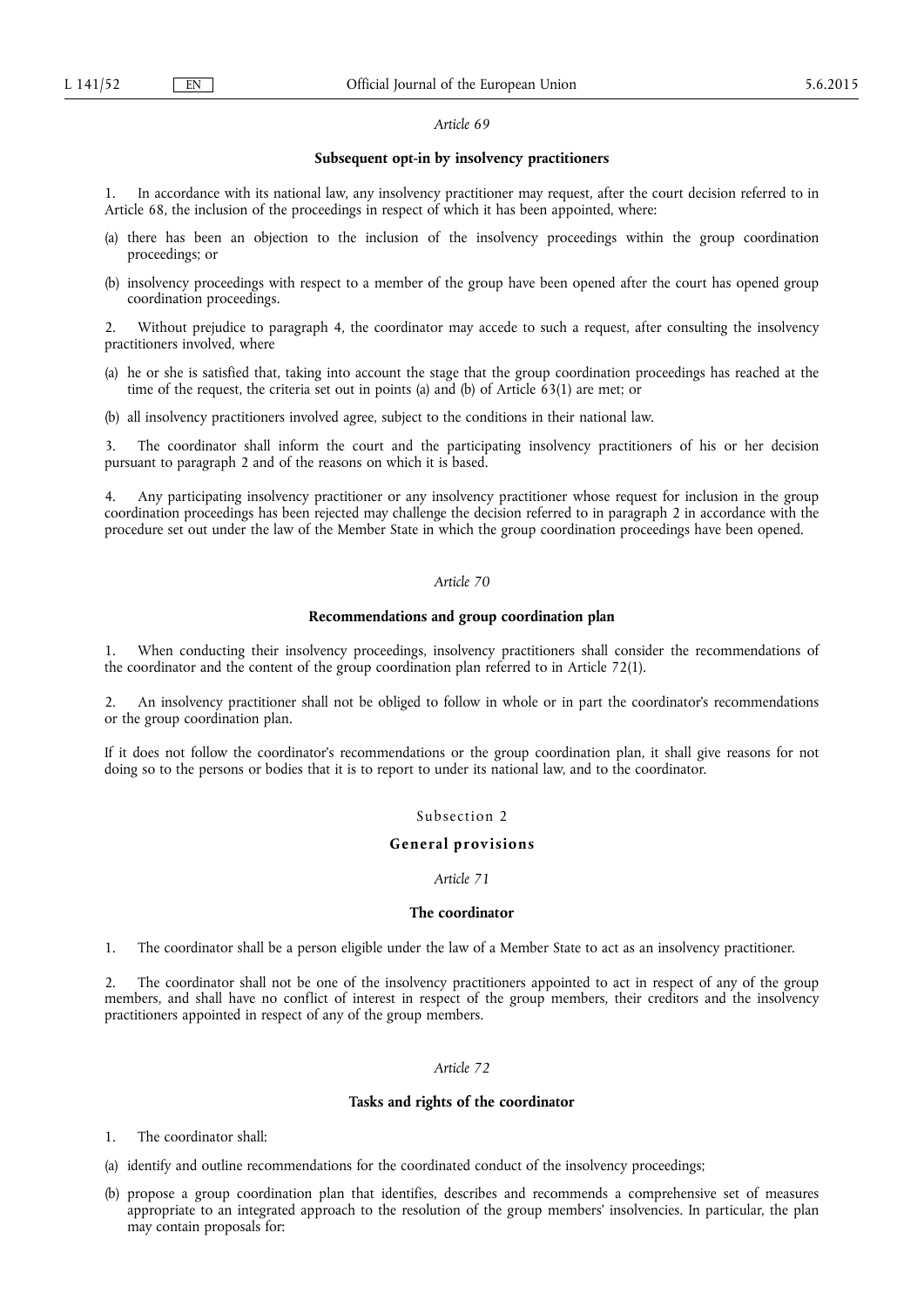- (i) the measures to be taken in order to re-establish the economic performance and the financial soundness of the group or any part of it;
- (ii) the settlement of intra-group disputes as regards intra-group transactions and avoidance actions;
- (iii) agreements between the insolvency practitioners of the insolvent group members.
- 2. The coordinator may also:
- (a) be heard and participate, in particular by attending creditors' meetings, in any of the proceedings opened in respect of any member of the group;
- (b) mediate any dispute arising between two or more insolvency practitioners of group members;
- (c) present and explain his or her group coordination plan to the persons or bodies that he or she is to report to under his or her national law;
- (d) request information from any insolvency practitioner in respect of any member of the group where that information is or might be of use when identifying and outlining strategies and measures in order to coordinate the proceedings; and
- (e) request a stay for a period of up to 6 months of the proceedings opened in respect of any member of the group, provided that such a stay is necessary in order to ensure the proper implementation of the plan and would be to the benefit of the creditors in the proceedings for which the stay is requested; or request the lifting of any existing stay. Such a request shall be made to the court that opened the proceedings for which a stay is requested.

3. The plan referred to in point (b) of paragraph 1 shall not include recommendations as to any consolidation of proceedings or insolvency estates.

4. The coordinator's tasks and rights as defined under this Article shall not extend to any member of the group not participating in group coordination proceedings.

5. The coordinator shall perform his or her duties impartially and with due care.

6. Where the coordinator considers that the fulfilment of his or her tasks requires a significant increase in the costs compared to the cost estimate referred to in point (d) of Article 61(3), and in any case, where the costs exceed 10 % of the estimated costs, the coordinator shall:

- (a) inform without delay the participating insolvency practitioners; and
- (b) seek the prior approval of the court opening group coordination proceedings.

### *Article 73*

#### **Languages**

1. The coordinator shall communicate with the insolvency practitioner of a participating group member in the language agreed with the insolvency practitioner or, in the absence of an agreement, in the official language or one of the official languages of the institutions of the Union, and of the court which opened the proceedings in respect of that group member.

2. The coordinator shall communicate with a court in the official language applicable to that court.

## *Article 74*

#### **Cooperation between insolvency practitioners and the coordinator**

Insolvency practitioners appointed in relation to members of a group and the coordinator shall cooperate with each other to the extent that such cooperation is not incompatible with the rules applicable to the respective proceedings.

2. In particular, insolvency practitioners shall communicate any information that is relevant for the coordinator to perform his or her tasks.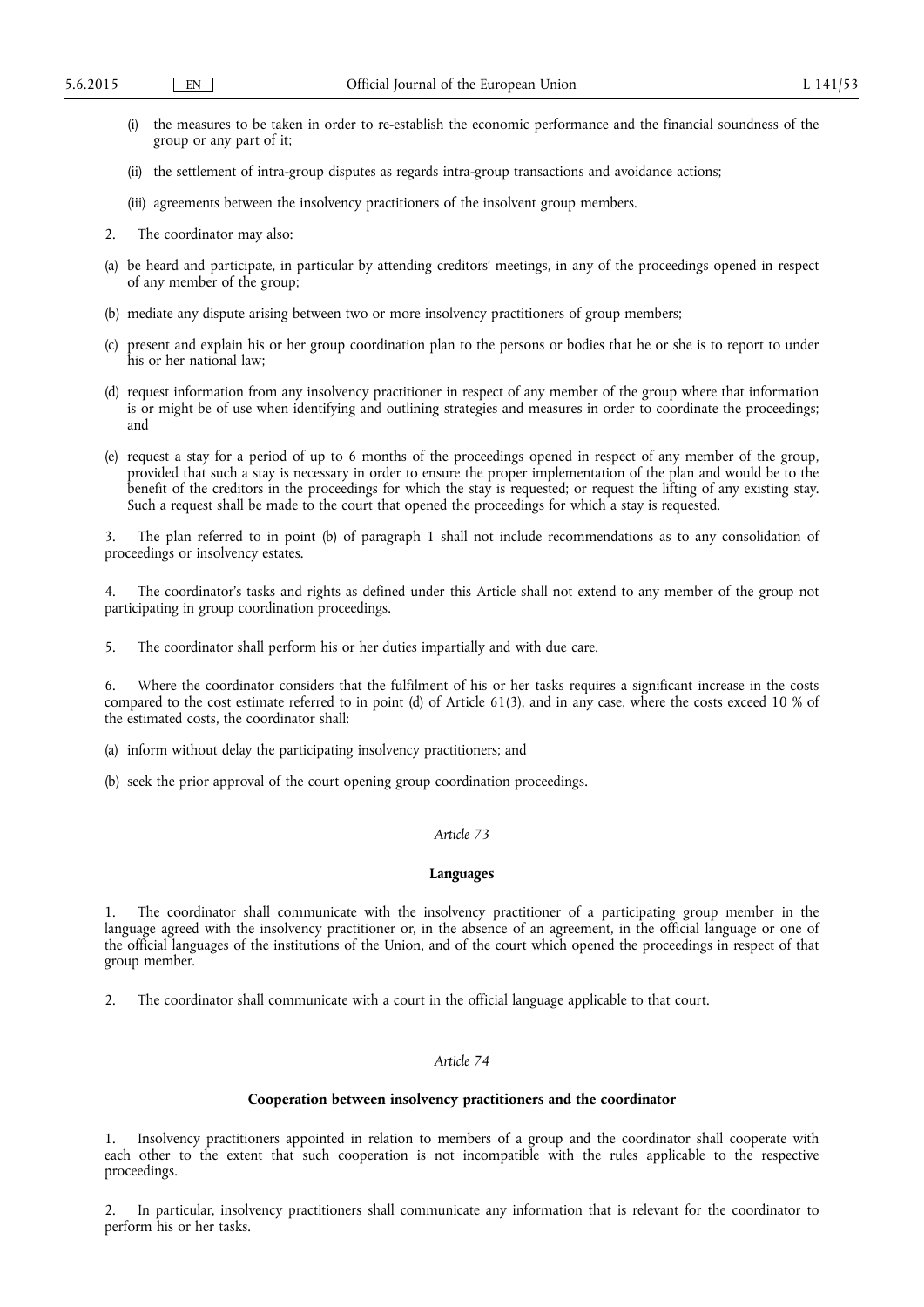### **Revocation of the appointment of the coordinator**

The court shall revoke the appointment of the coordinator of its own motion or at the request of the insolvency practitioner of a participating group member where:

(a) the coordinator acts to the detriment of the creditors of a participating group member; or

(b) the coordinator fails to comply with his or her obligations under this Chapter.

#### *Article 76*

#### **Debtor in possession**

The provisions applicable, under this Chapter, to the insolvency practitioner shall also apply, where appropriate, to the debtor in possession.

### *Article 77*

#### **Costs and distribution**

1. The remuneration for the coordinator shall be adequate, proportionate to the tasks fulfilled and reflect reasonable expenses.

2. On having completed his or her tasks, the coordinator shall establish the final statement of costs and the share to be paid by each member, and submit this statement to each participating insolvency practitioner and to the court opening coordination proceedings.

3. In the absence of objections by the insolvency practitioners within 30 days of receipt of the statement referred to in paragraph 2, the costs and the share to be paid by each member shall be deemed to be agreed. The statement shall be submitted to the court opening coordination proceedings for confirmation.

In the event of an objection, the court that opened the group coordination proceedings shall, upon the application of the coordinator or any participating insolvency practitioner, decide on the costs and the share to be paid by each member in accordance with the criteria set out in paragraph 1 of this Article, and taking into account the estimation of costs referred to in Article 68(1) and, where applicable, Article 72(6).

5. Any participating insolvency practitioner may challenge the decision referred to in paragraph 4 in accordance with the procedure set out under the law of the Member State where group coordination proceedings have been opened.

### CHAPTER VI

### **DATA PROTECTION**

#### *Article 78*

### **Data protection**

National rules implementing Directive 95/46/EC shall apply to the processing of personal data carried out in the Member States pursuant to this Regulation, provided that processing operations referred to in Article 3(2) of Directive 95/46/EC are not concerned.

2. Regulation (EC) No 45/2001 shall apply to the processing of personal data carried out by the Commission pursuant to this Regulation.

## *Article 79*

### **Responsibilities of Member States regarding the processing of personal data in national insolvency registers**

1. Each Member State shall communicate to the Commission the name of the natural or legal person, public authority, agency or any other body designated by national law to exercise the functions of controller in accordance with point (d) of Article 2 of Directive 95/46/EC, with a view to its publication on the European e-Justice Portal.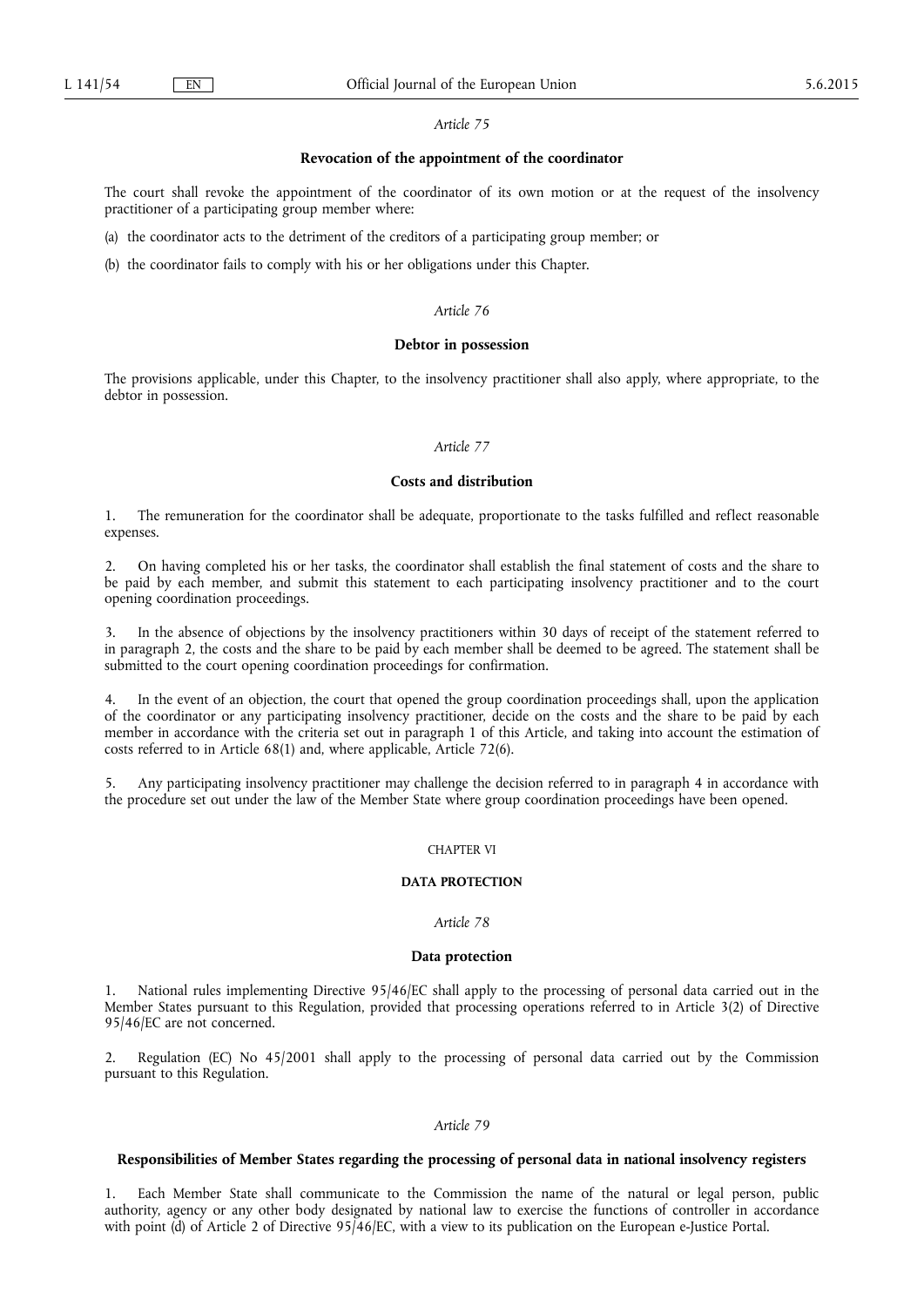2. Member States shall ensure that the technical measures for ensuring the security of personal data processed in their national insolvency registers referred to in Article 24 are implemented.

3. Member States shall be responsible for verifying that the controller, designated by national law in accordance with point (d) of Article 2 of Directive 95/46/EC, ensures compliance with the principles of data quality, in particular the accuracy and the updating of data stored in national insolvency registers.

4. Member States shall be responsible, in accordance with Directive 95/46/EC, for the collection and storage of data in national databases and for decisions taken to make such data available in the interconnected register that can be consulted via the European e-Justice Portal.

5. As part of the information that should be provided to data subjects to enable them to exercise their rights, and in particular the right to the erasure of data, Member States shall inform data subjects of the accessibility period set for personal data stored in insolvency registers.

## *Article 80*

### **Responsibilities of the Commission in connection with the processing of personal data**

1. The Commission shall exercise the responsibilities of controller pursuant to Article 2(d) of Regulation (EC) No 45/2001 in accordance with its respective responsibilities defined in this Article.

2. The Commission shall define the necessary policies and apply the necessary technical solutions to fulfil its responsibilities within the scope of the function of controller.

The Commission shall implement the technical measures required to ensure the security of personal data while in transit, in particular the confidentiality and integrity of any transmission to and from the European e-Justice Portal.

4. The obligations of the Commission shall not affect the responsibilities of the Member States and other bodies for the content and operation of the interconnected national databases run by them.

### *Article 81*

### **Information obligations**

Without prejudice to the information to be given to data subjects in accordance with Articles 11 and 12 of Regulation (EC) No 45/2001, the Commission shall inform data subjects, by means of publication through the European e-Justice Portal, about its role in the processing of data and the purposes for which those data will be processed.

## *Article 82*

#### **Storage of personal data**

As regards information from interconnected national databases, no personal data relating to data subjects shall be stored in the European e-Justice Portal. All such data shall be stored in the national databases operated by the Member States or other bodies.

### *Article 83*

### **Access to personal data via the European e-Justice Portal**

Personal data stored in the national insolvency registers referred to in Article 24 shall be accessible via the European e-Justice Portal for as long as they remain accessible under national law.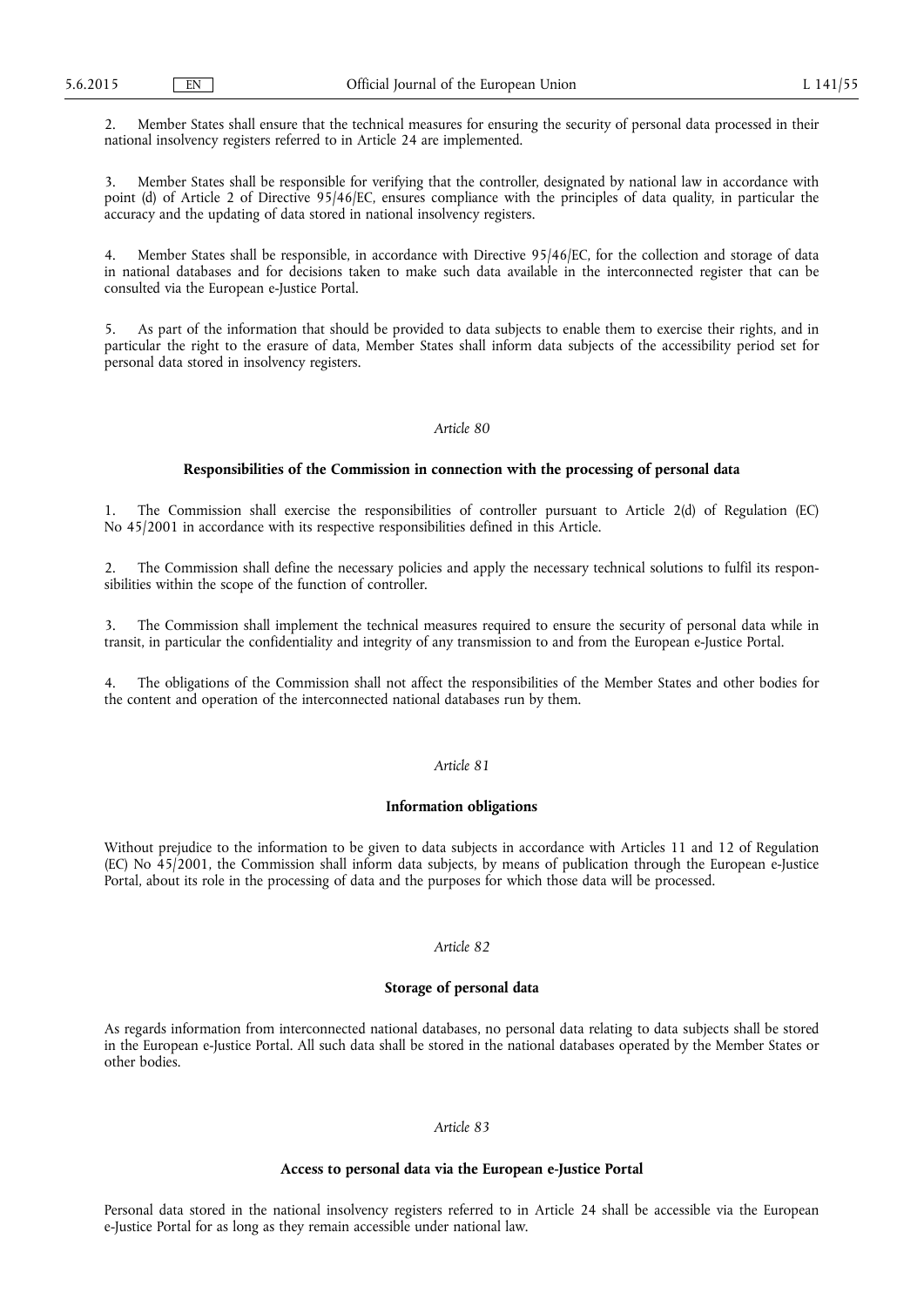#### CHAPTER VII

### **TRANSITIONAL AND FINAL PROVISIONS**

### *Article 84*

#### **Applicability in time**

1. The provisions of this Regulation shall apply only to insolvency proceedings opened after 26 June 2017. Acts committed by a debtor before that date shall continue to be governed by the law which was applicable to them at the time they were committed.

2. Notwithstanding Article 91 of this Regulation, Regulation (EC) No 1346/2000 shall continue to apply to insolvency proceedings which fall within the scope of that Regulation and which have been opened before 26 June 2017.

### *Article 85*

#### **Relationship to Conventions**

1. This Regulation replaces, in respect of the matters referred to therein, and as regards relations between Member States, the Conventions concluded between two or more Member States, in particular:

- (a) the Convention between Belgium and France on Jurisdiction and the Validity and Enforcement of Judgments, Arbitration Awards and Authentic Instruments, signed at Paris on 8 July 1899;
- (b) the Convention between Belgium and Austria on Bankruptcy, Winding-up, Arrangements, Compositions and Suspension of Payments (with Additional Protocol of 13 June 1973), signed at Brussels on 16 July 1969;
- (c) the Convention between Belgium and the Netherlands on Territorial Jurisdiction, Bankruptcy and the Validity and Enforcement of Judgments, Arbitration Awards and Authentic Instruments, signed at Brussels on 28 March 1925;
- (d) the Treaty between Germany and Austria on Bankruptcy, Winding-up, Arrangements and Compositions, signed at Vienna on 25 May 1979;
- (e) the Convention between France and Austria on Jurisdiction, Recognition and Enforcement of Judgments on Bankruptcy, signed at Vienna on 27 February 1979;
- (f) the Convention between France and Italy on the Enforcement of Judgments in Civil and Commercial Matters, signed at Rome on 3 June 1930;
- (g) the Convention between Italy and Austria on Bankruptcy, Winding-up, Arrangements and Compositions, signed at Rome on 12 July 1977;
- (h) the Convention between the Kingdom of the Netherlands and the Federal Republic of Germany on the Mutual Recognition and Enforcement of Judgments and other Enforceable Instruments in Civil and Commercial Matters, signed at The Hague on 30 August 1962;
- (i) the Convention between the United Kingdom and the Kingdom of Belgium providing for the Reciprocal Enforcement of Judgments in Civil and Commercial Matters, with Protocol, signed at Brussels on 2 May 1934;
- the Convention between Denmark, Finland, Norway, Sweden and Iceland on Bankruptcy, signed at Copenhagen on 7 November 1933;
- (k) the European Convention on Certain International Aspects of Bankruptcy, signed at Istanbul on 5 June 1990;
- (l) the Convention between the Federative People's Republic of Yugoslavia and the Kingdom of Greece on the Mutual Recognition and Enforcement of Judgments, signed at Athens on 18 June 1959;
- (m) the Agreement between the Federative People's Republic of Yugoslavia and the Republic of Austria on the Mutual Recognition and Enforcement of Arbitral Awards and Arbitral Settlements in Commercial Matters, signed at Belgrade on 18 March 1960;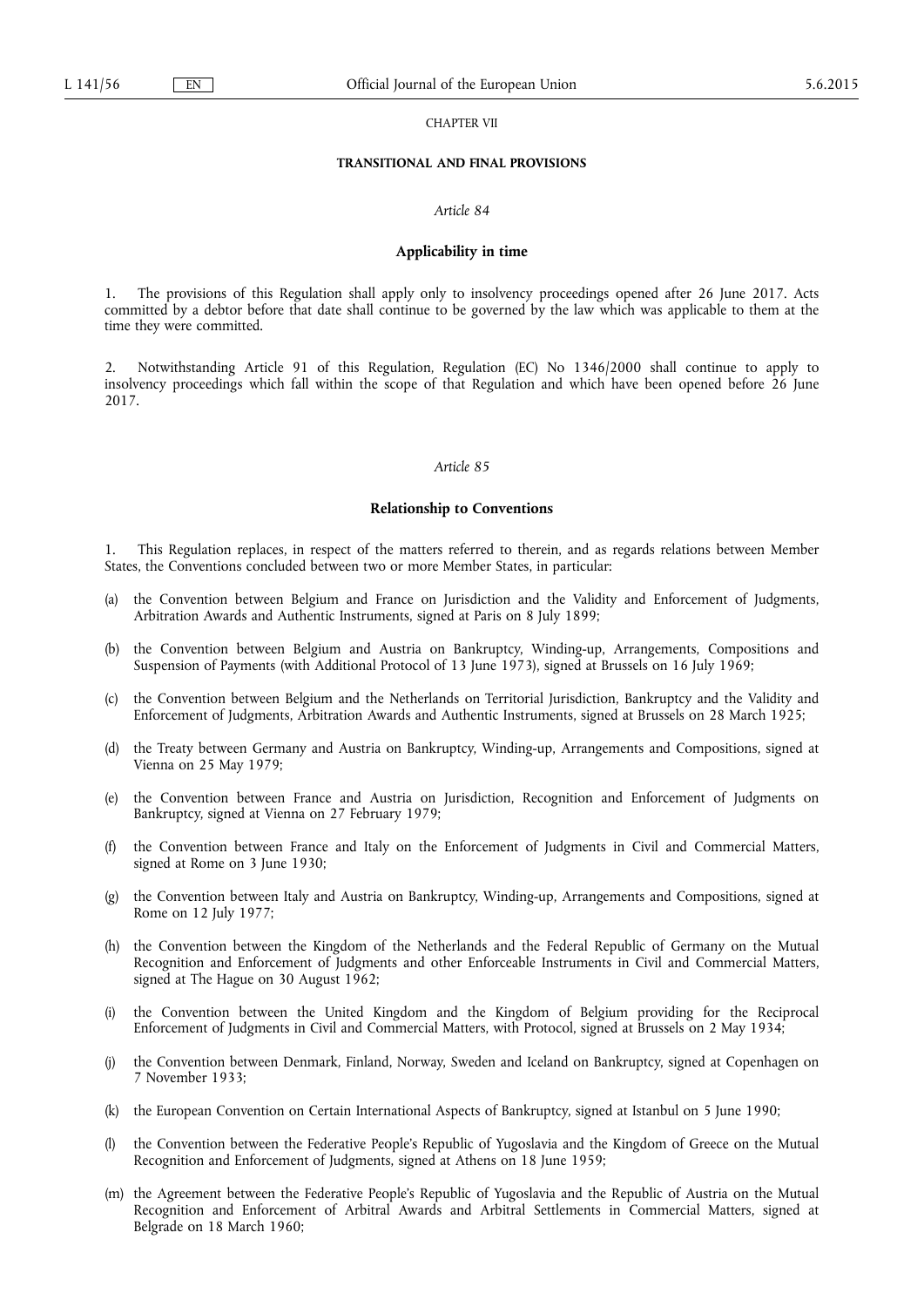- (n) the Convention between the Federative People's Republic of Yugoslavia and the Italian Republic on Mutual Judicial Cooperation in Civil and Administrative Matters, signed at Rome on 3 December 1960;
- (o) the Agreement between the Socialist Federative Republic of Yugoslavia and the Kingdom of Belgium on Judicial Cooperation in Civil and Commercial Matters, signed at Belgrade on 24 September 1971;
- (p) the Convention between the Governments of Yugoslavia and France on the Recognition and Enforcement of Judgments in Civil and Commercial Matters, signed at Paris on 18 May 1971;
- (q) the Agreement between the Czechoslovak Socialist Republic and the Hellenic Republic on Legal Aid in Civil and Criminal Matters, signed at Athens on 22 October 1980, still in force between the Czech Republic and Greece;
- (r) the Agreement between the Czechoslovak Socialist Republic and the Republic of Cyprus on Legal Aid in Civil and Criminal Matters, signed at Nicosia on 23 April 1982, still in force between the Czech Republic and Cyprus;
- (s) the Treaty between the Government of the Czechoslovak Socialist Republic and the Government of the Republic of France on Legal Aid and the Recognition and Enforcement of Judgments in Civil, Family and Commercial Matters, signed at Paris on 10 May 1984, still in force between the Czech Republic and France;
- (t) the Treaty between the Czechoslovak Socialist Republic and the Italian Republic on Legal Aid in Civil and Criminal Matters, signed at Prague on 6 December 1985, still in force between the Czech Republic and Italy;
- (u) the Agreement between the Republic of Latvia, the Republic of Estonia and the Republic of Lithuania on Legal Assistance and Legal Relationships, signed at Tallinn on 11 November 1992;
- (v) the Agreement between Estonia and Poland on Granting Legal Aid and Legal Relations on Civil, Labour and Criminal Matters, signed at Tallinn on 27 November 1998;
- (w) the Agreement between the Republic of Lithuania and the Republic of Poland on Legal Assistance and Legal Relations in Civil, Family, Labour and Criminal Matters, signed at Warsaw on 26 January 1993;
- (x) the Convention between the Socialist Republic of Romania and the Hellenic Republic on legal assistance in civil and criminal matters and its Protocol, signed at Bucharest on 19 October 1972;
- (y) the Convention between the Socialist Republic of Romania and the French Republic on legal assistance in civil and commercial matters, signed at Paris on 5 November 1974;
- (z) the Agreement between the People's Republic of Bulgaria and the Hellenic Republic on Legal Assistance in Civil and Criminal Matters, signed at Athens on 10 April 1976;
- (aa) the Agreement between the People's Republic of Bulgaria and the Republic of Cyprus on Legal Assistance in Civil and Criminal Matters, signed at Nicosia on 29 April 1983;
- (ab) the Agreement between the Government of the People's Republic of Bulgaria and the Government of the French Republic on Mutual Legal Assistance in Civil Matters, signed at Sofia on 18 January 1989;
- (ac) the Treaty between Romania and the Czech Republic on judicial assistance in civil matters, signed at Bucharest on 11 July 1994;
- (ad) the Treaty between Romania and the Republic of Poland on legal assistance and legal relations in civil cases, signed at Bucharest on 15 May 1999.

2. The Conventions referred to in paragraph 1 shall continue to have effect with regard to proceedings opened before the entry into force of Regulation (EC) No  $1346/2000$ .

- 3. This Regulation shall not apply:
- (a) in any Member State, to the extent that it is irreconcilable with the obligations arising in relation to bankruptcy from a convention concluded by that Member State with one or more third countries before the entry into force of Regulation (EC) No 1346/2000;
- (b) in the United Kingdom of Great Britain and Northern Ireland, to the extent that is irreconcilable with the obligations arising in relation to bankruptcy and the winding-up of insolvent companies from any arrangements with the Commonwealth existing at the time Regulation (EC) No 1346/2000 entered into force.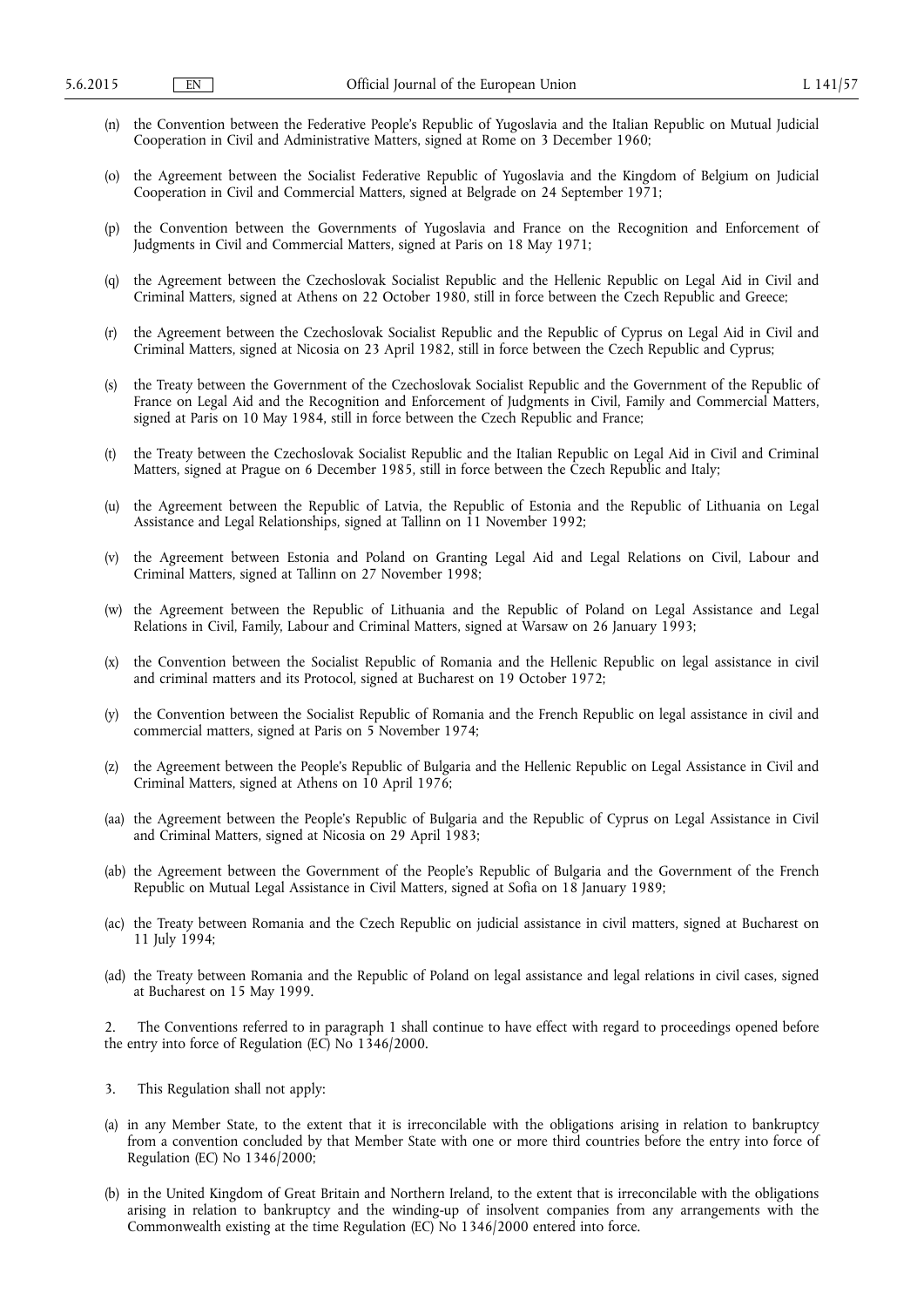### **Information on national and Union insolvency law**

1. The Member States shall provide, within the framework of the European Judicial Network in civil and commercial matters established by Council Decision 2001/470/EC ( 1 ), and with a view to making the information available to the public, a short description of their national legislation and procedures relating to insolvency, in particular relating to the matters listed in Article 7(2).

- 2. The Member States shall update the information referred to in paragraph 1 regularly.
- 3. The Commission shall make information concerning this Regulation available to the public.

## *Article 87*

# **Establishment of the interconnection of registers**

The Commission shall adopt implementing acts establishing the interconnection of insolvency registers as referred to in Article 25. Those implementing acts shall be adopted in accordance with the examination procedure referred to in Article 89(3).

#### *Article 88*

#### **Establishment and subsequent amendment of standard forms**

The Commission shall adopt implementing acts establishing and, where necessary, amending the forms referred to in Article 27(4), Articles 54 and 55 and Article 64(2). Those implementing acts shall be adopted in accordance with the advisory procedure referred to in Article 89(2).

#### *Article 89*

#### **Committee procedure**

1. The Commission shall be assisted by a committee. That committee shall be a committee within the meaning of Regulation (EU) No 182/2011.

2. Where reference is made to this paragraph, Article 4 of Regulation (EU) No 182/2011 shall apply.

3. Where reference is made to this paragraph, Article 5 of Regulation (EU) No 182/2011 shall apply.

### *Article 90*

#### **Review clause**

1. No later than 27 June 2027, and every 5 years thereafter, the Commission shall present to the European Parliament, the Council and the European Economic and Social Committee a report on the application of this Regulation. The report shall be accompanied where necessary by a proposal for adaptation of this Regulation.

2. No later than 27 June 2022, the Commission shall present to the European Parliament, the Council and the European Economic and Social Committee a report on the application of the group coordination proceedings. The report shall be accompanied where necessary by a proposal for adaptation of this Regulation.

3. No later than 1 January 2016, the Commission shall submit to the European Parliament, the Council and the European Economic and Social Committee a study on the cross-border issues in the area of directors' liability and disqualifications.

4. No later than 27 June 2020, the Commission shall submit to the European Parliament, the Council and the European Economic and Social Committee a study on the issue of abusive forum shopping.

<sup>(</sup> 1 ) Council Decision 2001/470/EC of 28 May 2001 establishing a European Judicial Network in civil and commercial matters (OJ L 174, 27.6.2001, p. 25).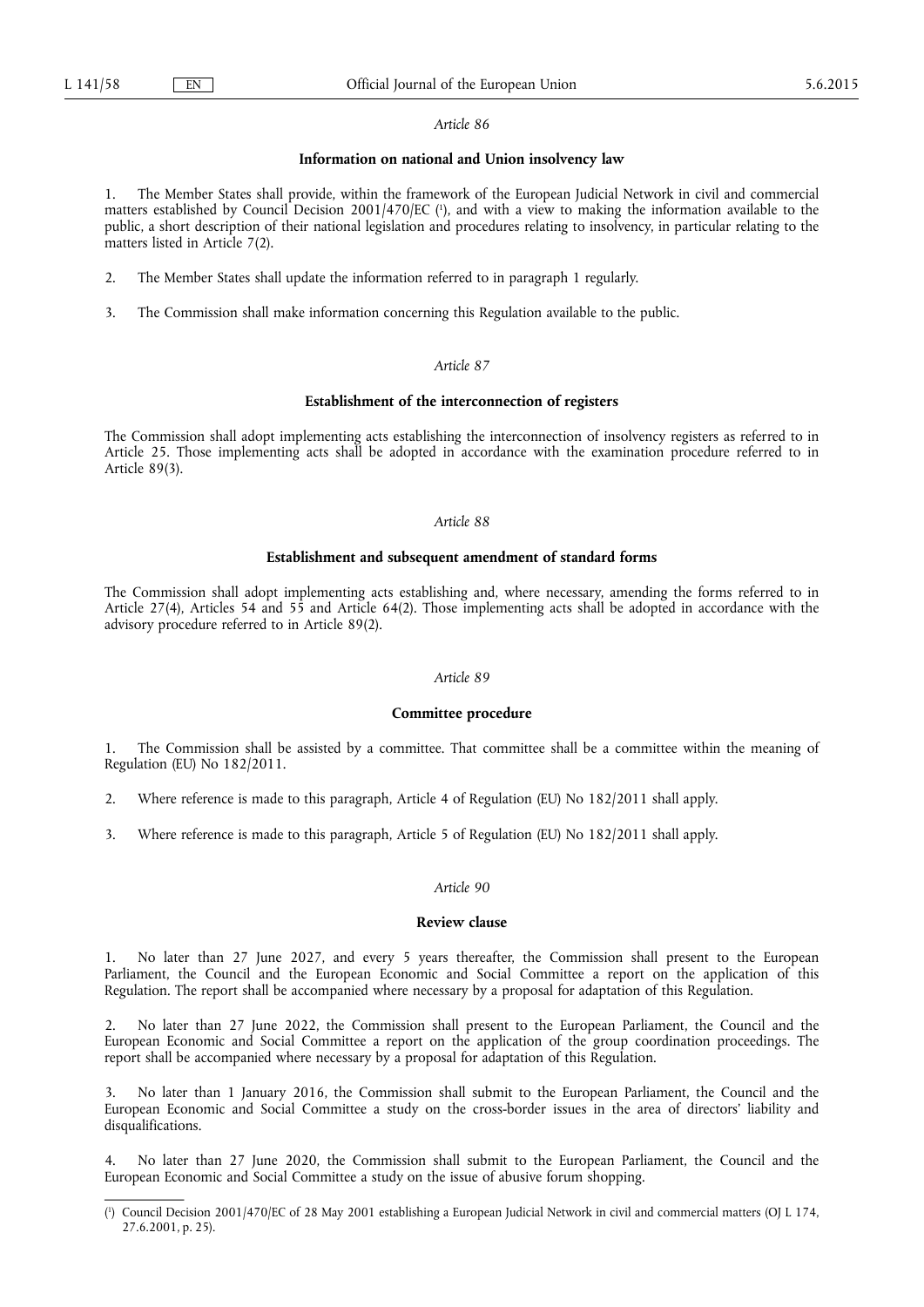# **Repeal**

Regulation (EC) No 1346/2000 is repealed.

References to the repealed Regulation shall be construed as references to this Regulation and shall be read in accordance with the correlation table set out in Annex D to this Regulation.

## *Article 92*

# **Entry into force**

This Regulation shall enter into force on the twentieth day following that of its publication in the *Official Journal of the European Union*.

It shall apply from 26 June 2017, with the exception of:

(a) Article 86, which shall apply from 26 June 2016;

- (b) Article 24(1), which shall apply from 26 June 2018; and
- (c) Article 25, which shall apply from 26 June 2019.

This Regulation shall be binding in its entirety and directly applicable in the Member States in accordance with the Treaties.

Done at Strasbourg, 20 May 2015.

*For the European Parliament The President*  M. SCHULZ

*For the Council The President*  Z. KALNIŅA-LUKAŠEVICA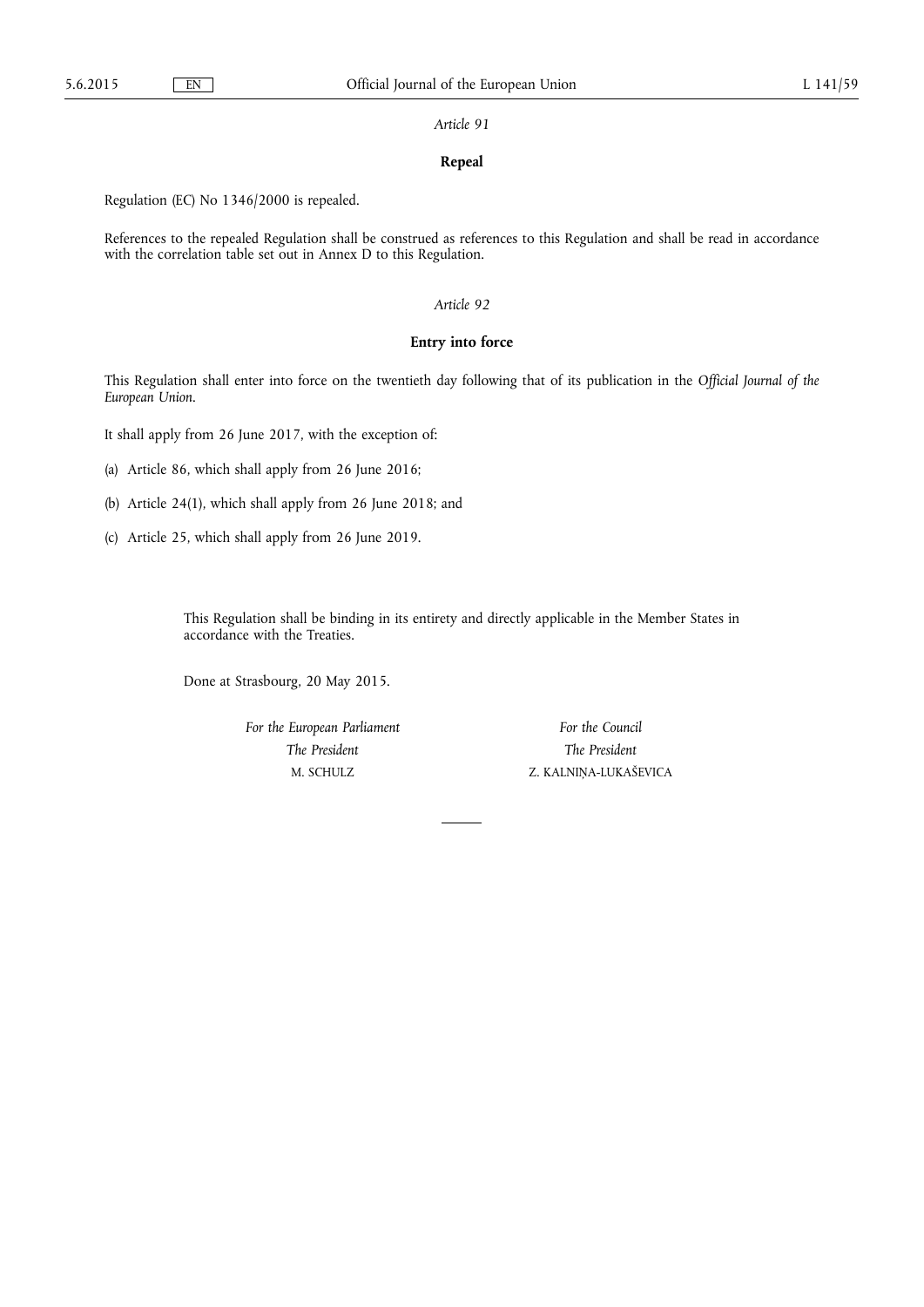# *ANNEX A*

### **Insolvency proceedings referred to in point (4) of Article 2**

# BELGIQUE/BELGIË

- Het faillissement/La faillite,
- De gerechtelijke reorganisatie door een collectief akkoord/La réorganisation judiciaire par accord collectif,
- De gerechtelijke reorganisatie door een minnelijk akkoord/La réorganisation judiciaire par accord amiable,
- De gerechtelijke reorganisatie door overdracht onder gerechtelijk gezag/La réorganisation judiciaire par transfert sous autorité de justice,
- De collectieve schuldenregeling/Le règlement collectif de dettes,
- De vrijwillige vereffening/La liquidation volontaire,
- De gerechtelijke vereffening/La liquidation judiciaire,
- De voorlopige ontneming van beheer, bepaald in artikel 8 van de faillissementswet/Le dessaisissement provisoire, visé à l'article 8 de la loi sur les faillites,

## БЪЛГАРИЯ

— Производство по несъстоятелност,

## ČESKÁ REPUBLIKA

- Konkurs,
- Reorganizace,
- Oddlužení,

# DEUTSCHLAND

- Das Konkursverfahren,
- Das gerichtliche Vergleichsverfahren,
- Das Gesamtvollstreckungsverfahren,
- Das Insolvenzverfahren,

### EESTI

- Pankrotimenetlus,
- Võlgade ümberkujundamise menetlus,

## ÉIRE/IRELAND

- Compulsory winding-up by the court,
- Bankruptcy,
- The administration in bankruptcy of the estate of persons dying insolvent,
- Winding-up in bankruptcy of partnerships,
- Creditors' voluntary winding-up (with confirmation of a court),
- Arrangements under the control of the court which involve the vesting of all or part of the property of the debtor in the Official Assignee for realisation and distribution,
- Examinership,
- Debt Relief Notice,
- Debt Settlement Arrangement,
- Personal Insolvency Arrangement,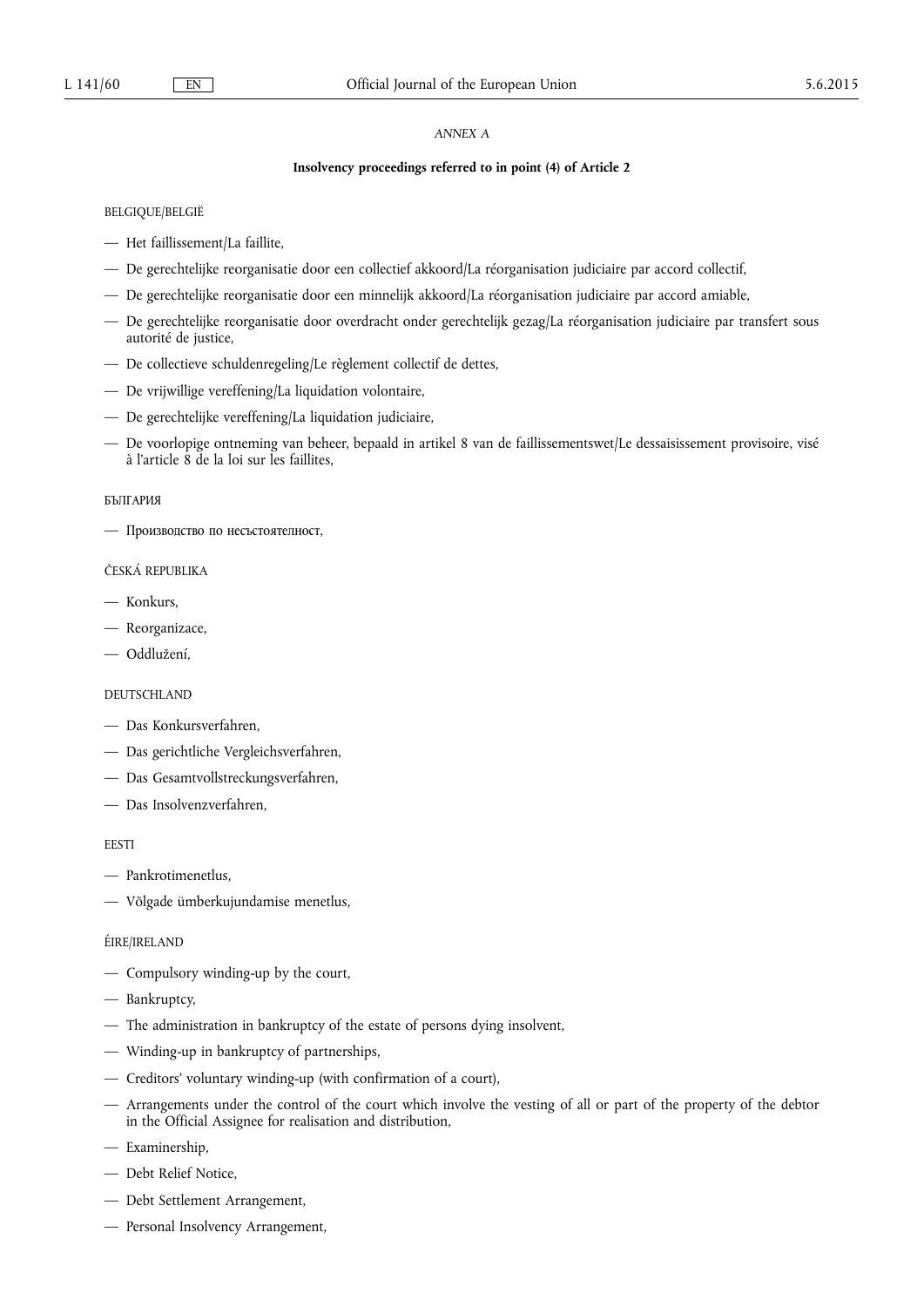# ΕΛΛΑΔΑ

- Η πτώχευση,
- Η ειδική εκκαθάριση εν λειτουργία,
- Σχέδιο αναδιοργάνωσης,
- Απλοποιημένη διαδικασία επί πτωχεύσεων μικρού αντικειμένου,
- Διαδικασία Εξυγίανσης,

# ESPAÑA

- Concurso,
- Procedimiento de homologación de acuerdos de refinanciación,
- Procedimiento de acuerdos extrajudiciales de pago,
- Procedimiento de negociación pública para la consecución de acuerdos de refinanciación colectivos, acuerdos de refinanciación homologados y propuestas anticipadas de convenio,

## FRANCE

- Sauvegarde,
- Sauvegarde accélérée,
- Sauvegarde financière accélérée,
- Redressement judiciaire,
- Liquidation judiciaire,

### HRVATSKA

— SteĀajni postupak,

## ITALIA

- Fallimento,
- Concordato preventivo,
- Liquidazione coatta amministrativa,
- Amministrazione straordinaria,
- Accordi di ristrutturazione,
- Procedure di composizione della crisi da sovraindebitamento del consumatore (accordo o piano),
- Liquidazione dei beni,

### ΚΥΠΡΟΣ

- Υποχρεωτική εκκαθάριση από το Δικαστήριο,
- Εκούσια εκκαθάριση από μέλη,
- Εκούσια εκκαθάριση από πιστωτές
- Εκκαθάριση με την εποπτεία του Δικαστηρίου,
- Διάταγμα Παραλαβής και πτώχευσης κατόπιν Δικαστικού Διατάγματος,
- Διαχείριση της περιουσίας προσώπων που απεβίωσαν αφερέγγυα,

# LATVIJA

- Tiesiskās aizsardzības process,
- Juridiskās personas maksātnespējas process,
- Fiziskās personas maksātnespējas process,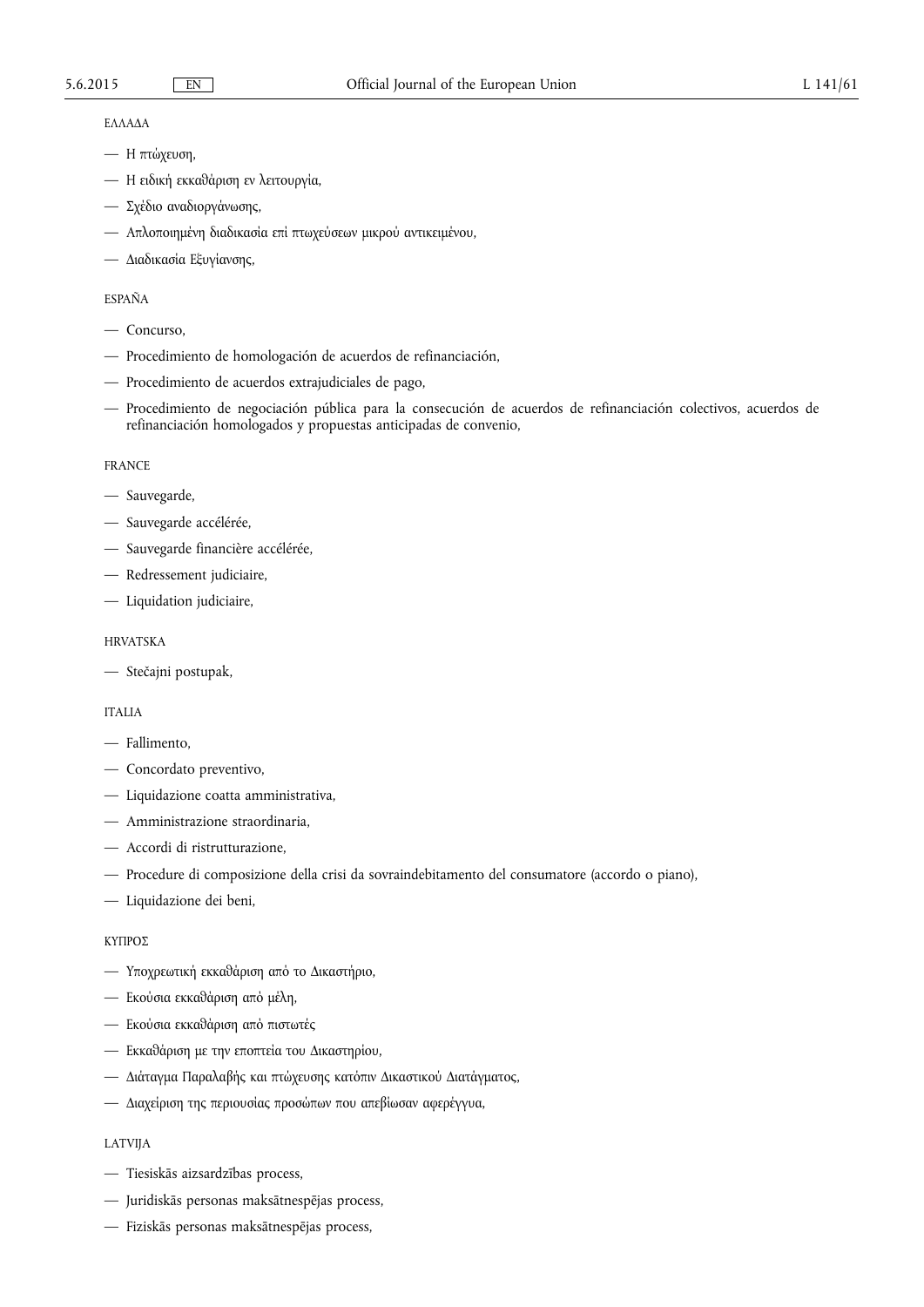# LIETUVA

- Įmonės restruktūrizavimo byla,
- Įmonės bankroto byla,
- Įmonės bankroto procesas ne teismo tvarka,
- Fizinio asmens bankroto procesas,

### LUXEMBOURG

- Faillite,
- Gestion contrôlée,
- Concordat préventif de faillite (par abandon d'actif),
- Régime spécial de liquidation du notariat,
- Procédure de règlement collectif des dettes dans le cadre du surendettement,

## MAGYARORSZÁG

- Csődeljárás,
- Felszámolási eljárás,

## MALTA

- Xoljiment,
- Amministrazzjoni,
- Stralė volontarju mill-membri jew mill-kredituri,
- Stralċ mill-Qorti,
- Falliment f'każ ta' kummerċjant,
- Pročedura biex kumpanija tirkupra,

## NEDERLAND

- Het faillissement,
- De surséance van betaling,
- De schuldsaneringsregeling natuurlijke personen,

# **ÖSTERREICH**

- Das Konkursverfahren (Insolvenzverfahren),
- Das Sanierungsverfahren ohne Eigenverwaltung (Insolvenzverfahren),
- Das Sanierungsverfahren mit Eigenverwaltung (Insolvenzverfahren),
- Das Schuldenregulierungsverfahren,
- Das Abschöpfungsverfahren,
- Das Ausgleichsverfahren,

### POLSKA

- Postępowanie naprawcze,
- Upadłość obejmująca likwidację,
- Upadłość z możliwością zawarcia układu,

### PORTUGAL

- Processo de insolvência,
- Processo especial de revitalização,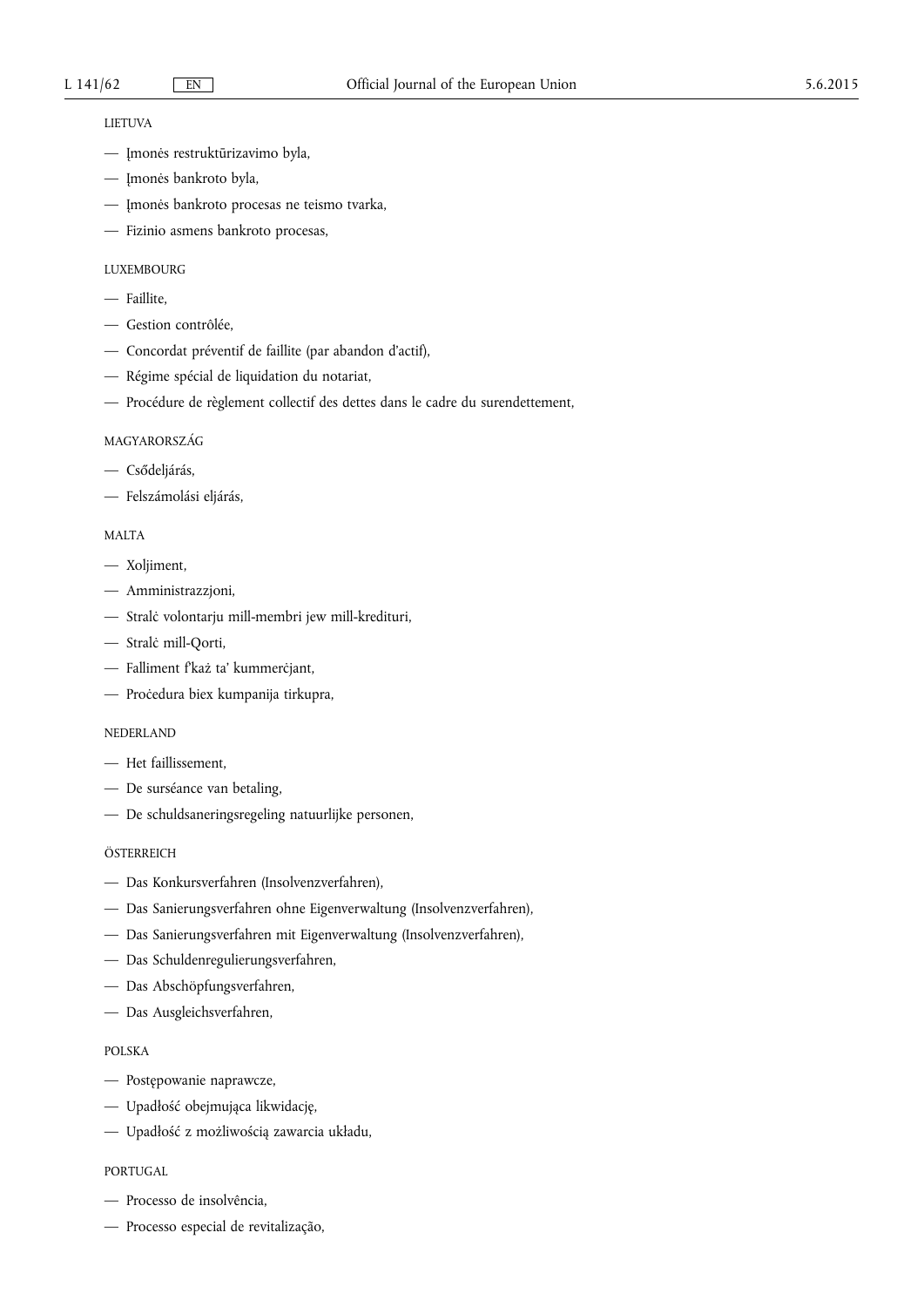# ROMÂNIA

- Procedura insolvenței,
- Reorganizarea judiciară,
- Procedura falimentului,
- Concordatul preventiv,

### SLOVENIJA

- Postopek preventivnega prestrukturiranja,
- Postopek prisilne poravnave,
- Postopek poenostavljene prisilne poravnave,
- Stečajni postopek: stečajni postopek nad pravno osebo, postopek osebnega stečaja and postopek stečaja zapuščine,

## SLOVENSKO

- Konkurzné konanie,
- Reštrukturalizačné konanie,
- Oddlženie,

### SUOMI/FINLAND

- Konkurssi/konkurs,
- Yrityssaneeraus/företagssanering,
- Yksityishenkilön velkajärjestely/skuldsanering för privatpersoner,

# SVERIGE

- Konkurs,
- Företagsrekonstruktion,
- Skuldsanering,

## UNITED KINGDOM

- Winding-up by or subject to the supervision of the court,
- Creditors' voluntary winding-up (with confirmation by the court),
- Administration, including appointments made by filing prescribed documents with the court,
- Voluntary arrangements under insolvency legislation,
- Bankruptcy or sequestration.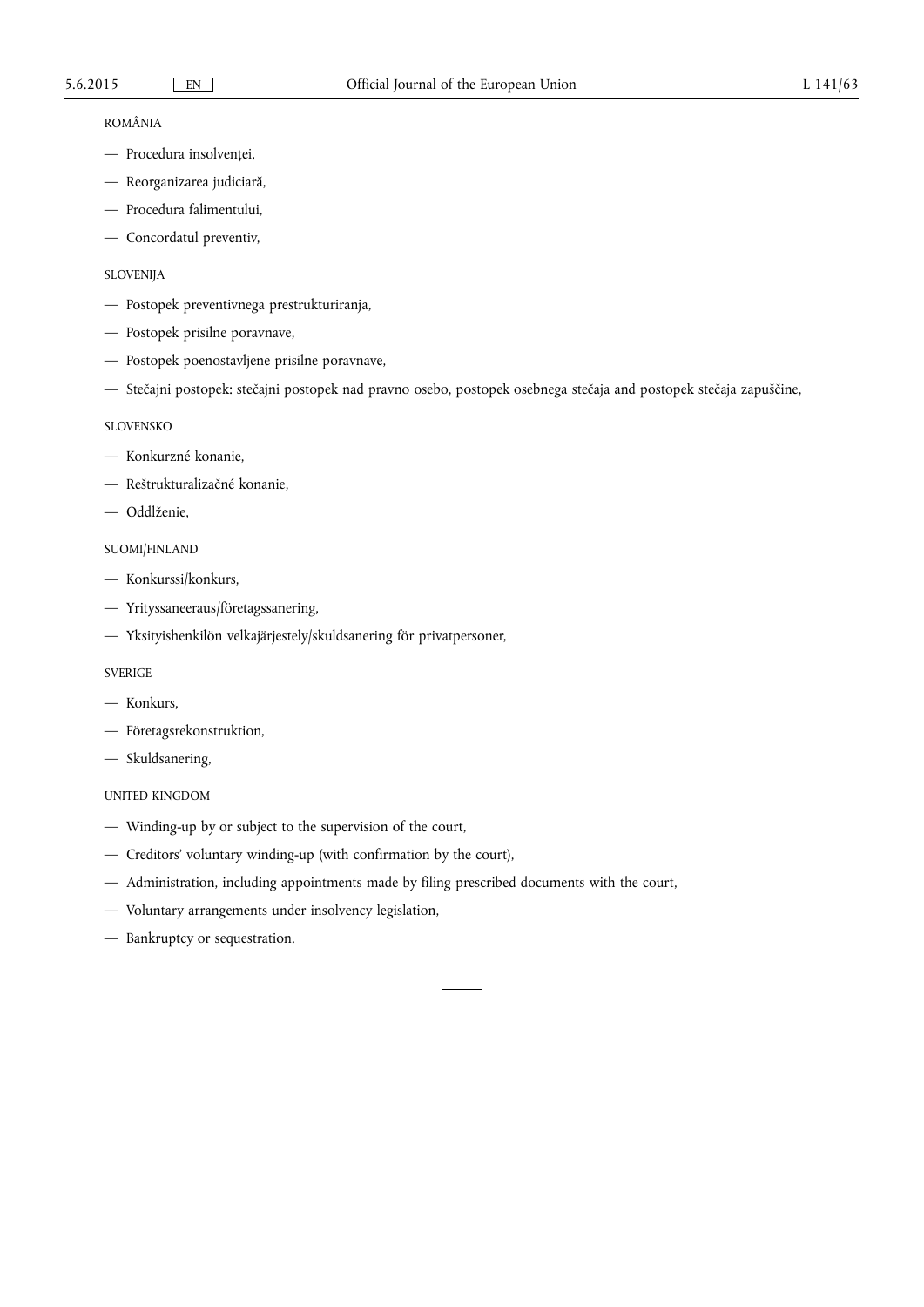# *ANNEX B*

### **Insolvency practitioners referred to in point (5) of Article 2**

# BELGIQUE/BELGIË

- De curator/Le curateur,
- De gedelegeerd rechter/Le juge-délégué,
- De gerechtsmandataris/Le mandataire de justice,
- De schuldbemiddelaar/Le médiateur de dettes,
- De vereffenaar/Le liquidateur,
- De voorlopige bewindvoerder/L'administrateur provisoire,

### БЪЛГАРИЯ

- Назначен предварително временен синдик,
- Временен синдик,
- (Постоянен) синдик,
- Служебен синдик,

# ČESKÁ REPUBLIKA

- Insolvenční správce,
- Předběžný insolvenční správce,
- Oddělený insolvenční správce,
- Zvláštní insolvenční správce,
- Zástupce insolvenčního správce,

# DEUTSCHLAND

- Konkursverwalter,
- Vergleichsverwalter,
- Sachwalter (nach der Vergleichsordnung),
- Verwalter,
- Insolvenzverwalter,
- Sachwalter (nach der Insolvenzordnung),
- Treuhänder,
- Vorläufiger Insolvenzverwalter,
- Vorläufiger Sachwalter,

# EESTI

- Pankrotihaldur,
- Ajutine pankrotihaldur,
- Usaldusisik,

### ÉIRE/IRELAND

- Liquidator,
- Official Assignee,
- Trustee in bankruptcy,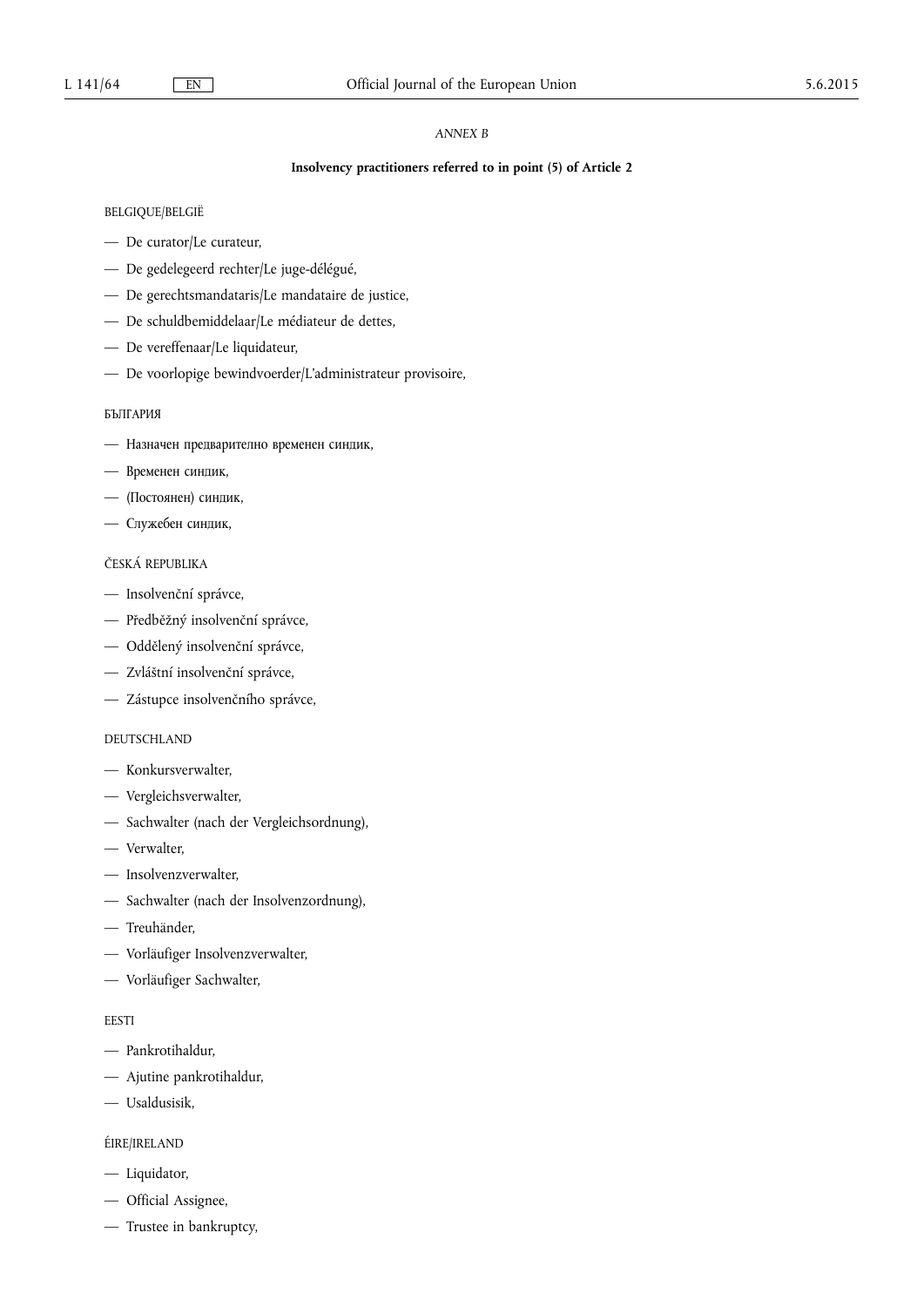- Provisional Liquidator,
- Examiner,
- Personal Insolvency Practitioner,
- Insolvency Service,

ΕΛΛΑΔΑ

- Ο σύνδικος,
- Ο εισηγητής,
- Η επιτροπή των πιστωτών,
- Ο ειδικός εκκαθαριστής,

### ESPAÑA

- Administrador concursal,
- Mediador concursal,

## FRANCE

- Mandataire judiciaire,
- Liquidateur,
- Administrateur judiciaire,
- Commissaire à l'exécution du plan,

# HRVATSKA

- Stečajni upravitelj,
- Privremeni stečajni upravitelj,
- Stečajni povjerenik,
- Povjerenik,

### ITALIA

- Curatore,
- Commissario giudiziale,
- Commissario straordinario,
- Commissario liquidatore,
- Liquidatore giudiziale,
- Professionista nominato dal Tribunale,
- Organismo di composizione della crisi nella procedura di composizione della crisi da sovraindebitamento del consumatore,
- Liquidatore,

## ΚΥΠΡΟΣ

- Εκκαθαριστής και Προσωρινός Εκκαθαριστής,
- Επίσημος Παραλήπτης,
- Διαχειριστής της Πτώχευσης,

# LATVIJA

— Maksātnespējas procesa administrators,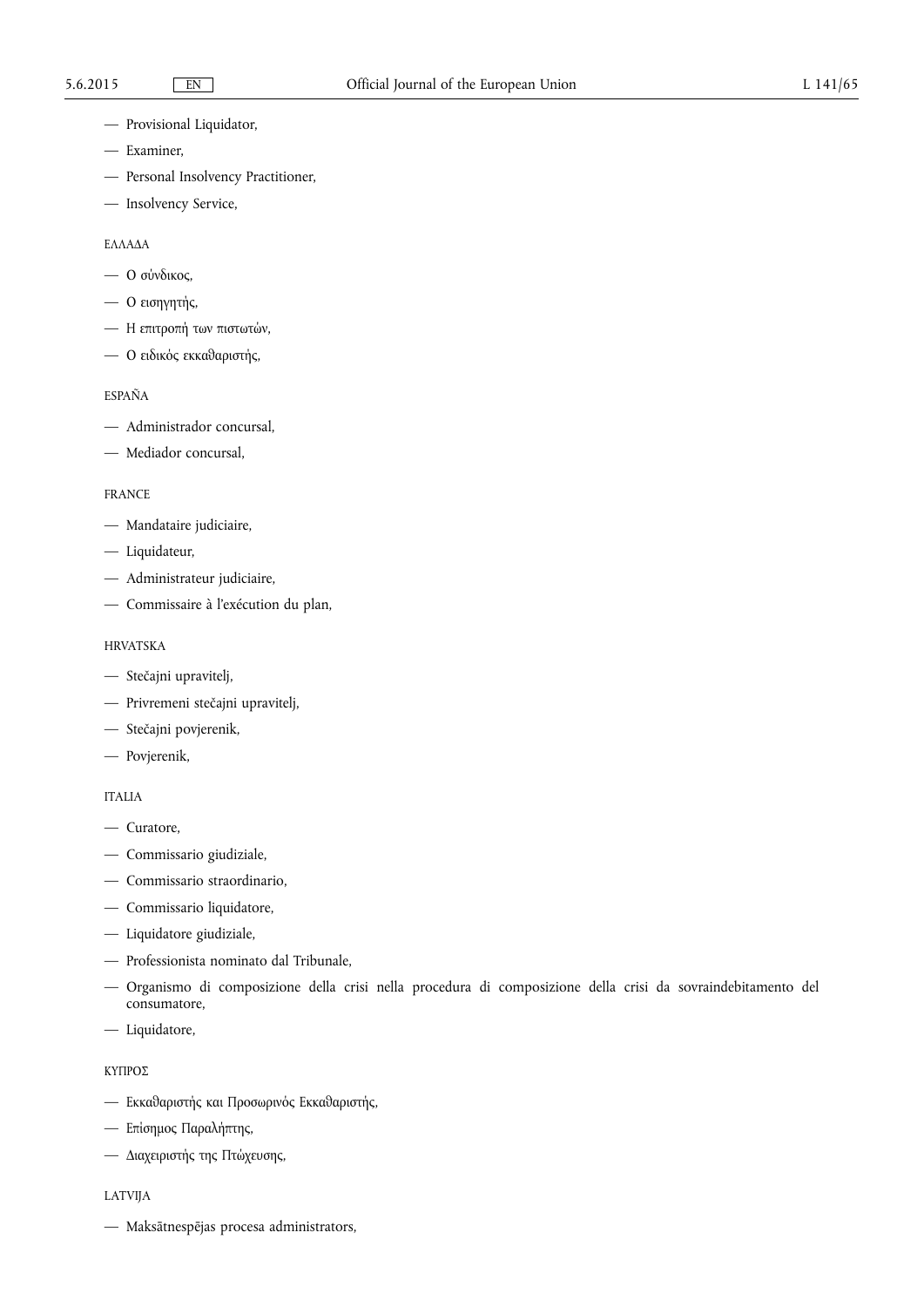# LIETUVA

- Bankroto administratorius,
- Restruktūrizavimo administratorius,

## LUXEMBOURG

- Le curateur,
- Le commissaire,
- Le liquidateur,
- Le conseil de gérance de la section d'assainissement du notariat,
- Le liquidateur dans le cadre du surendettement,

# MAGYARORSZÁG

- Vagyonfelügyelő,
- Felszámoló,

## MALTA

- Amministratur Proviżorju,
- Ričevitur Uffičjali,
- Stralčjarju,
- Manager Spečjali,
- Kuraturi f'każ ta' pročeduri ta' falliment,
- Kontrolur Spečjali,

### NEDERLAND

- De curator in het faillissement,
- De bewindvoerder in de surséance van betaling,
- De bewindvoerder in de schuldsaneringsregeling natuurlijke personen,

# **ÖSTERREICH**

- Masseverwalter,
- Sanierungsverwalter,
- Ausgleichsverwalter,
- Besonderer Verwalter,
- Einstweiliger Verwalter,
- Sachwalter,
- Treuhänder,
- Insolvenzgericht,
- Konkursgericht,

## POLSKA

- Syndyk,
- Nadzorca sądowy,
- Zarządca,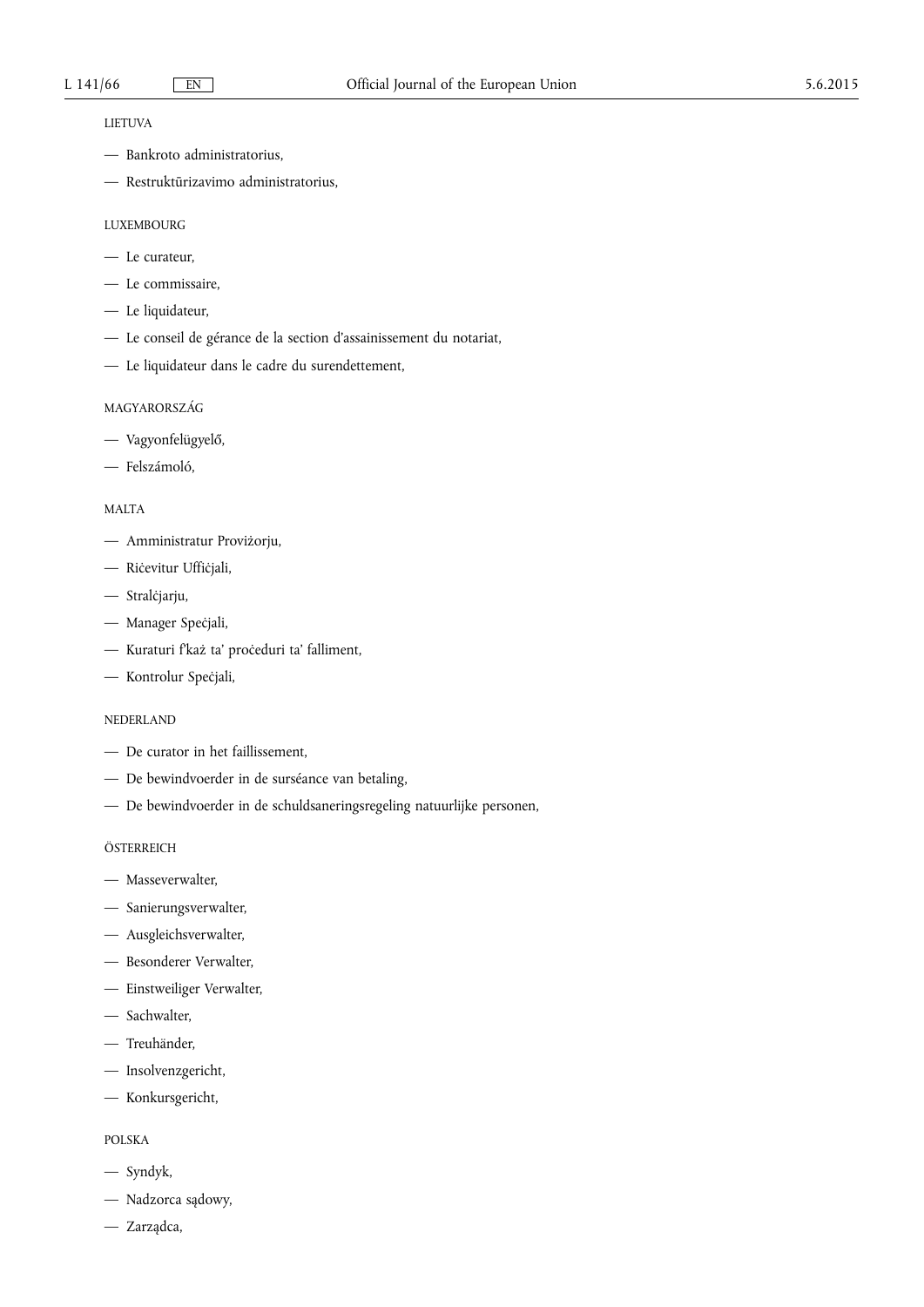PORTUGAL

- Administrador da insolvência,
- Administrador judicial provisório,

ROMÂNIA

- Practician în insolvență,
- Administrator concordatar,
- Administrator judiciar,
- Lichidator judiciar,

SLOVENIJA

— Upravitelj,

SLOVENSKO

- Predbežný správca,
- Správca,

# SUOMI/FINLAND

- Pesänhoitaja/boförvaltare,
- Selvittäjä/utredare,

SVERIGE

- Förvaltare,
- Rekonstruktör,

UNITED KINGDOM

- Liquidator,
- Supervisor of a voluntary arrangement,
- Administrator,
- Official Receiver,
- Trustee,
- Provisional Liquidator,
- Interim Receiver,
- Judicial factor.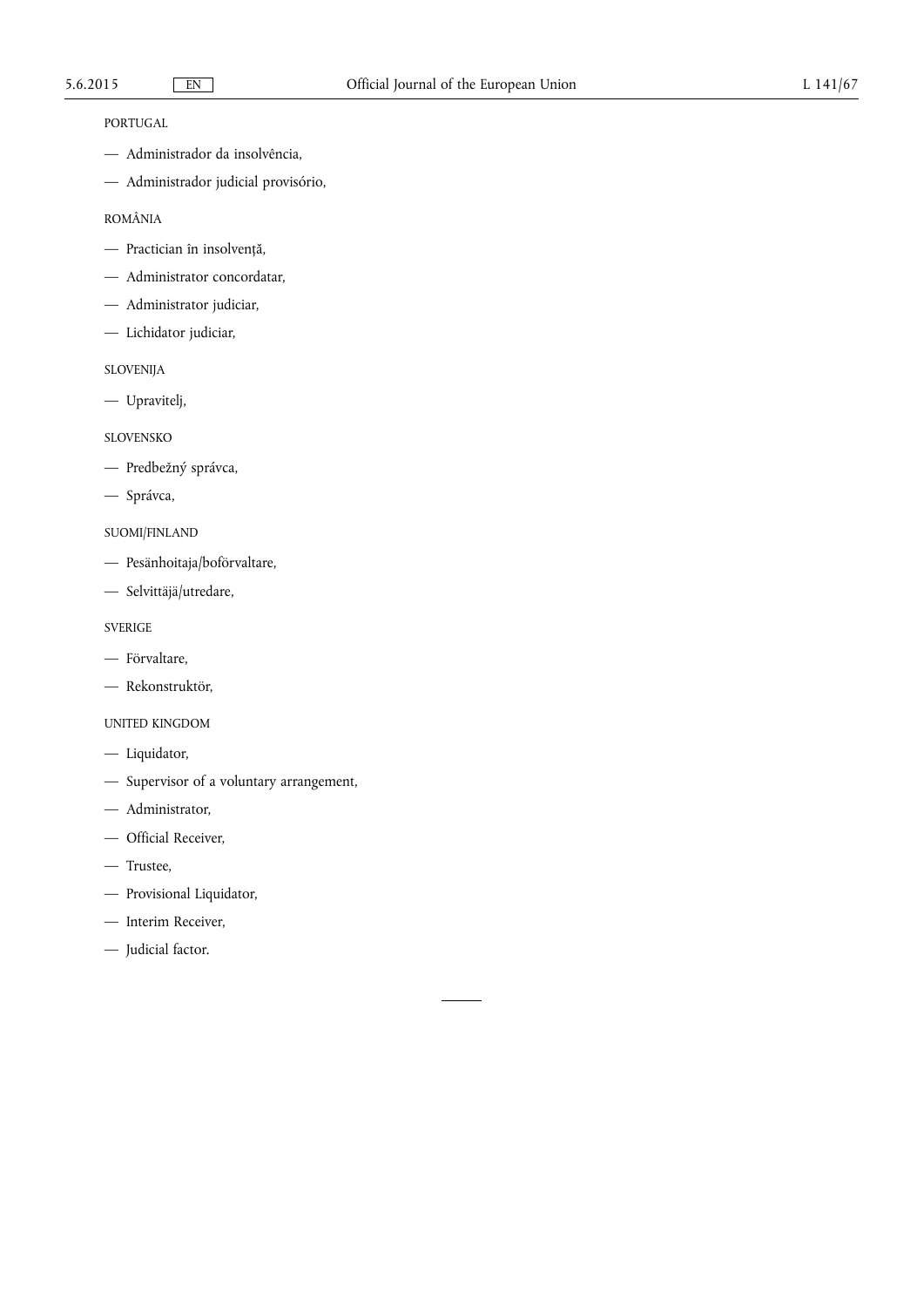## *ANNEX C*

### **Repealed Regulation with list of the successive amendments thereto**

Council Regulation (EC) No 1346/2000

(OJ L 160, 30.6.2000, p. 1)

Council Regulation (EC) No 603/2005

(OJ L 100, 20.4.2005, p. 1)

Council Regulation (EC) No 694/2006

(OJ L 121, 6.5.2006, p. 1)

Council Regulation (EC) No 1791/2006

(OJ L 363, 20.12.2006, p. 1)

Council Regulation (EC) No 681/2007

(OJ L 159, 20.6.2007, p. 1)

Council Regulation (EC) No 788/2008

(OJ L 213, 8.8.2008, p. 1)

Implementing Regulation of the Council (EU) No 210/2010

(OJ L 65, 13.3.2010, p. 1)

Council Implementing Regulation (EU) No 583/2011

(OJ L 160, 18.6.2011, p. 52)

Council Regulation (EU) No 517/2013

(OJ L 158, 10.6.2013, p. 1)

Council Implementing Regulation (EU) No 663/2014

(OJ L 179, 19.6.2014, p. 4)

Act concerning the conditions of accession of the Czech Republic, the Republic of Estonia, the Republic of Cyprus, the Republic of Latvia, the Republic of Lithuania, the Republic of Hungary, the Republic of Malta, the Republic of Poland, the Republic of Slovenia and the Slovak Republic and the adjustments to the Treaties on which the European Union is founded

(OJ L 236, 23.9.2003, p. 33)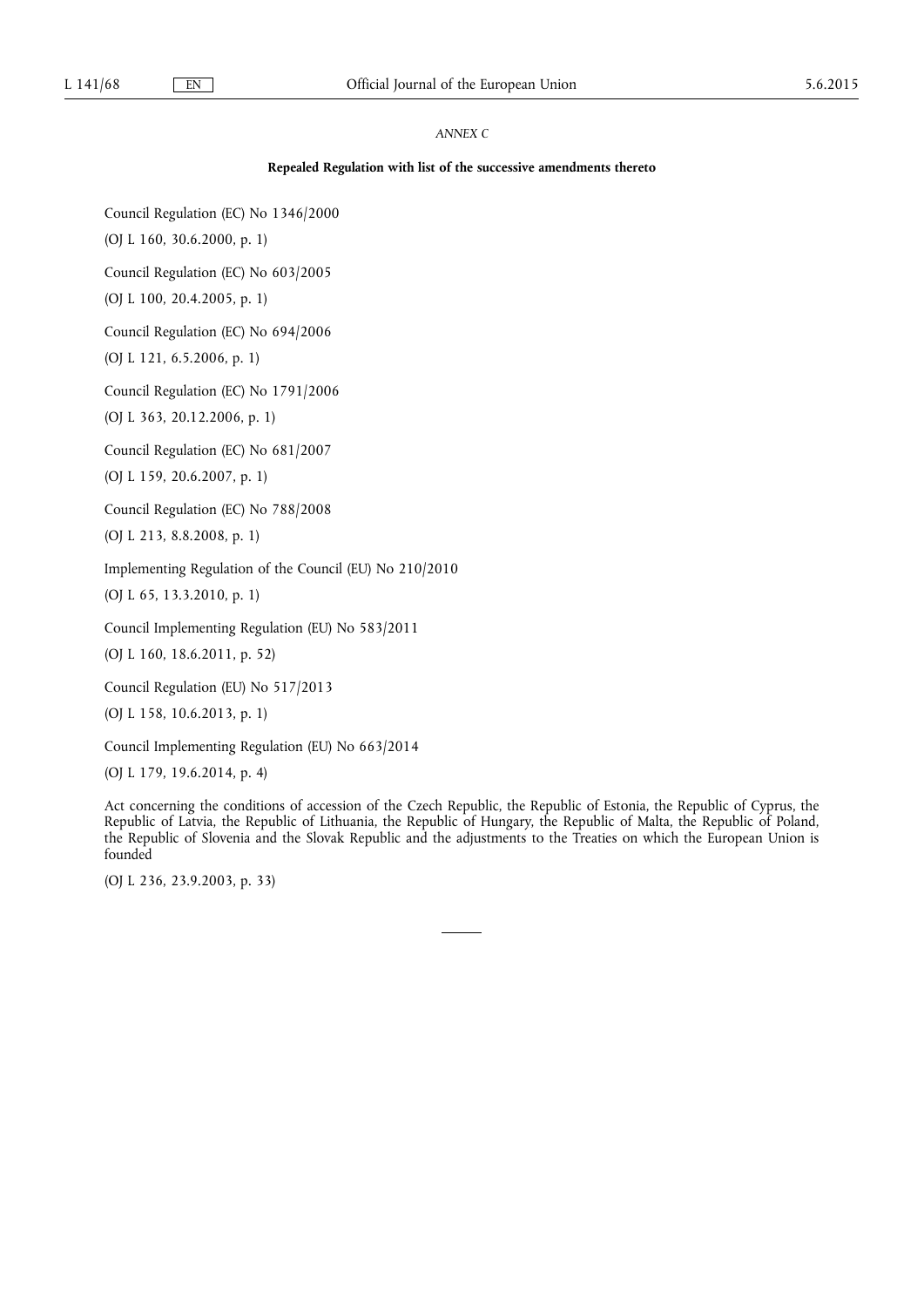# *ANNEX D*

# **Correlation table**

| Regulation (EC) No 1346/2000             | This Regulation                                       |
|------------------------------------------|-------------------------------------------------------|
| Article 1                                | Article 1                                             |
| Article 2, introductory words            | Article 2, introductory words                         |
| Article 2, point (a)                     | Article 2, point (4)                                  |
| Article 2, point (b)                     | Article 2, point (5)                                  |
| Article 2, point (c)                     |                                                       |
| Article 2, point (d)                     | Article 2, point (6)                                  |
| Article 2, point (e)                     | Article 2, point (7)                                  |
| Article 2, point (f)                     | Article 2, point (8)                                  |
| Article 2, point (g), introductory words | Article 2, point (9), introductory words              |
| Article 2, point (g), first indent       | Article 2, point (9)(vii)                             |
| Article 2, point (g), second indent      | Article 2, point (9)(iv)                              |
| Article 2, point (g), third indent       | Article 2, point (9)(viii)                            |
| Article 2, point (h)                     | Article 2, point 10                                   |
|                                          | Article 2, points $(1)$ to $(3)$ and $(11)$ to $(13)$ |
|                                          | Article 2, point $(9)(i)$ to $(iii)$ , $(v)$ , $(vi)$ |
| Article 3                                | Article 3                                             |
|                                          | Article 4                                             |
|                                          | Article 5                                             |
|                                          | Article 6                                             |
| Article 4                                | Article 7                                             |
| Article 5                                | Article 8                                             |
| Article 6                                | Article 9                                             |
| Article 7                                | Article 10                                            |
| Article 8                                | Article $11(1)$                                       |
|                                          | Article $11(2)$                                       |
| Article 9                                | Article 12                                            |
| Article 10                               | Article $13(1)$                                       |
|                                          | Article 13(2)                                         |
| Article 11                               | Article 14                                            |
| Article 12                               | Article 15                                            |
| Article 13, first indent                 | Article 16, point (a)                                 |
| Article 13, second indent                | Article 16, point (b)                                 |
| Article 14, first indent                 | Article 17, point (a)                                 |
| Article 14, second indent                | Article 17, point (b)                                 |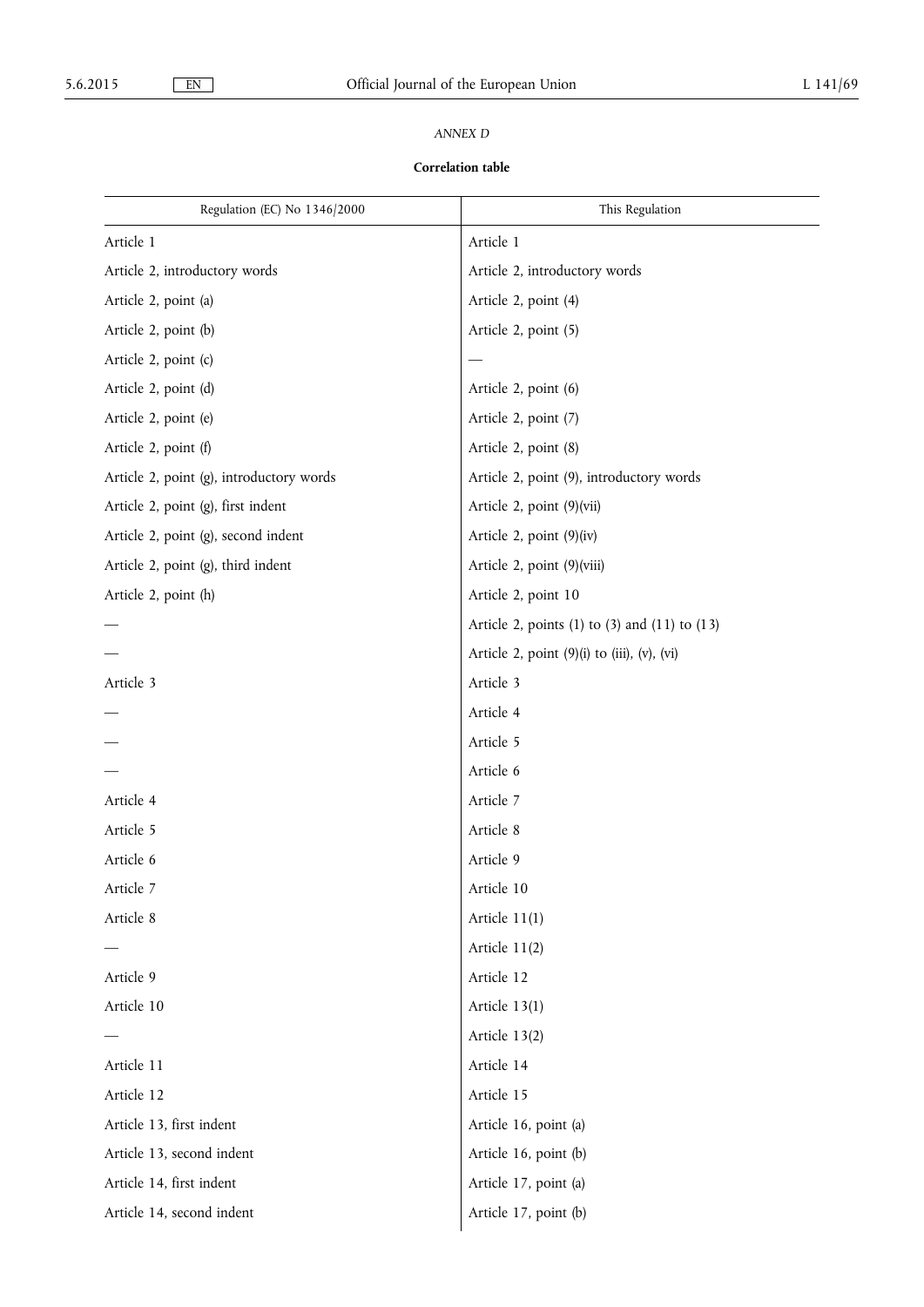| Regulation (EC) No 1346/2000 | This Regulation          |
|------------------------------|--------------------------|
| Article 14, third indent     | Article 17, point (c)    |
| Article 15                   | Article 18               |
| Article 16                   | Article 19               |
| Article 17                   | Article 20               |
| Article 18                   | Article 21               |
| Article 19                   | Article 22               |
| Article 20                   | Article 23               |
|                              | Article 24               |
|                              | Article 25               |
| $\overline{\phantom{0}}$     | Article 26               |
|                              | Article 27               |
| Article 21(1)                | Article 28(2)            |
| Article 21(2)                | Article 28(1)            |
| Article 22                   | Article 29               |
| Article 23                   | Article 30               |
| Article 24                   | Article 31               |
| Article 25                   | Article 32               |
| Article 26                   | Article 33               |
| Article 27                   | Article 34               |
| Article 28                   | Article 35               |
|                              | Article 36               |
| Article 29                   | Article 37(1)            |
|                              | Article 37(2)            |
|                              | Article 38               |
|                              | Article 39               |
| Article 30                   | Article 40               |
| Article 31                   | Article 41               |
|                              | Article 42               |
|                              | Article 43               |
|                              | Article 44               |
| Article 32                   | Article 45               |
| Article 33                   | Article 46               |
| Article $34(1)$              | Article $47(1)$          |
| Article 34(2)                | Article 47(2)            |
| Article 34(3)                | $\overline{\phantom{0}}$ |
|                              | Article 48               |
| Article 35                   | Article 49               |
| Article 36                   | Article 50               |
| Article 37                   | Article 51               |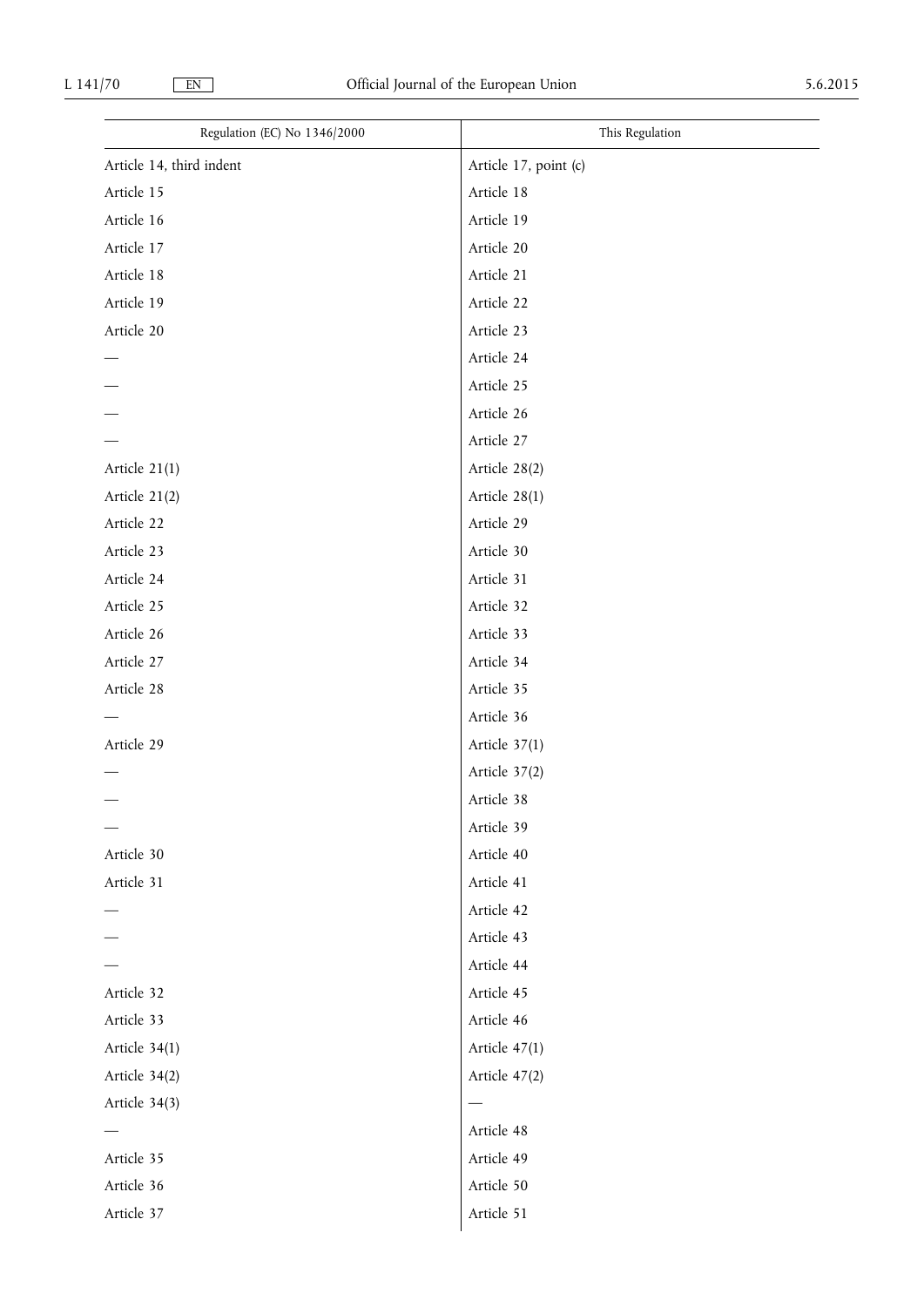| Regulation (EC) No 1346/2000 | This Regulation                |
|------------------------------|--------------------------------|
| Article 38                   | Article 52                     |
| Article 39                   | Article 53                     |
| Article 40                   | Article 54                     |
| Article 41                   | Article 55                     |
| Article 42                   |                                |
|                              | Article 56                     |
|                              | Article 57                     |
|                              | Article 58                     |
| $\overline{\phantom{0}}$     | Article 59                     |
|                              | Article 60                     |
|                              | Article 61                     |
|                              | Article 62                     |
|                              | Article 63                     |
|                              | Article 64                     |
| $\overline{\phantom{0}}$     | Article 65                     |
|                              | Article 66                     |
| $\overline{\phantom{0}}$     | Article 67                     |
| $\overline{\phantom{0}}$     | Article 68                     |
|                              | Article 69                     |
|                              | Article 70                     |
|                              | Article 71                     |
|                              | Article 72                     |
|                              | Article 73                     |
|                              | Article 74                     |
|                              | Article 75                     |
|                              | Article 76                     |
|                              | Article 77                     |
|                              | Article 78                     |
|                              | Article 79                     |
|                              | Article 80                     |
|                              | Article 81                     |
|                              | Article 82                     |
|                              | Article 83                     |
| Article 43                   | Article 84(1)                  |
|                              | Article 84(2)                  |
| Article 44                   | Article 85                     |
|                              | Article 86                     |
| Article 45                   | $\qquad \qquad \longleftarrow$ |
|                              | Article 87                     |
|                              | Article 88                     |